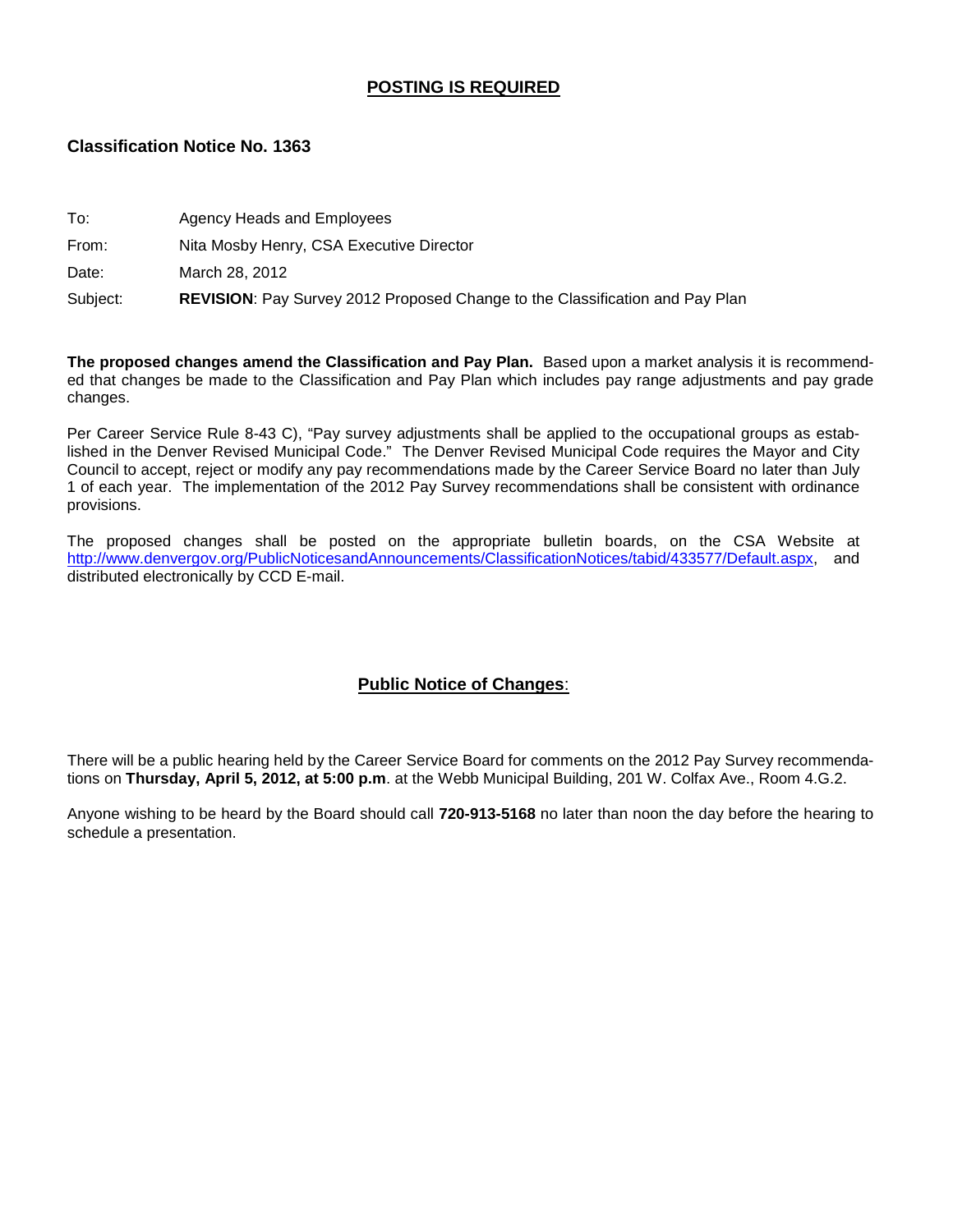# **Pay Survey 2012**

Career Service Authority (CSA) has completed the annual market study of prevailing wages in the Denver metropolitan area. The City Charter and the Denver Revised Municipal Code (DRMC) requires the survey to be completed with the findings and recommendations provided to the Career Service Board, the Mayor, and City Council.

The 2012 Pay Survey recommendations are listed on pages 3 - 4. The recommendations include adjustments to 10 of the occupational groups and pay grade bumps for 34 individual classifications.

## **Occupational Group Adjustments**

The annual pay survey analysis ensures that the City's pay ranges are competitive with comparable jobs in both the Denver metropolitan area and the national markets. When the market data indicates the City's pay for an occupational group has fallen behind the market, CSA recommends a structure increase, or "slide," for the occupational group. If the City's rates are above the market, CSA recommends no change.

The occupational group adjustments are not designed to deliver a pay increase with one exception, when an employee's pay falls below the range minimum of the adjusted pay range, the employee will move to the new range minimum, which will result in an increase. Occupational group adjustments recommended in the 2012 Pay Survey will be effective on July 1, 2012 in accordance with DRMC.

## **Individual Classification Bumps**

Individual classifications may also be adjusted, or "bumped," to a higher pay grade based on the results of the market analysis. The classification must be 10% - 15% behind the market for at least two consecutive years to be considered for a bump.

A pay increase is granted when a classification is "bumped" to a higher pay grade as a result of a pay survey adjustment. The pay increase is equal to 4.55% for each pay grade bump upwards. Pay grade bumps recommended in the 2012 Pay Survey will be effective on January 1, 2013 in accordance with DMRC.

City employees will have the opportunity to comment on the findings at a public hearing before the Career Service Board on April 5, 2012 at 5:00 p.m.

## **Merit (Performance) Increases**

Pay increases are granted based on individual employee performance as assessed through the annual Performance Enhancement Program (PEP). The amount of the potential merit increase is based on the employee's overall performance rating and the employee's location in the pay range.

## **Occupational Group Consolidation Initiative**

In 2012, CSA is implementing a recommendation from the 2011 Pay Survey audit, which is to reduce the number of occupational groups in the City's Classification and Pay Plan. Two occupational groups were identified for consolidation: (G) Art, Design, Recreation, Media, and Entertainment and (S) General Support Services. Classifications in the occupational groups listed above will be moved into an existing occupational group within the City's Classification and Pay Plan and these groups will be abolished from the classification and pay plan.

Pay grade recommendations for impacted classifications are based on one or more of the following: 1) a comparison of range minimums (between the current occupational group and the proposed occupational group), 2) market data, and/or 3) internal relationships to other city classifications.

## **Benefits of Consolidation**

The benefits of consolidating and eliminating occupational groups are listed below:

- Consolidation of occupational groups will allow CSA to better maintain internal equity among classifications typically used within a department/agency;
- The City's Classification and Pay Plan will be better aligned with compensation best practices;
- The annual Pay Survey process will be simplified and streamlined; and
- The number of benchmark classifications will increase in the remaining occupational groups and strengthening the relationship between the City's classifications and the market.

*If you have any questions about the 2012 Pay Survey results, merit increases, the Occupational Group Consolidation Initiative, or want to schedule a briefing by the CSA staff, you can contact Blair Malloy at 720-913-5631 or Melissa Fisher at 720-913-5663.*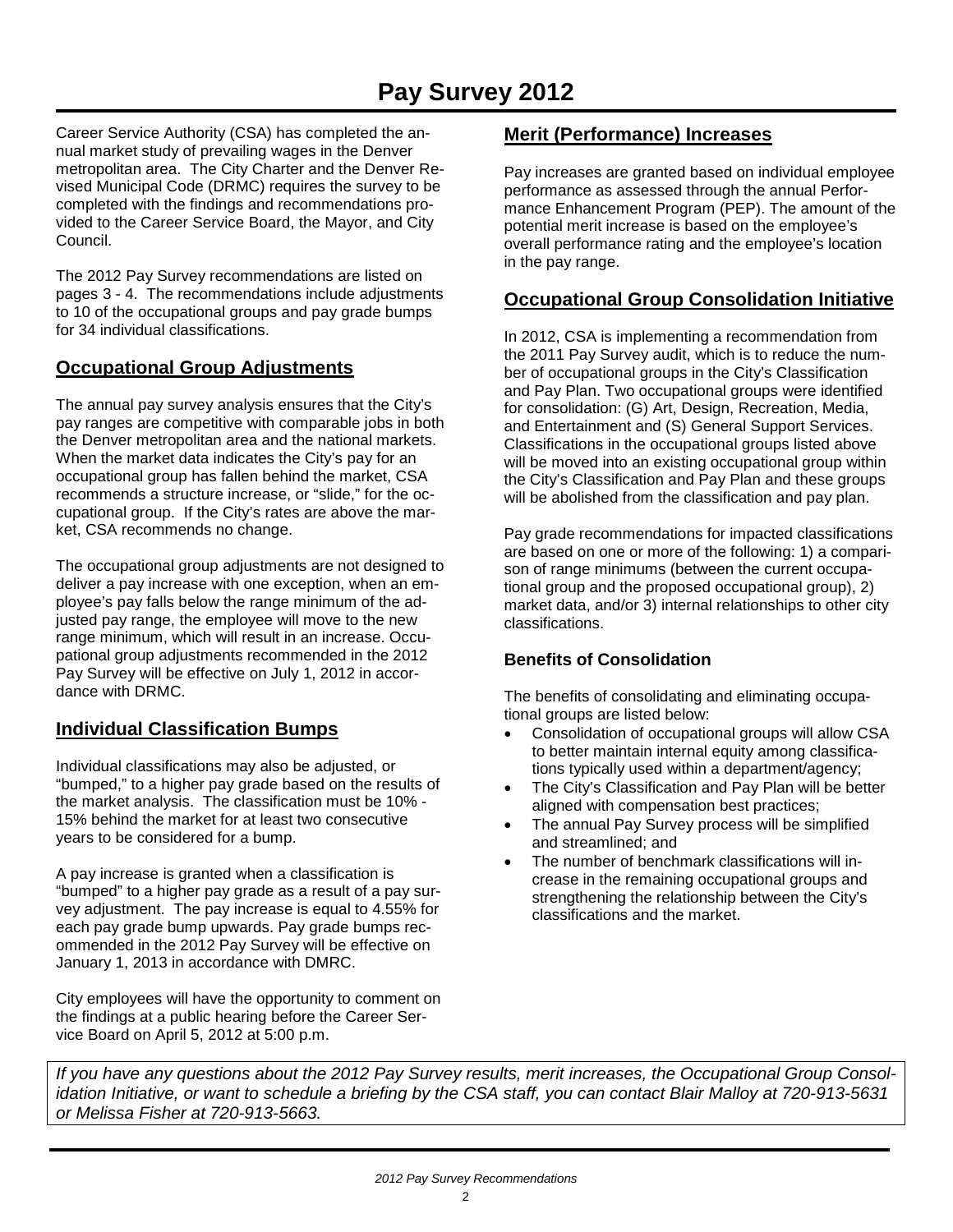# **Classifications Recommended for a Pay Grade Bump Effective 1/1/2013**

| <b>Classification</b>                               | <b>Job Code</b> | From    | To      |
|-----------------------------------------------------|-----------------|---------|---------|
| <b>E-- Engineering &amp; Science</b>                |                 |         |         |
| Associate Plans Review Technician                   | CE1651          | 618-E   | 622-E   |
| <b>Plans Review Supervisor</b>                      | CE2229          | 810-E   | 813-E   |
| <b>Plans Review Technician</b>                      | CE0425          | 616-E   | 620-E   |
| Senior Plans Review Technician                      | CE1429          | 621-E   | 625-E   |
| H -- Health Technical & Related Support             |                 |         |         |
| <b>Addictions Counselor Level II</b>                | CH2286          | 615-H   | 616-H   |
| <b>Addictions Counselor Level III</b>               | CH2287          | 617-H   | 618-H   |
| Cytotechnologist                                    | CH0516          | $811-H$ | 812-H   |
| <b>Lead Addictions Counselor</b>                    | CH2288          | 619-H   | 621-H   |
| Mammography Technologist                            | CH0532          | 625-H   | 626-H   |
| Paramedic Field Supervisor                          | CH2275          | 810-H   | 812-H   |
| <b>I-- Information Technology</b>                   |                 |         |         |
| Information Technology Communications Technician    | CI1660          | $621 -$ | $624 -$ |
| Information Technology Technician Supervisor        | CI1661          | 810-l   | $812-I$ |
| N -- Enforcement, Compliance and Protective Service |                 |         |         |
| Animal Control Investigation Supervisor             | <b>CN1808</b>   | 806-N   | 807-N   |
| Animal Control Investigator                         | CN1809          | 613-N   | 615-N   |
| Lead Animal Control Investigator                    | CN2454          | 614-N   | 616-N   |
| Parking/Speeding Enforcement Supervisor             | <b>CN1984</b>   | 807-N   | 808-N   |
| <b>Photo Enforcement Agent</b>                      | CN2259          | 613-N   | 615-N   |
| Right-of-Way Enforcement Agent I                    | CN2089          | 613-N   | 615-N   |
| Right-of-Way Enforcement Agent II                   | CN2393          | 615-N   | 617-N   |
| Vector Control Inspector                            | <b>CN2087</b>   | 615-N   | 617-N   |
| Vehicle Boot Investigator                           | <b>CN2088</b>   | 616-N   | 618-N   |
| O -- Health Professional                            |                 |         |         |
| <b>Clinical Nurse Educator</b>                      | CO1598          | 813-O   | 814-O   |
| <b>Clinical Nurse Specialist</b>                    | CO0564          | 815-O   | 816-O   |
| <b>Lead Pharmacist</b>                              | CO0581          | 819-O   | 820-O   |
| <b>Nurse Practitioner</b>                           | CO0590          | 815-O   | 816-O   |
| <b>Nursing Program Manager</b>                      | CO0595          | 815-O   | 816-O   |
| Pharmacist                                          | CO0600          | 818-O   | 819-O   |
| <b>Physical Therapist</b>                           | CO0602          | 810-O   | 812-O   |
| <b>Quality Improvement Nurse</b>                    | CO0610          | 811-O   | 812-O   |
| <b>Recreational Therapist</b>                       | CO0612          | 807-O   | 809-O   |
| Senior Occupational Therapist                       | CO0618          | 810-O   | 811-O   |
| Senior Quality Improvement Nurse                    | CO0629          | 812-O   | 813-O   |
| Senior Speech Therapist                             | CO0623          | 809-O   | 811-O   |
| <b>Speech Therapist</b>                             | CO0627          | 809-O   | 810-O   |
| T -- Trades                                         |                 |         |         |
| <b>Turf Equipment Mechanic</b>                      | CT0217          | 615-T   | 618-T   |
| <b>Turf Equipment Mechanic Supervisor</b>           | CT0218          | 808-T   | 810-T   |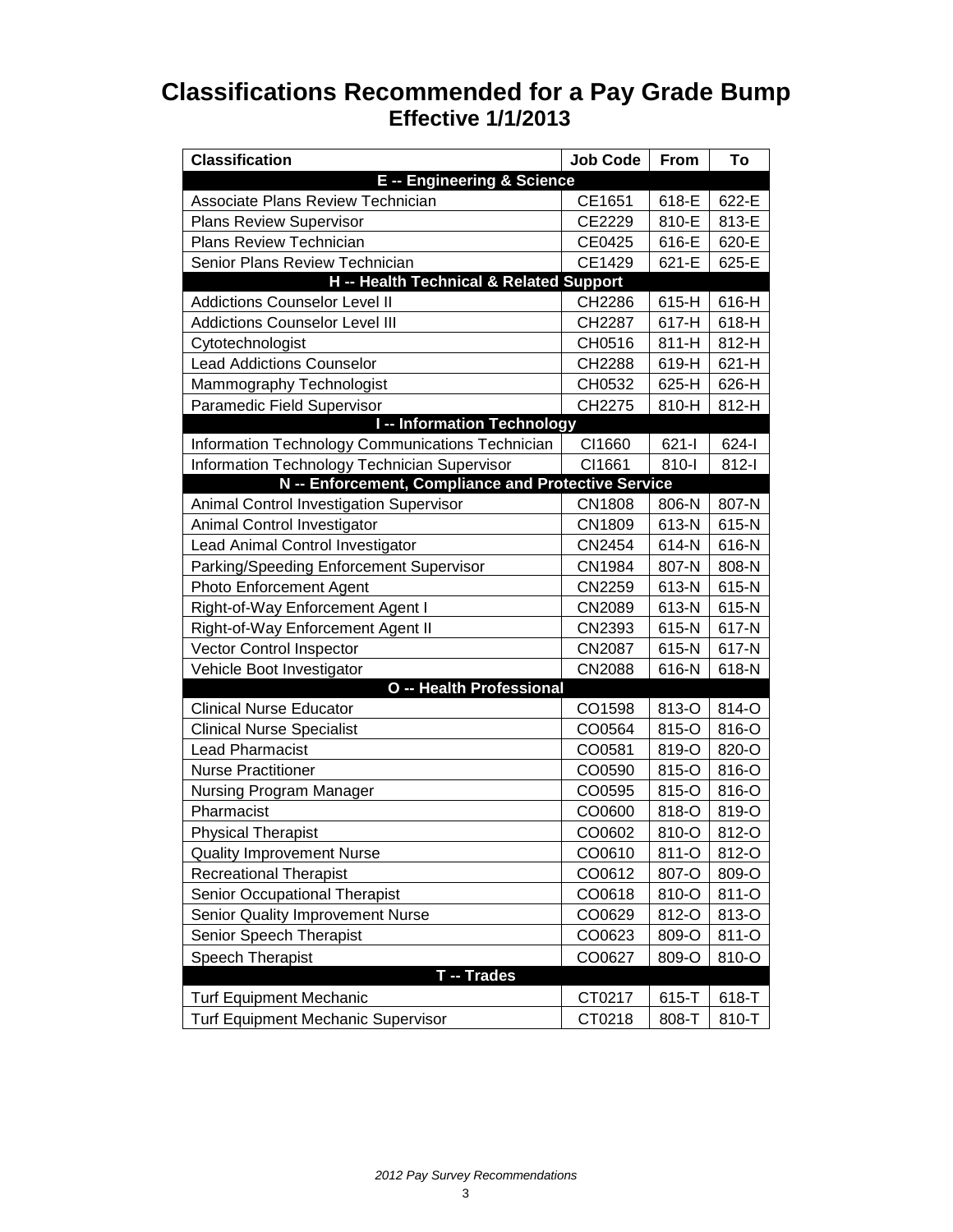# **Occupational Group Adjustments Effective 7/1/2012**

|       | <b>Occupational Group</b>                     | <b>Proposed Average Occupa-</b><br>tional Group Adjustment |
|-------|-----------------------------------------------|------------------------------------------------------------|
| A     | Professional                                  | 1.27%                                                      |
| С     | <b>Clerical &amp; Support Services</b>        | 3.20%                                                      |
| D     | <b>Doctors</b>                                | 0.46%                                                      |
| Е     | <b>Engineering &amp; Science</b>              | 2.05%                                                      |
| H     | Health Technical & Related Support            | 0.23%                                                      |
| I.    | Information Technology                        | 0%                                                         |
| J     | Labor & Trades                                | 0%                                                         |
|       | Legal                                         | 0.61%                                                      |
| N     | Enforcement, Compliance, & Protective Service | 3.28%                                                      |
| O     | <b>Health Professional</b>                    | 0.46%                                                      |
| Т     | Trades                                        | 0.21%                                                      |
| V     | Fiscal                                        | 0.53%                                                      |
| Y & Z | Short Range & Community Rate                  | 1.27%                                                      |

# **Steps to Determine Recommended Pay Range for Each Classification**

The City's pay ranges divided into quartiles, or four segments. Quartiles are used to determine the potential merit (performance) increase an employee may receive based on the rating from his/her annual Performance Enhancement Program Report.

The following steps will help you to identify the pay grade assigned to your current classification and the recommended salary range. Each employee's actual classification title and current salary is located on the upper portion of the pay check stub.

**Step One**: Locate your classification title in the alphabetical listing on pages 4 through 10.

**Step Two:** Find the pay grade assigned to your classification listed to the right of the title. The pay grade is composed of three numbers and one letter. The letter indicates the occupational group and the numbers represent the pay grade within the specified occupational group.

**Step Three:** Proceed to the tables on pages 11 through 17 to locate the pay table that corresponds with your occupational group.

**Step Four:** Locate the pay grade within the table.

| <b>Class Title</b>                    | Pay Grade | <b>Class Title</b>                            | Pay Grade |
|---------------------------------------|-----------|-----------------------------------------------|-----------|
| 311 Analyst/Trainer                   | 809-A     | Administrative Support Assistant III          | 610-C     |
| 311 Customer Service Agent            | 613-C     | Administrative Support Assistant IV           | 613-C     |
| 311 Customer Service Specialist       | 614-C     | Administrative Support Assistant V            | 614-C     |
| 311 Operations Assistant              | 613-A     | Administrator I                               | 810-A     |
| <b>Accounting Assistant I</b>         | $612-V$   | Administrator I                               | $812 - V$ |
| <b>Accounting Assistant II</b>        | $613-V$   | Administrator I                               | $815 -$   |
| <b>Accounting Supervisor</b>          | $811-V$   | Administrator II                              | $812-A$   |
| <b>Accounting Technician</b>          | $613-V$   | Administrator II                              | $814 - V$ |
| Activities Leader I - Non-Certified   | $118-Z$   | Administrator II                              | $817 -$   |
| Activities Leader II - Certified      | $123-Z$   | Administrator III                             | $814-A$   |
| Addictions Counselor, Level II        | 615-H     | Administrator III                             | $816-V$   |
| Addictions Counselor, Level III       | 617-H     | Administrator III                             | 819-l     |
| Administrative Assistant              | 803-A     | Advanced Lifeguard                            | $113-Z$   |
| Administrative Assistant to the Mayor | $812-A$   | Advanced Physician                            | 824-D     |
| Administrative Officer                | 814-A     | <b>Advanced Poison Information Specialist</b> | 812-O     |
| Administrative Support Assistant I    | 605-C     | <b>Advanced Registered Nurse</b>              | 812-O     |
| Administrative Support Assistant II   | 608-C     | Advanced Technical Physician                  | 827-D     |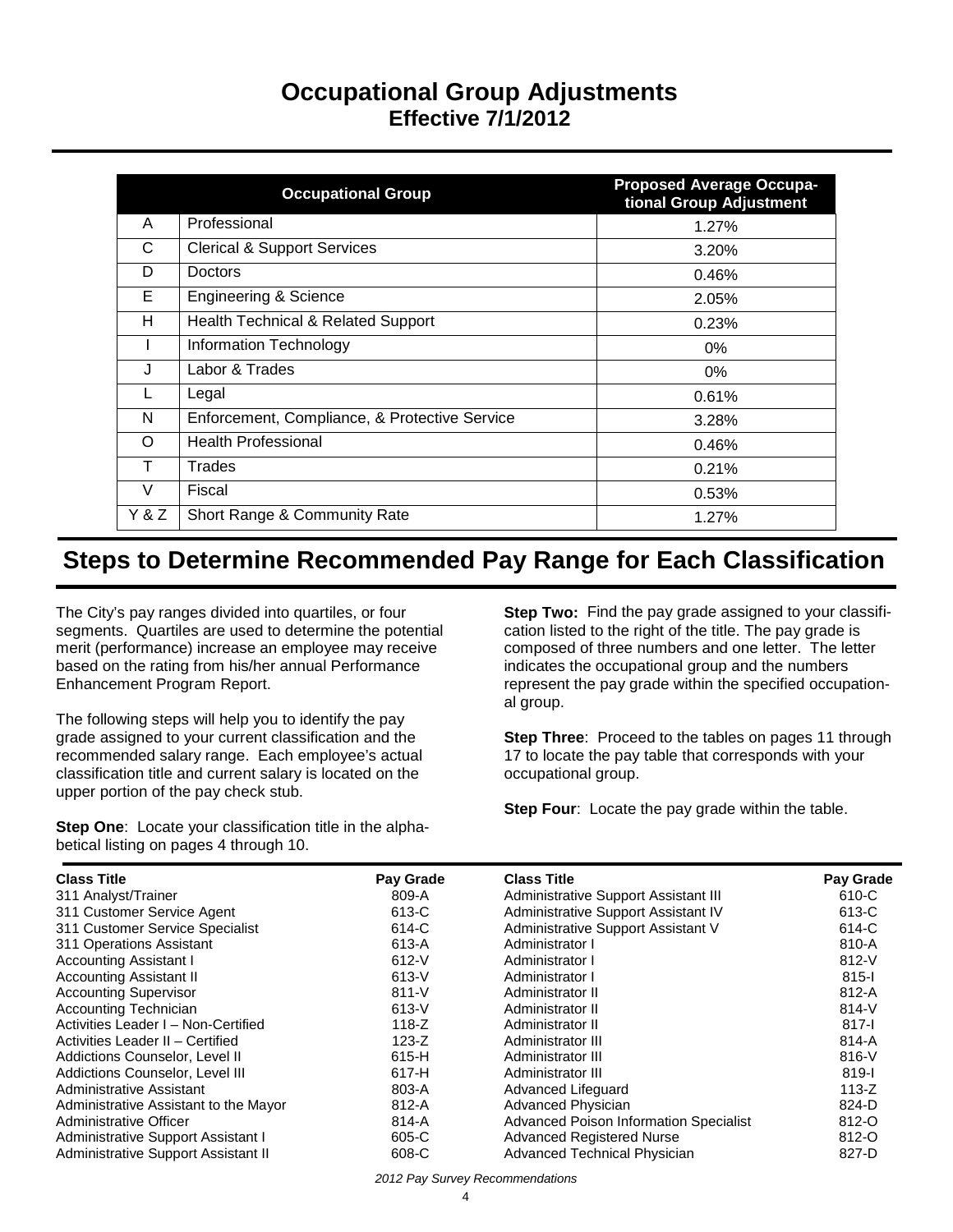| <b>Class Title</b>                                                     | Pay Grade | <b>Class Title</b>                              | <b>Pay Grade</b> |
|------------------------------------------------------------------------|-----------|-------------------------------------------------|------------------|
| <b>Agency Controller</b>                                               | $815 - V$ | Attorney Intern                                 | 406-L            |
| Agency Human Resources Director                                        | 813-A     | Automotive Body Repair Supervisor               | 810-T            |
| <b>Agency Trainer</b>                                                  | 807-A     | Automotive Service Center Supervisor            | 807-T            |
| <b>Agency Training Supervisor</b>                                      | 809-A     | Automotive Service Technician                   | 612-T            |
| Americans with Disabilities Act Compliance Of-                         | 809-A     | <b>Aviation Customer Service Agent</b>          | 613-C            |
| ficer                                                                  |           | <b>Aviation Customer Service Manager</b>        | 809-C            |
| Anesthesia Technician                                                  | 610-H     | <b>Aviation Customer Service Supervisor</b>     | 807-C            |
| Animal Care Attendant                                                  | 607-J     | <b>Aviation Electrical Superintendent</b>       | 812-T            |
| Animal Care Supervisor                                                 | 609-J     | Aviation Electrical/Electronic Support Engineer | 813-E            |
| Animal Control Investigation Supervisor                                | 806-N     | <b>Aviation Emergency Dispatcher</b>            | 615-C            |
| Animal Control Investigator                                            | 613-N     | <b>Aviation Land Administrator</b>              | 810-A            |
| Appellate Legal Research Assistant                                     | 625-L     | <b>Aviation Noise Abatement Officer</b>         | 621-E            |
| Appraisal Data Collector                                               | 608-V     | <b>Aviation Noise Abatement Supervisor</b>      | 812-E            |
| <b>Aquatics Coordinator</b>                                            | 617-A     | <b>Aviation Operations Manager</b>              | 811-A            |
| Arboreal Inspector                                                     | 619-N     | <b>Aviation Operations Representative</b>       | 613-A            |
| Arborist                                                               | 809-N     | Aviation Operations Representative Supervisor   | 806-A            |
| Architect                                                              | 813-E     | Aviation Painting Supervisor                    | 809-T            |
| Art Museum Marketing and Public Relations                              | 805-A     | Aviation Planning Administrator                 | 816-E            |
| Representative                                                         |           | <b>Aviation Security Technician</b>             | 613-A            |
| <b>Asphalt Plant Operator</b>                                          | $616 - J$ | Behavioral Health Technician                    | 611-H            |
| Assessment Hearings Officer                                            | 820-L     | Bibliographic Technician                        | 610-C            |
| Assessment Information Technician                                      | $612 - V$ | <b>Boating Ranger</b>                           | $323-Y$          |
| <b>Assistant Aviation Operations Manager</b>                           | 619-A     | <b>Body Repair Worker</b>                       | 619-T            |
| Assistant Chief of Operations                                          | 813-A     | <b>Booking Coordinator</b>                      | 807-A            |
| Assistant City Attorney - Associate                                    | 814-L     | <b>Booking Specialist</b>                       | 809-A            |
| Assistant City Attorney - Division Director                            | 822-L     | <b>Branch Manager</b>                           | 808-A            |
| <b>Assistant City Attorney - Entry</b>                                 | 812-L     | <b>Business Development Associate I</b>         | 614-A            |
| Assistant City Attorney - Section Supervisor                           | 821-L     | <b>Business Development Associate II</b>        | 806-A            |
| Assistant City Attorney - Senior                                       | 818-L     | <b>Business Development Representative I</b>    | 808-A            |
| <b>Assistant City Attorney - Specialist</b>                            | 820-L     | <b>Business Development Representative II</b>   | 810-A            |
| Assistant Director of Museum Security and                              |           | <b>Business Development Supervisor</b>          | 808-A            |
| Safety                                                                 | 612-N     | <b>Business License Inspector</b>               | 615-N            |
| <b>Assistant Director of Parks</b>                                     | 812-A     | <b>Buyer Supervisor</b>                         | 811-A            |
| <b>Assistant District Attorney</b>                                     | 821-L     | Cardiopulmonary Technologist                    | 624-H            |
| Assistant Golf Professional                                            | 803-A     | Carpenter                                       | 616-T            |
| Associate Accountant                                                   | 806-V     | Case Management Coordinator I                   | 615-H            |
| Associate Administrator                                                | 810-A     | Case Management Coordinator II                  | 616-H            |
| Associate Agency Budget Analyst                                        | 807-V     | Case Management Coordinator III                 | 617-H            |
| Associate Buyer                                                        | 806-A     | Case Management Supervisor I                    | 808-H            |
| Associate City Inspector                                               | 617-N     | Case Management Supervisor II                   | 810-H            |
| Associate City Planner                                                 | 809-E     | Catalog Librarian                               | 805-A            |
| Associate Closed Circuit Television Technician                         | 614-J     | Cataloging Assistant                            | 612-A            |
| Associate Deputy District Attorney                                     | 814-L     | <b>Cement Finisher</b>                          | 616-T            |
| Associate Development Project Coordinator                              | 808-E     | Central Supply Lead Technician                  | 607-J            |
| Associate Director of Physician Services                               | 828-D     | <b>Central Supply Supervisor</b>                | $801-J$          |
| Associate Director of Technical Physician Ser-                         |           | Central Supply Technician                       | $606 - J$        |
| vices                                                                  | 831-D     | Certified Public Accountant I                   | 616-V            |
| Associate Enterprise Resource Planning Devel-                          |           | Certified Public Accountant II                  | 808-V            |
| oper                                                                   | $812 - 1$ | <b>Certified Public Accountant III</b>          | $811 - V$        |
| Associate Enterprise Resource Planning Sys-                            |           | Certified Public Accountant IV                  | 813-V            |
| tems Analyst                                                           | $812 - 1$ | Certified Sterile Processing Technician         | $606 - J$        |
| Associate Financial Management Analyst                                 | 808-V     | Chemist                                         | 810-E            |
| Associate Heavy Equipment Mechanic                                     | 617-T     | <b>Chief Deputy District Attorney</b>           | 820-L            |
| Associate Human Resources Professional                                 | 807-A     | Chief Inspector                                 | 809-N            |
| Associate Information Technology Developer                             | $811 -$   | Chief Medical Examiner/Coroner                  | 828-D            |
| Associate Information Technology Systems                               |           | <b>Chief Paramedic</b>                          | 818-H            |
| Administrator                                                          | $811 -$   | <b>Chief Trades Inspector</b>                   | $811 - T$        |
| Associate Information Technology Systems                               |           | <b>Child Support Assistant</b>                  | 613-C            |
|                                                                        | $811-I$   | Child Support Enforcement Technician            | 616-L            |
| Analyst                                                                | $617 - 1$ | Children's Librarian                            | 805-A            |
| Associate Information Technology Technician                            | 810-E     | <b>City Controller</b>                          | 818-V            |
| Associate Parks Landscape Planner<br>Associate Plans Review Technician | 618-E     |                                                 | 803-A            |
|                                                                        |           | City Council Aide I                             |                  |
| <b>Associate Probation Officer</b>                                     | 620-N     | City Council Aide II                            | 805-A            |
| Associate Real Property Appraiser                                      | 806-V     | City Council Aide III                           | 810-A            |
| Associate Statistical Researcher                                       | 807-A     | <b>City Council Clerk</b>                       | 808-A            |
| Associate Surveying Technician                                         | 617-E     | City Council Legislative Analyst                | 812-A            |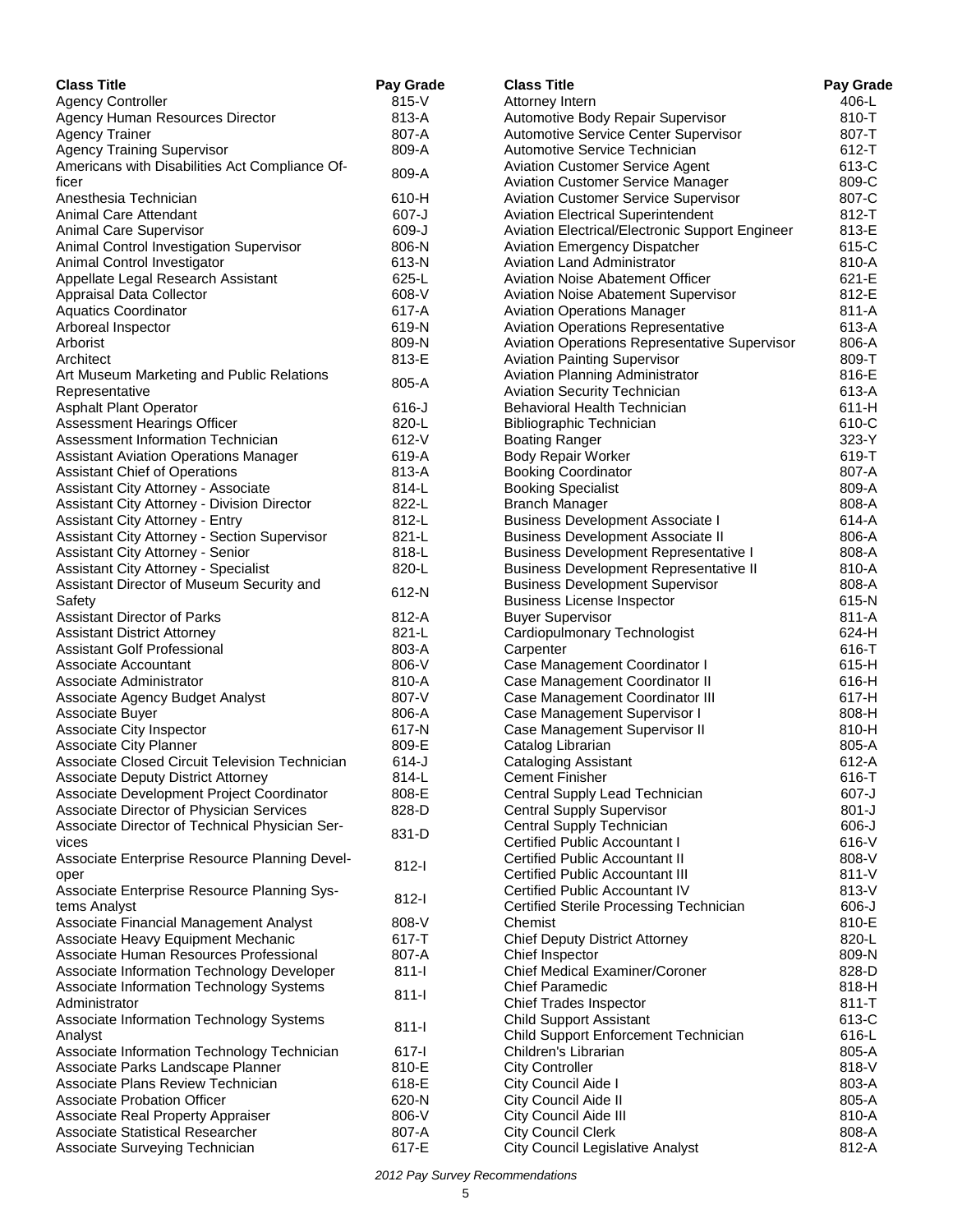| <b>Class Title</b>                                                         | Pay Grade      | <b>Class Title</b>                                             | Pay Grade      |
|----------------------------------------------------------------------------|----------------|----------------------------------------------------------------|----------------|
| <b>City Forester</b>                                                       | 813-A          | Deputy Manager of Aviation for Maintenance,                    | 819-A          |
| City Inspector                                                             | 615-N          | Planning & Engineering                                         |                |
| <b>City Surveyor</b>                                                       | 817-E          | Deputy Manager of Aviation for Operations                      | 819-A          |
| Claims Adjuster I                                                          | 614-A          | Deputy Manager of General Services for Thea-                   | 815-A          |
| Claims Adjuster II                                                         | 806-A          | tres and Arenas                                                |                |
| <b>Clinical Care Associate</b>                                             | 614-H          | Deputy Manager of Parks and Recreation                         | 817-A          |
| Clinical Care Technician                                                   | $611-H$        | Deputy Monitor                                                 | 810-A          |
| <b>Clinical Nurse Educator</b>                                             | 813-O          | Deputy Public Trustee                                          | 808-A          |
| <b>Clinical Nurse Specialist</b>                                           | 815-O          | Development and Planning Supervisor                            | 813-E          |
| <b>Clinical Social Work Team Leader</b>                                    | 810-O          | <b>DHS Customer Service Agent</b>                              | 613-C          |
| <b>Collection Development Manager</b>                                      | 810-A          | Diagnostic Imaging Supervisor                                  | 812-H          |
| Collections Investigator                                                   | 616-N          | Diagnostic Imaging Technologist                                | $623-H$        |
| <b>Collections Specialist</b>                                              | 807-A<br>622-T | Digital Imaging Technician<br>Director of Aviation Maintenance | 613-A<br>817-A |
| Combination Inspector I<br>Combination Inspector II                        | 624-T          | Director of Community Relations                                | 812-A          |
| Combination Inspector III                                                  | 812-T          | Director of Employee Assistance                                | 813-A          |
| <b>Community Development Associate</b>                                     | 806-A          | Director of Excise and Licenses                                | 812-A          |
| <b>Community Development Representative I</b>                              | 808-A          | Director of IT Customer Relationships                          | 820-l          |
| <b>Community Development Representative II</b>                             | 810-A          | Director of the Mayor's Office of Economic De-                 |                |
| <b>Community Relations Consultant</b>                                      | 807-A          | velopment                                                      | 820-A          |
| <b>Community Relations Ombudsman</b>                                       | 807-A          | Diversion Officer Supervisor                                   | 810-N          |
| Computer Aided Drafting Technician                                         | 620-E          | Diversion/Criminal Justice Officer                             | 620-N          |
| <b>Computer Operator</b>                                                   | $613 - 1$      | <b>Economic Crime Specialist</b>                               | 612-N          |
| Concession and Asset Supervisor                                            | 811-A          | Economic Development Specialist-Business                       |                |
| Construction and Maintenance Supervisor                                    | 811-T          | Development                                                    | 808-V          |
| Construction Inspector                                                     | $621 - T$      | Economic Development Supervisor                                | 810-A          |
| <b>Contact Center Director</b>                                             | 813-A          | <b>Education Program Assistant</b>                             | 615-A          |
| <b>Contact Center Operations Manager</b>                                   | 809-A          | <b>Education Program Coordinator</b>                           | 806-A          |
| <b>Content Developer</b>                                                   | 807-A          | <b>Election Division Assistant</b>                             | 617-A          |
| <b>Contract Administration Supervisor</b>                                  | 810-A          | Election Equipment and Supply Technician                       | $616 - J$      |
| <b>Contract Administrator</b>                                              | 808-A          | <b>Election Support Assistant</b>                              | 613-C          |
| <b>Contract Compliance Coordinator</b>                                     | 806-A          | <b>Electrical Inspector</b>                                    | $621 - T$      |
| <b>Contract Compliance Supervisor</b>                                      | 808-A          | <b>Electrical Maintenance Worker</b>                           | 616-T          |
| Contract Compliance Technician                                             | 614-A          | <b>Electrical Supervisor</b>                                   | 810-T          |
| Cook                                                                       | $605 - J$      | Electrician                                                    | 620-T          |
| <b>Cooperative Education Trainee</b>                                       | 402-C          | <b>Electronic Monitoring Probation Officer</b>                 | 621-N          |
| Copy Center Operator                                                       | 611-C          | Electronic Monitoring Probation Officer - Lead                 | 622-N          |
| Coroner's Investigator                                                     | 623-N          | Electronic Systems Technician                                  | 620-T          |
| <b>Correctional Institution Food Manager</b>                               | $807 - J$      | Electronics Technician Supervisor                              | 810-T          |
| <b>Cost Estimator Analyst</b>                                              | 809-A          | <b>Emergency Communications Operator</b>                       | 616-N          |
| <b>County Court Marshal</b>                                                | 619-N          | <b>Emergency Management Coordinator</b>                        | 808-A          |
| <b>County Court Marshal Supervisor</b>                                     | 809-N          | <b>Emergency Service Patrol Team Leader</b>                    | 616-H          |
| <b>County Court Parking Magistrate</b><br><b>Court Division Supervisor</b> | 619-L<br>810-A | <b>Emergency Service Technician</b>                            | 615-H<br>808-O |
| Court Interpreter                                                          | 619-A          | <b>Employee Assistance Counselor</b><br>Engineer               | 813-E          |
| <b>Crew Supervisor</b>                                                     | $620 - J$      | <b>Engineer/Architect Specialist</b>                           | 817-E          |
| <b>Criminal Justice Transcriptionist</b>                                   | 614-C          | Engineer/Architect Supervisor                                  | 817-E          |
| <b>Critical Care Respiratory Specialist</b>                                | 810-H          | <b>Engineering Associate</b>                                   | 617-E          |
| <b>Custodial Services Supervisor</b>                                       | $803-J$        | <b>Entertainment Production Coordinator</b>                    | 808-A          |
| <b>Custodial Supervisor</b>                                                | $801 - J$      | Environmental Public Health Analyst I                          | 621-E          |
| <b>Custodial Trainee</b>                                                   | $403 - J$      | Environmental Public Health Analyst II                         | 812-E          |
| Custodian                                                                  | $606 - J$      | Environmental Public Health Investigator I                     | 618-E          |
| Cytotechnologist                                                           | 811-H          | Environmental Public Health Investigator II                    | 809-E          |
| Data Team Administrator                                                    | 809-l          | Environmental Public Health Manager                            | 815-E          |
| Database Administrator                                                     | $813-I$        | Environmental Public Health Program Adminis-                   |                |
| <b>Dental Assistant</b>                                                    | 610-H          | trator                                                         | 813-E          |
| Dentist                                                                    | 819-D          | Environmental Public Health Program Supervi-                   | 812-E          |
| Department Controller                                                      | 817-V          | sor                                                            |                |
| Deputy City Attorney                                                       | 824-L          | <b>Equipment Operator</b>                                      | $613-J$        |
| Deputy Director of Emergency Preparedness                                  | 809-A          | <b>Equipment Operator Specialist</b>                           | $614 - J$      |
| <b>Deputy District Attorney</b>                                            | $811 - L$      | <b>ERP Applications Administrator I</b>                        | $812 - 1$      |
| Deputy Manager of Aviation for Air Service De-                             |                | <b>ERP Applications Administrator II</b>                       | $814 -$        |
| velopment, Marketing and Public/Government                                 | 817-A          | <b>Events Coordinator</b>                                      | 804-A          |
| Affairs                                                                    |                | Executive                                                      | 819-A          |
| Deputy Manager of Aviation for Finance and                                 | 819-A          | Executive                                                      | 824-l          |
| Administration                                                             |                | <b>Executive Assistant I</b>                                   | 613-A          |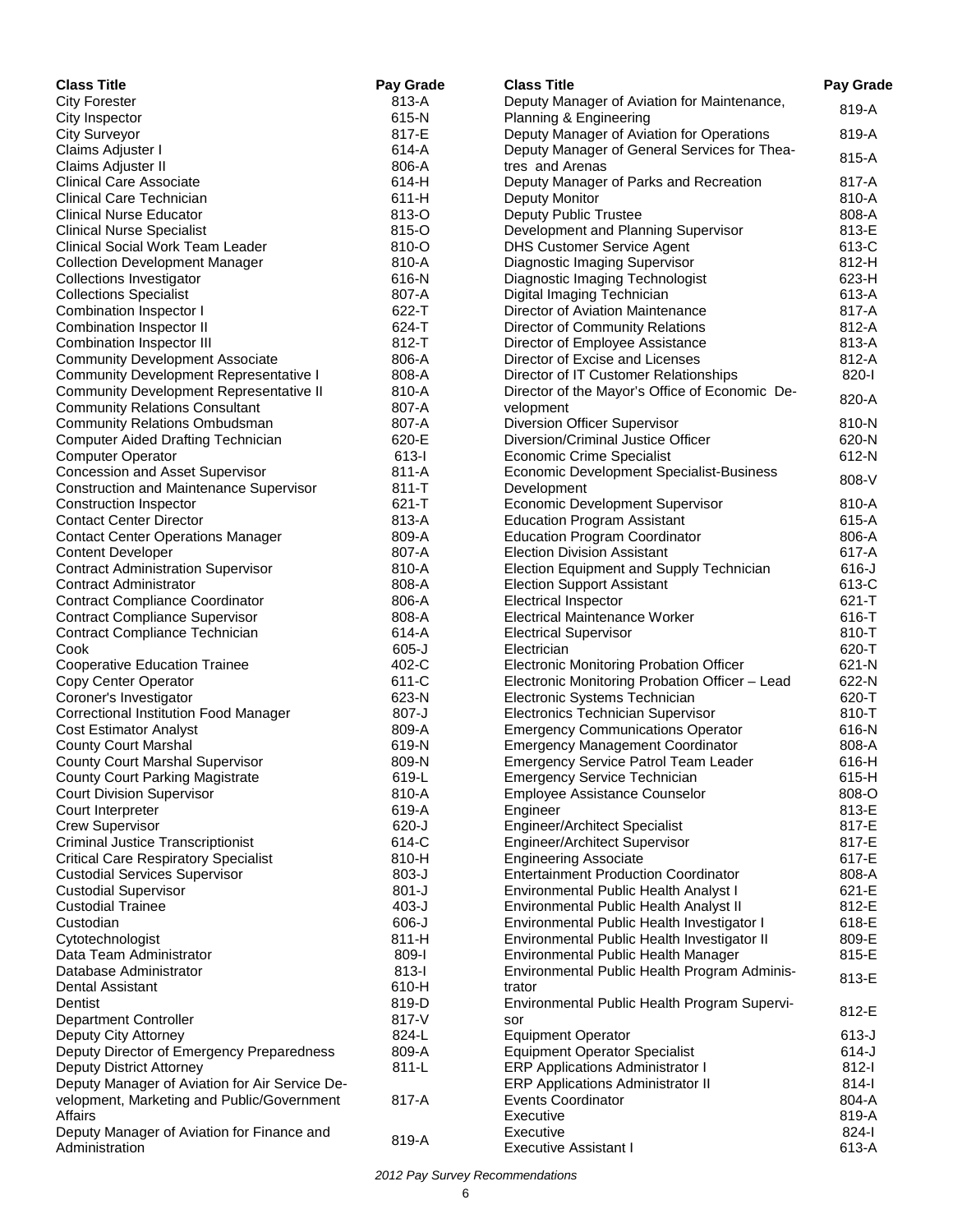| <b>Class Title</b>                                                        | Pay Grade | <b>Class Title</b>                           | Pay Grade |
|---------------------------------------------------------------------------|-----------|----------------------------------------------|-----------|
| <b>Executive Assistant II</b>                                             | 614-A     | Human Resources Supervisor                   | 812-A     |
| <b>Executive Assistant III</b>                                            | 615-A     | Human Resources Support Technician           | 614-A     |
| Executive Assistant to the Mayor                                          | 807-A     | Human Resources Technician                   | 615-A     |
| <b>Executive Director</b>                                                 | 818-A     | Human Resources Technician Supervisor        | 808-A     |
| Executive Director - City Council Staff                                   | 816-A     | Human Service Advocate                       | 613-H     |
| Executive Director - Civil Service Commission                             | $814-A$   | Human Service Supervisor                     | 805-H     |
| Executive Manager                                                         | 817-A     | Imaging Operations Supervisor                | 813-H     |
| <b>Executive Manager</b>                                                  | 820-E     | Information Display Technician               | 620-T     |
| <b>Executive Manager</b>                                                  | $822 - 1$ | Information Security Manager                 | $815 -$   |
| <b>Executive Manager</b>                                                  | 818-V     | Information Technology Communications Tech-  |           |
| <b>Executive Officer</b>                                                  | 816-A     | nician                                       | $621 -$   |
| Executive Secretary to the Mayor                                          | 805-A     | Information Technology Division Director     | $817 - 1$ |
| <b>Exhibition Designer</b>                                                | 616-A     | Information Technology Project Manager       | $814 -$   |
| <b>Facilities Superintendent</b>                                          | 812-T     | Information Technology Supervisor            | $816 -$   |
| Facility Maintenance Technician                                           | 616-T     | Information Technology Systems Architect     | $815 -$   |
| <b>Field Superintendent</b>                                               | $814-J$   | Information Technology Technical Writer      | 807-l     |
| <b>Financial Management Specialist</b>                                    | 812-V     | Information Technology Technician Supervisor | 810-l     |
| <b>Fingerprint Identification Clerk</b>                                   | 612-N     | <b>Institution Food Steward</b>              | $613-J$   |
| <b>Fingerprint Technician</b>                                             | 615-N     | Institution Food Steward Supervisor          | $616 - J$ |
| <b>Fire Protection Engineer</b>                                           | 816-E     | Internal Audit Supervisor                    | 813-V     |
|                                                                           | 817-E     | Interpreter Coordinator                      | 808-A     |
| <b>Fire Protection Supervisor</b><br>Fitness Instructor I - Non-Certified | $118-Z$   | <b>Investigations Technician</b>             | 620-L     |
| Fitness Instructor II - Certified                                         |           |                                              |           |
|                                                                           | $123-Z$   | Investigative Legal Research Assistant       | 624-L     |
| Fleet Maintenance Support Engineer                                        | 813-E     | Investigator Supervisor                      | 812-N     |
| <b>Food Production Supervisor</b>                                         | $802-J$   | IT Program Manager                           | 817-l     |
| <b>Food Service Worker</b>                                                | $602-J$   | IT Project Manager I                         | $811 -$   |
| Forensic Autopsy Technician                                               | 616-H     | IT Project Manager II                        | $813 -$   |
| Forensic Autopsy Technician Supervisor                                    | 807-H     | IT Project Manager III                       | $815 -$   |
| Forensic Laboratory Technician                                            | 617-E     | <b>Judicial Assistant I</b>                  | 613-C     |
| Forensic Pathologist                                                      | 824-D     | Judicial Assistant II                        | 615-C     |
| Forensic Pathology Fellow                                                 | 401-D     | Judicial Assistant III                       | 617-C     |
| <b>Forensic Quality Assurance Specialist</b>                              | 810-A     | Judicial Assistant IV                        | 619-L     |
| <b>Forensic Scientist I</b>                                               | 809-E     | Laboratory Technician                        | 616-H     |
| <b>Forensic Scientist II</b>                                              | 812-E     | <b>Land Surveyor</b>                         | 812-E     |
| <b>Forensic Scientist Supervisor</b>                                      | 815-E     | Land Surveyor Supervisor                     | 814-E     |
| Gardening Technician                                                      | $610 - J$ | Landscape Architect Supervisor               | 815-E     |
| Geographic Information System Analyst                                     | 619-l     | Landside Service Agent I                     | 612-N     |
| Geographic Information System Technician                                  | $614 -$   | Landside Service Agent II                    | 616-N     |
| Geographic Information Systems Data Adminis-                              | $813 -$   | Landside Service Supervisor                  | 807-N     |
| trator                                                                    |           | Laundry Supervisor                           | 608-J     |
| Geographic Information Systems Photogram-                                 | $813-I$   | Laundry Worker                               | $603-J$   |
| metry Administrator                                                       |           | <b>Lead Addictions Counselor</b>             | 619-H     |
| Glazier                                                                   | 616-T     | Lead Animal Control Investigator             | 614-N     |
| <b>Golf Course Operator</b>                                               | $617 - J$ | Lead Case Management Coordinator             | 617-H     |
| <b>Golf Professional</b>                                                  | 807-A     | Lead Custodian                               | 607-J     |
| Golf Starter and Ranger                                                   | 310-Y     | Lead Customer Service Agent                  | 615-C     |
| Golf/Pro Shop Assistant                                                   | 600-C     | <b>Lead Elections Support Assistant</b>      | 614-C     |
| <b>Graphic Designer</b>                                                   | 805-A     | Lead Emergency Communications Operator       | 617-N     |
| <b>Graphics Supervisor</b>                                                | 807-A     | Lead Heavy Equipment Mechanic                | 620-T     |
| Graphics Technician                                                       | 614-A     | Lead Information Technology Technician       | 620-l     |
| <b>Health Care Technician</b>                                             | 610-H     | Lead Internal Auditor                        | 811-V     |
| <b>Hearings Officer</b>                                                   | 820-L     | Lead Park Ranger                             | 621-N     |
| Heating, Ventilating, and Air Conditioning                                | 619-T     | Lead Payroll Associate                       | 808-V     |
| (HVAC) Mechanic                                                           |           | <b>Lead Pharmacist</b>                       | 819-O     |
| Heating, Ventilating, and Air Conditioning                                |           | Lead Radiographic Support Technician         | 609-H     |
| (HVAC) Supervisor                                                         | $811 - T$ | Lead Social Case Worker                      | 808-O     |
| Heavy Equipment Mechanic                                                  | 619-T     | <b>Lead Tax Auditor</b>                      | $811-V$   |
| Heavy Equipment Mechanic Line Supervisor                                  | 810-T     | Lead Utilization Management Coordinator      | 807-A     |
| <b>Heavy Equipment Operator</b>                                           | 616-J     | Legal Administrator                          | 813-A     |
| Heavy Equipment Service Technician                                        | 614-T     | <b>Legal Secretary</b>                       | 617-C     |
| Helicopter Mechanic                                                       | 620-T     | Legislative Assistant                        | 807-A     |
| <b>Horticultural Worker</b>                                               | $612-J$   | Library Program Associate                    | 615-A     |
| Hospital Housekeeping Manager                                             | $805 - J$ | <b>Licensed Practical Nurse</b>              | 616-H     |
| <b>Hospital Switchboard Operator</b>                                      | 606-C     | Licensed Therapist-Master's Level            | 808-O     |
| Hotline Operator                                                          | 613-C     | Licensing Technician                         | 615-C     |
| Human Resources Specialist                                                | 811-A     | Lifeguard                                    | $111 - Z$ |
|                                                                           |           |                                              |           |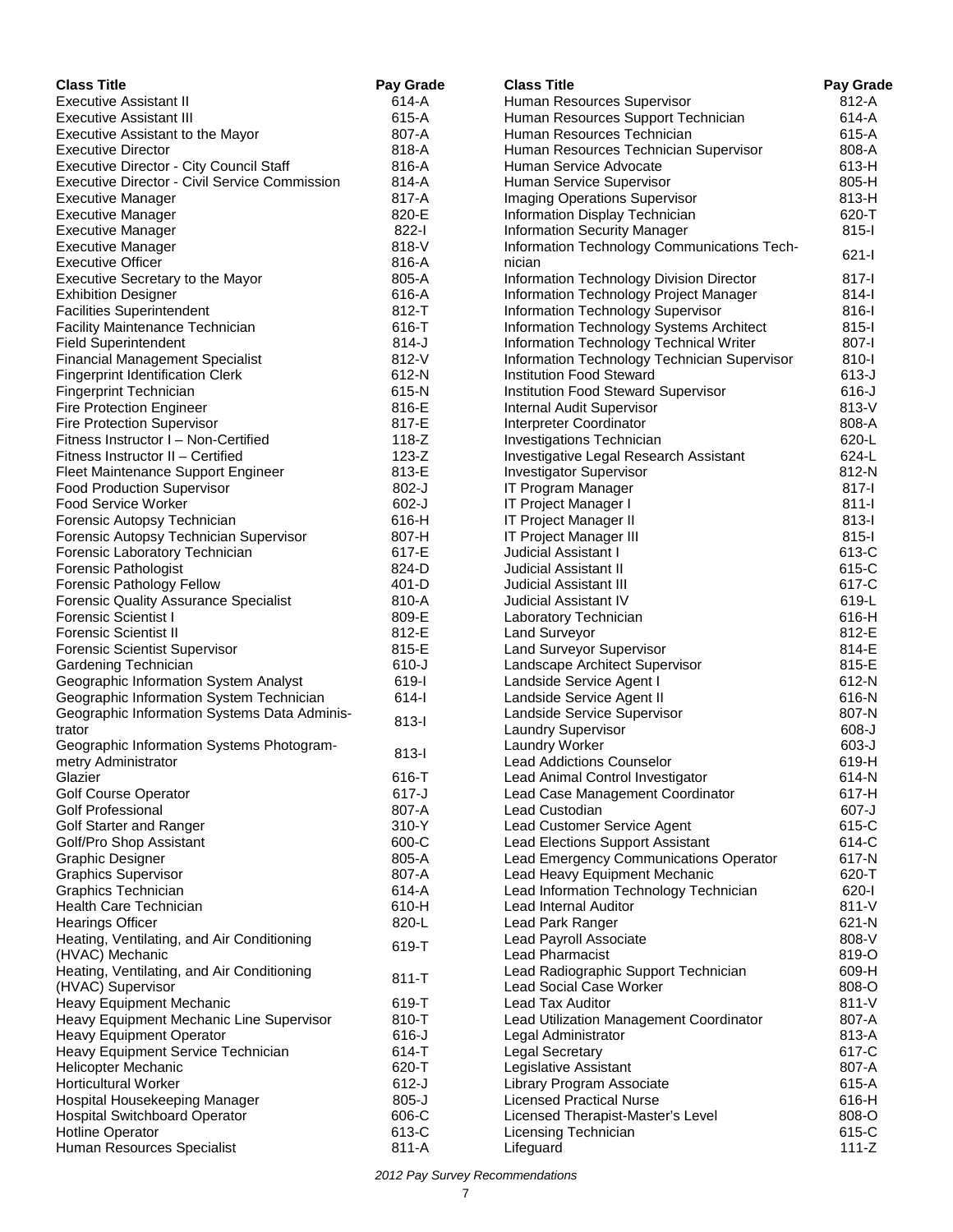| <b>Class Title</b>                                                 | Pay Grade      | <b>Class Title</b>                      | Pay Grade              |
|--------------------------------------------------------------------|----------------|-----------------------------------------|------------------------|
| Loan and Grant Processor                                           | $615-V$        | <b>Operations Assistant</b>             | 613-A                  |
| Locksmith                                                          | 616-T          | <b>Operations Coordinator</b>           | 808-A                  |
| Maintenance Assistant                                              | 609-T          | <b>Operations Supervisor</b>            | $810 - J$              |
| Maintenance Control Supervisor                                     | 808-A          | Outreach Case Coordinator               | 617-H                  |
| Maintenance Control Technician                                     | 615-A          | Outreach Case Coordinator Supervisor    | 808-H                  |
| Maintenance Liaison                                                | 615-A          | Outreach Librarian                      | 806-A                  |
| Maintenance Technician                                             | 613-T          | Outreach Specialist                     | 807-A                  |
| Mammography Technologist                                           | 625-H          | Painter                                 | 616-T                  |
| Management Analyst I                                               | 615-A          | Paralegal I                             | 618-L                  |
| Management Analyst II                                              | 807-A          | Paralegal II                            | 620-L                  |
| Management Analyst III                                             | 809-A          | Paralegal III                           | 623-L                  |
| Management Analyst IV                                              | 812-A          | Paramedic                               | 620-H                  |
| Management Analyst Supervisor                                      | 812-A          | Paramedic Dispatch Supervisor           | 623-N                  |
| Management Analyst-Office of Independent                           | 809-A          | Paramedic Dispatcher                    | 620-N                  |
| Monitor                                                            |                | Paramedic Field Supervisor              | 810-H                  |
| Manager 1                                                          | 813-A          | Paramedic Fleet Supervisor              | 811-H                  |
| Manager 1                                                          | 818-E          | Paramedic Operations Supervisor         | 811-H                  |
| Manager 1                                                          | 818-l          | <b>Park Horticulturist</b>              | $613 - J$              |
| Manager 1                                                          | $815-V$        | Park Seasonal Laborer                   | 225-Y                  |
| Manager 2                                                          | 815-A          | <b>Parking Meter Collector</b>          | $610 - J$              |
| Manager 2                                                          | 819-E<br>820-l | Parking/Speeding Enforcement Supervisor | 807-N<br>614-N         |
| Manager 2                                                          |                | Parks and Recreation Ranger             |                        |
| Manager 2                                                          | 817-V          | Parks Intern I<br>Parks Intern II       | $405 - J$              |
| Manager of Publication<br>Marketing/Public Relations Administrator | 809-A          |                                         | $407 - J$<br>$409 - J$ |
| Marketing/Public Relations Representative                          | 813-A<br>808-A | Parks Intern III                        | 809-V                  |
| Marketing/Public Relations Specialist                              | 810-A          | Payroll Accountant<br>Payroll Associate | $615 - V$              |
| <b>Master Trades Worker</b>                                        | 622-T          | Payroll Supervisor                      | $811 - V$              |
| Materials Laboratory Administrator                                 | 813-E          | Permit Supervisor                       | 808-E                  |
| <b>Materials Tester</b>                                            | 619-E          | <b>Personal Property Analyst</b>        | 614-V                  |
| Mayor's Youth Worker                                               | 402-A          | Pharmacist                              | 818-O                  |
| Mechanic Line Supervisor                                           | 810-T          | Pharmacy Technician                     | $611-H$                |
| Mechanical Inspector                                               | 621-T          | Photo Enforcement Agent                 | 613-N                  |
| Medical Imaging Manager                                            | 817-H          | <b>Physical Therapist</b>               | 810-O                  |
| <b>Medical Office Assistant</b>                                    | $612-H$        | Physician                               | 822-D                  |
| Medical Only Claims Adjuster                                       | 612-A          | Plans Review Engineer                   | 816-E                  |
| <b>Medical Records Coder</b>                                       | 616-H          | <b>Plans Review Supervisor</b>          | 810-E                  |
| <b>Medical Services Representative</b>                             | $612-H$        | <b>Plans Review Technician</b>          | 616-E                  |
| <b>Medical Technologist</b>                                        | 811-O          | Plumber                                 | 620-T                  |
| Medical Technologist Section Supervisor                            | 813-O          | Plumbing Inspector                      | 621-T                  |
| Medical Technologist Unit Supervisor                               | 812-O          | <b>Plumbing Supervisor</b>              | 810-T                  |
| <b>Medical Transcriptionist</b>                                    | 612-C          | Police Dispatcher                       | 620-N                  |
| Modified Duty Coordinator                                          | 614-A          | Police Fleet Technician                 | 618-1                  |
| Monitor                                                            | 818-A          | Police Lead Dispatcher                  | 621-N                  |
| Motor Vehicle Supervisor                                           | 806-C          | Police Photographic Specialist          | 615-A                  |
| Motor Vehicle Technician I                                         | 614-C          | Pool Maintenance Technician             | 616-T                  |
| Motor Vehicle Technician II                                        | 615-C          | Pool Supervisor                         | $117-Z$                |
| Multiple Trades Supervisor                                         | $811 - T$      | Power Shovel Operator                   | $617 - J$              |
| <b>Museum Collection Assistant</b>                                 | 613-C          | <b>Press Operator</b>                   | 611-C                  |
| <b>Museum Curatorial Assistant</b>                                 | 611-C          | <b>Principal City Planner</b>           | 813-E                  |
| Museum Dock Officer                                                | 609-N          | <b>Probation Officer Supervisor</b>     | 812-N                  |
| <b>Museum Security Officer</b>                                     | 608-N          | Professional Occupations Intern I       | 404-A                  |
| National Crime Information Center Agent (NCIC                      | 615-N          | Professional Occupations Intern II      | 406-A                  |
| Agent)                                                             |                | Professional Occupations Intern III     | 408-A                  |
| Nuclear Medicine Technologist                                      | 628-H          | Program Administrator                   | 808-A                  |
| <b>Nurse Practitioner</b>                                          | 815-O          | Program Coordinator                     | 806-A                  |
| <b>Nursing Administrator</b>                                       | 814-O          | Program Manager                         | 811-A                  |
| Nursing Aide                                                       | 608-H          | Program Quality Assurance Technician    | 615-N                  |
| <b>Nursing Clinical Coordinator</b>                                | 813-O          | Project Inspector                       | 811-E                  |
| <b>Nursing Operations Manager</b>                                  | 818-O          | Project Manager I                       | 811-A                  |
| Nursing Program Manager                                            | 815-O          | Project Manager I                       | 813-E                  |
| Nutritionist                                                       | 807-O          | Project Manager I                       | 812-V                  |
| <b>Office Occupations Trainee</b>                                  | 402-C          | Project Manager II                      | 813-A                  |
| <b>Operational Supervisor I</b>                                    | 808-A          | Project Manager II                      | 815-E                  |
| <b>Operational Supervisor I</b>                                    | 808-V          | Project Manager II                      | 814-V                  |
| <b>Operational Supervisor II</b>                                   | 810-A          | Project Manager II (Hourly)             | 815-E                  |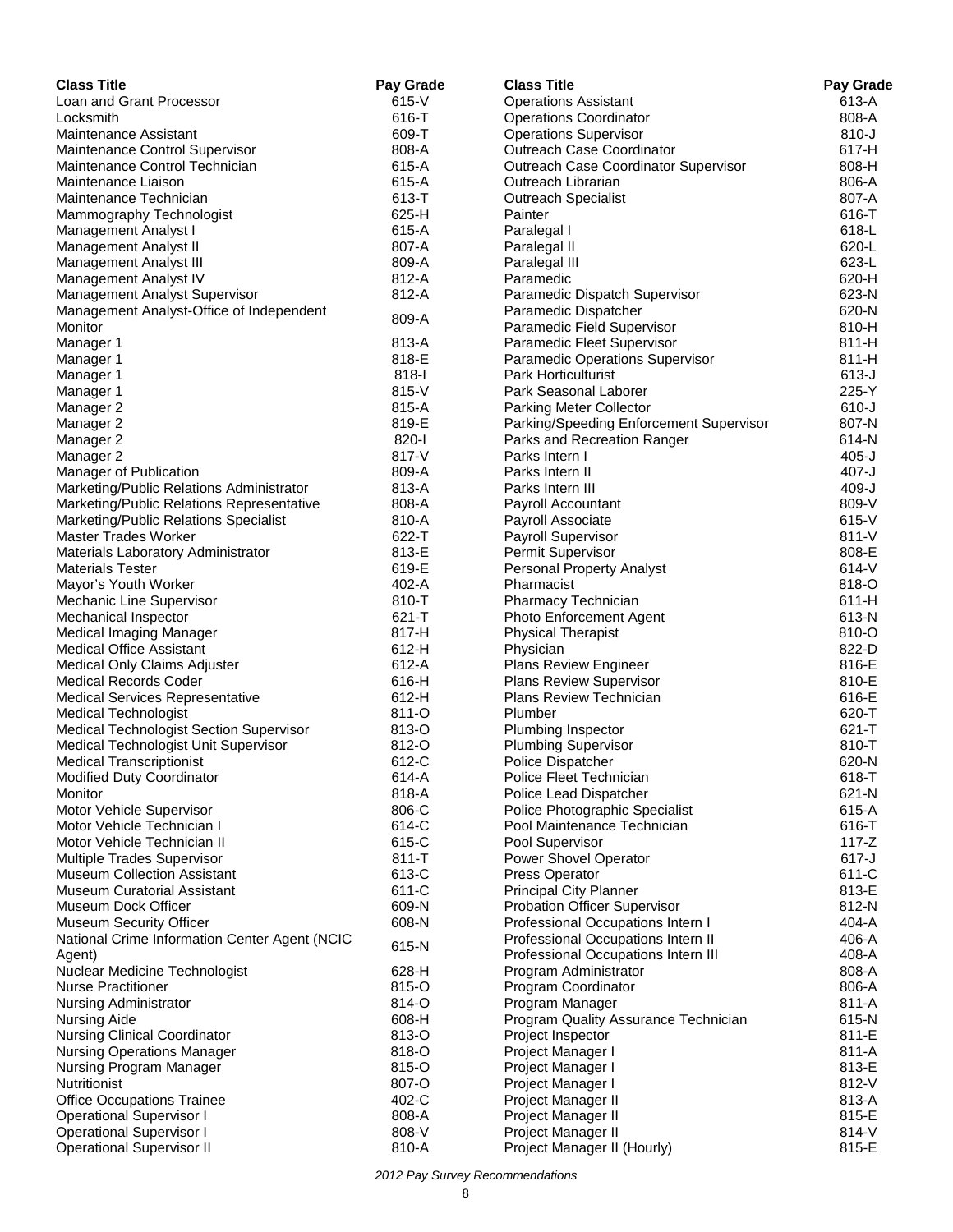| <b>Class Title</b>                                | Pay Grade      | <b>Class Title</b>                                               | Pay Grade      |
|---------------------------------------------------|----------------|------------------------------------------------------------------|----------------|
| Property and Evidence Technician                  | 614-N          | Senior Exhibition Designer                                       | 807-A          |
| Psychologist                                      | 813-O          | Senior Financial Management Analyst                              | 810-V          |
| Psychologist Candidate for Licensure              | 809-O          | Senior Geographic Information System Analyst                     | 809-l          |
| Psychologist Supervisor                           | 815-O          | Senior Human Resources Professional                              | 809-A          |
| Psychology Intern                                 | 407-O          | Senior Information Technology Developer                          | $813-I$        |
| <b>Public Health Veterinarian</b>                 | 815-D          | Senior Information Technology Systems Admin-                     | $813 -$        |
| <b>Public Safety Cadet</b>                        | 403-B          | istrator                                                         |                |
| Purchasing Technician                             | 614-A          | Senior Information Technology Systems Analyst                    | $813-I$        |
| <b>Quality Improvement Nurse</b>                  | 811-O          | Senior Information Technology Technician                         | 619-l          |
| Radiographic Support Technician                   | 608-H          | Senior Internal Auditor                                          | 810-V          |
| Ramp Tower Supervisor                             | 622-A          | Senior Laboratory Technician                                     | 617-H          |
| Real Estate Agent                                 | 809-A          | Senior Landscape Architect                                       | 813-E          |
| Real Property Appraiser Specialist                | 810-V          | Senior Occupational Therapist                                    | 810-O          |
| Real Property Appraiser Supervisor                | $811 - V$      | Senior Payroll Associate                                         | 807-V          |
| Real Property Appraiser Technician                | 613-V          | Senior Physical Therapist                                        | 811-O          |
| <b>Recreation Aide</b>                            | $211 - Y$      | Senior Physician                                                 | 826-D          |
| <b>Recreation Coordinator</b>                     | 617-A          | Senior Plans Review Technician                                   | 621-E          |
| <b>Recreation Facility Assistant</b>              | 219-Y          | Senior Police Fleet Technician                                   | 619-T          |
| Recreation Instructor                             | 607-A          | Senior Probation Officer                                         | 623-N          |
| <b>Recreation Manager</b>                         | 811-A          | Senior Project Inspector                                         | 812-E          |
| <b>Recreation Supervisor</b>                      | 808-A          | Senior Quality Improvement Nurse                                 | 812-O          |
| <b>Recreation Trainee</b>                         | $401 - A$      | Senior Real Estate Agent                                         | 811-A          |
| <b>Recreational Therapist</b>                     | 807-O          | Senior Real Property Appraiser                                   | 808-V          |
| Reference Librarian                               | 805-A          | Senior Reference Librarian                                       | 807-A          |
| <b>Registered Nurse</b>                           | 811-O          | Senior Registered Nurse                                          | 813-O          |
| <b>Research Supervisor</b>                        | 812-A          | Senior Respiratory Therapist                                     | 622-H          |
| Right-of-Way Enforcement Agent I                  | 613-N          | Senior Social Case Worker                                        | 807-O          |
| Right-of-Way Enforcement Agent II                 | 615-N          | Senior Special Collection Librarian                              | 809-A          |
| <b>Risk Analyst</b>                               | 808-V          | Senior Speech Therapist                                          | 809-O          |
| Safety and Industrial Hygiene Administrator       | 810-A          | Senior Statistical Researcher                                    | 809-A          |
| Safety and Industrial Hygiene Professional I      | 617-A          | Senior Surveying Technician                                      | 619-E          |
| Safety and Industrial Hygiene Professional II     | 808-A          | Senior Tax Auditor                                               | 810-V          |
| Safety and Industrial Hygiene Supervisor          | 811-A<br>609-N | Senior Technical Physician<br>Senior Television & Video Producer | 829-D<br>812-A |
| <b>Security Guard</b>                             | 609-N          |                                                                  | 617-C          |
| <b>Security Officer</b>                           | 613-N          | Senior Transcriptionist                                          | 608-J          |
| <b>Security Specialist</b>                        | 803-N          | Senior Transportation Worker<br><b>Senior Tree Trimmer</b>       | 613-T          |
| <b>Security Supervisor</b><br>Selection Librarian | 805-A          | <b>Senior Utility Worker</b>                                     | $612-J$        |
| Senior Accountant                                 | 808-V          | Senior Workforce Development Advisor                             | 808-A          |
| Senior Agency Budget Analyst                      | 809-V          | Shelver                                                          | 601-C          |
| Senior Arboreal Inspector                         | 621-N          | Sign Language Interpreter                                        | 619-A          |
| Senior Architect                                  | 816-E          | Social Case Worker                                               | $806 - O$      |
| Senior Biomedical Equipment Technician            | 624-T          | Social Case Worker Manager                                       | 812-O          |
| Senior Branch Librarian                           | 807-A          | Social Case Worker Supervisor                                    | 810-O          |
| Senior Buyer                                      | 808-A          | Social Worker Intern                                             | 406-O          |
| Senior Catalog Librarian                          | 807-A          | Special Collection Librarian                                     | 807-A          |
| Senior Chief Deputy District Attorney             | 821-L          | <b>Special Education Teacher</b>                                 | 810-O          |
| Senior City Inspector                             | 619-N          | Special Education Teacher Supervisor                             | 812-O          |
| Senior City Planner                               | 811-E          | Special Education Teaching Assistant                             | 614-O          |
| Senior Clinical Care Associate                    | 616-H          | Special Education Teaching Assistant Supervi-                    |                |
| Senior Clinical Social Worker                     | 808-O          | sor                                                              | 806-O          |
| Senior Closed Circuit Television Technician       | $618 - J$      | Special Events Coordinator                                       | 808-A          |
| Senior Cost Estimator Analyst                     | 811-A          | Speech Therapist                                                 | 809-O          |
| Senior Criminal/Civil Investigator                | 624-L          | Sports Official I - Non-Certified                                | $118 - Z$      |
| <b>Senior Curator</b>                             | 808-A          | Sports Official II - Certified                                   | $123-Z$        |
| Senior Deputy District Attorney                   | 818-L          | Stable Master                                                    | $613 - T$      |
| Senior Deputy Monitor                             | 815-A          | <b>Staff Accountant</b>                                          | 616-V          |
| Senior Development Project Coordinator            | 810-E          | Staff Agency Budget Analyst                                      | $616-V$        |
| Senior Engineer                                   | 816-E          | Staff Architectural Associate                                    | 810-E          |
| Senior Engineering Associate                      | 811-E          | <b>Staff Assistant</b>                                           | 805-A          |
| Senior Enterprise Resource Planning Developer     | $814 -$        | <b>Staff Buyer</b>                                               | 614-A          |
| Senior Enterprise Resource Planning Systems       |                | <b>Staff Closed Circuit Television Technician</b>                | $612-J$        |
| Analyst                                           | 814-l          | <b>Staff Community Development Associate</b>                     | 614-A          |
| Senior Environmental Public Health Program        |                | <b>Staff Engineer</b>                                            | 810-E          |
| Administrator                                     | 814-E          | Staff Enterprise Resource Planning Developer                     | $622 - 1$      |
| Senior Equipment Repair Technician                | 617-T          | Staff Enterprise Resource Planning Systems                       | $622 - 1$      |
|                                                   |                |                                                                  |                |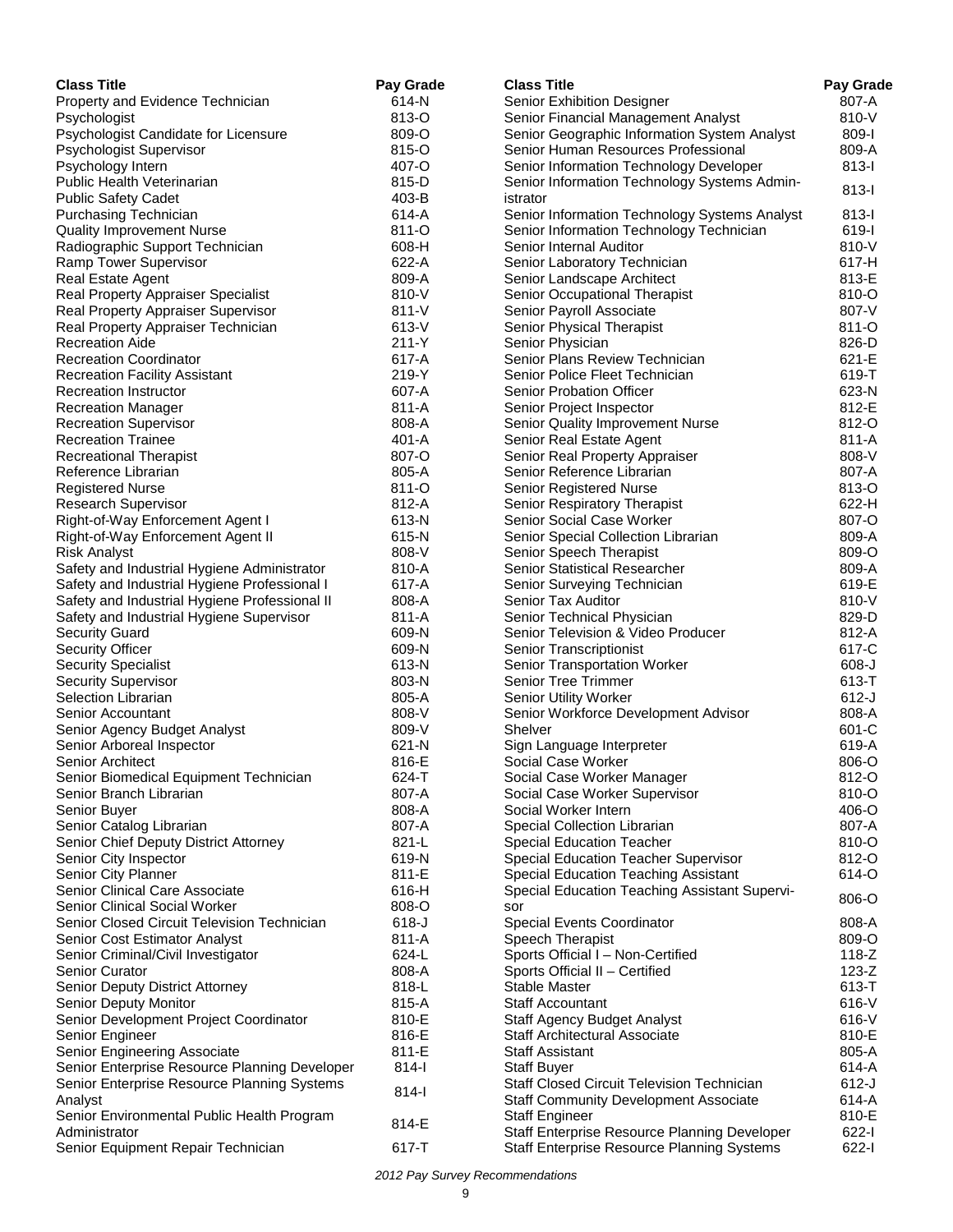| <b>Class Title</b>                            | Pay Grade | <b>Class Title</b>                             | Pay Grade |
|-----------------------------------------------|-----------|------------------------------------------------|-----------|
| Analyst                                       |           | Therapist -Master's Level                      | 806-O     |
| <b>Staff Financial Management Analyst</b>     | $618 - V$ | <b>Therapist Supervisor</b>                    | 810-O     |
| Staff Human Resources Professional            | 615-A     | <b>Trades Apprentice</b>                       | 614-T     |
| Staff Information Technology Developer        | $621 - 1$ | <b>Trades Inspector</b>                        | $621 - T$ |
| Staff Information Technology Systems Adminis- | $621 -$   | Traffic Signal Technician 1                    | $617 - T$ |
| trator                                        |           | Traffic Signal Technician 2                    | 619-T     |
| Staff Information Technology Systems Analyst  | $621 -$   | Traffic Signal Technician 3                    | 620-T     |
| Staff Information Technology Technician       | $614 -$   | <b>Traffic Signal Technician Supervisor</b>    | 810-T     |
| Staff Internal Auditor                        | 619-V     | <b>Transportation Worker</b>                   | $607 - J$ |
| <b>Staff Land Surveyor</b>                    | 810-E     | <b>Treasury Agent</b>                          | 619-V     |
| Staff Parks Landscape Planner                 | 619-E     | <b>Tree Trimmer</b>                            | $612 - T$ |
| <b>Staff Probation Officer</b>                | 617-N     | <b>Turf Equipment Mechanic</b>                 | 615-T     |
| <b>Staff Real Property Appraiser</b>          | $614 - V$ | Turf Equipment Mechanic Supervisor             | 808-T     |
| <b>Staff Social Case Worker</b>               | 615-O     | Underground Utility Investigator               | 614-N     |
| <b>Staff Special Education Teacher</b>        | 619-O     | Underground Utility Investigator Supervisor    | 806-N     |
| <b>Staff Tax Auditor</b>                      | 619-V     | Unit Charge Nurse                              | 813-O     |
| Stapleton Redevelopment Programs Manager      | 810-A     | Urban Design Architect                         | 813-E     |
| <b>Stock Clerk</b>                            | $611 - T$ | Usher                                          | $310-Z$   |
| Stockkeeper                                   | 616-T     | <b>Utility Worker</b>                          | $610 - J$ |
| Stockroom Manager                             | 809-T     | <b>Utility Worker Trainee</b>                  | $404 - J$ |
| Stockroom Supervisor                          | 808-T     | Utilization Management Coordinator             | 806-A     |
| Strategic Advisor                             | 813-A     | <b>Vector Control Inspector</b>                | 615-N     |
| Superintendent of Radio Communications        | 812-T     | Vehicle Boot Investigator                      | 616-N     |
| Supervisor of Administrative Support I        | 806-C     | Vehicle Impound Clerk                          | 612-N     |
| Supervisor of Administrative Support II       | 808-C     | Veterinary Technician                          | 612-H     |
| <b>Surveying Associate</b>                    | 620-E     | Victim Advocate                                | 616-A     |
| Surveying Technician                          | 615-E     | Victim Specialist                              | 618-H     |
| Systems Librarian                             | 806-A     | <b>Vocational Mechanic Trainee</b>             | 406-T     |
| <b>Tax Analyst</b>                            | $616-V$   | Washing Machine Operator                       | $605 - J$ |
| <b>Tax Audit Supervisor</b>                   | 813-V     | Wastewater Data Technician                     | $612-V$   |
| Tax Revenue Agent I                           | $615-V$   | <b>Wastewater Quality Control Manager</b>      | 813-E     |
| Tax Revenue Agent II                          | 617-V     | <b>Wastewater Quality Control Supervisor</b>   | 807-E     |
| <b>Tax Revenue Agent Supervisor</b>           | 808-V     | Wastewater Quality Technician                  | 616-E     |
| Tax Technician I                              | $612 - V$ | Wastewater Systems Data Investigator           | 617-N     |
| <b>Tax Technician II</b>                      | $613-V$   | Water Quality Investigator                     | 619-N     |
| Technical Director-Board of Adjustment Zoning | 808-A     | Webmaster                                      | $811 -$   |
| <b>Technical Physician</b>                    | 825-D     | Work Release Technician                        | 614-A     |
| Telecommunications Administrator              | $812 -$   | <b>Workers' Compensation Claims Supervisor</b> | 810-A     |
| Television & Video Director/Editor            | 810-A     | Workers' Compensation Registered Nurse         | 813-O     |
| Television & Video Director/Editor (Hourly)   | 810-A     | <b>Youth Counselor</b>                         | 617-O     |
| Television & Video Producer                   | 810-A     | Youth Counselor Supervisor                     | 808-O     |
| Television & Video Producer (Hourly)          | 810-A     | Youth Worker                                   | 613-H     |
| Television & Video Production Support Techni- |           | Zoo Area Supervisor                            | 806-A     |
| cian                                          | $122 - Z$ | Zoo Commissary Worker                          | $608 - J$ |
| <b>Television Engineer</b>                    | $808 - 1$ | Zoo Veterinarian                               | 815-D     |
| <b>Television Programmer</b>                  | 809-A     | Zoo Veterinary Technician                      | 618-H     |
| <b>Tenant Facility Project Supervisor</b>     | 813-E     | Zookeeper                                      | 613-A     |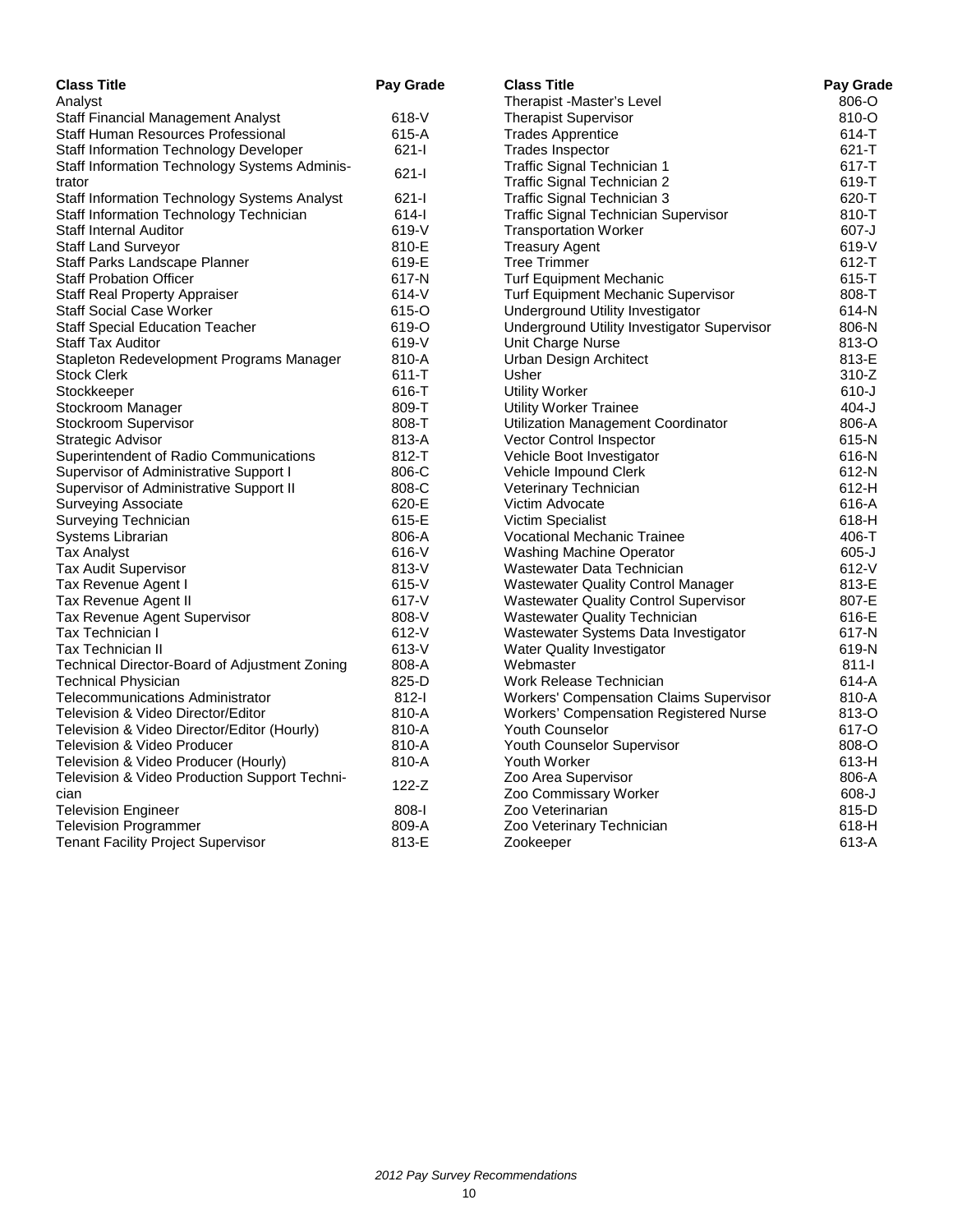#### **A - Professional Occupational Group**

|                  |                         |                                | Non-Exempt                                                          |                                       |                         |                  |                         |                                | <b>Exempt</b>             |
|------------------|-------------------------|--------------------------------|---------------------------------------------------------------------|---------------------------------------|-------------------------|------------------|-------------------------|--------------------------------|---------------------------|
| <b>PAY GRADE</b> | Range<br><b>Minimum</b> | 2nd Quartile<br><b>Minimum</b> | <b>3rd Quartile</b><br><b>Minimum</b><br>(Range<br><b>Midpoint)</b> | <b>4th Quartile</b><br><b>Minimum</b> | Range<br><b>Maximum</b> | <b>PAY GRADE</b> | Range<br><b>Minimum</b> | 2nd Quartile<br><b>Minimum</b> | 3r <sub>c</sub><br>Μ<br>M |
| 600-A            | 20375                   | 22718                          | 25062                                                               | 27405                                 | 29748                   | 800-A            | 29086                   | 33449                          |                           |
| 601-A            | 21302                   | 23752                          | 26202                                                               | 28651                                 | 31101                   | 801-A            | 31093                   | 35757                          |                           |
| 602-A            | 22271                   | 24832                          | 27394                                                               | 29955                                 | 32516                   | 802-A            | 33238                   | 38224                          |                           |
| 603-A            | 23284                   | 25962                          | 28640                                                               | 31317                                 | 33995                   | 803-A            | 35531                   | 40861                          |                           |
| 604-A            | 24343                   | 27143                          | 29942                                                               | 32742                                 | 35541                   | 804-A            | 37983                   | 43681                          |                           |
| 605-A            | 25451                   | 28378                          | 31305                                                               | 34231                                 | 37158                   | 805-A            | 40604                   | 46695                          |                           |
| 606-A            | 26609                   | 29669                          | 32729                                                               | 35789                                 | 38849                   | 806-A            | 43406                   | 49917                          |                           |
| 607-A            | 27820                   | 31019                          | 34219                                                               | 37418                                 | 40617                   | 807-A            | 46401                   | 53361                          |                           |
| 608-A            | 29086                   | 32431                          | 35776                                                               | 39121                                 | 42466                   | 808-A            | 49603                   | 57044                          |                           |
| 609-A            | 30409                   | 33906                          | 37403                                                               | 40900                                 | 44397                   | 809-A            | 53026                   | 60980                          |                           |
| 610-A            | 31793                   | 35449                          | 39106                                                               | 42762                                 | 46418                   | 810-A            | 56685                   | 65188                          |                           |
| $611-A$          | 33240                   | 37063                          | 40885                                                               | 44708                                 | 48530                   | 811-A            | 60596                   | 69686                          |                           |
| 612-A            | 34752                   | 38749                          | 42745                                                               | 46742                                 | 50738                   | 812-A            | 64777                   | 74494                          |                           |
| 613-A            | 36333                   | 40511                          | 44690                                                               | 48868                                 | 53046                   | 813-A            | 69247                   | 79634                          |                           |
| 614-A            | 37986                   | 42355                          | 46723                                                               | 51092                                 | 55460                   | 814-A            | 74025                   | 85129                          |                           |
| $615-A$          | 39714                   | 44281                          | 48848                                                               | 53415                                 | 57982                   | $815-A$          | 79133                   | 91003                          |                           |
| 616-A            | 41521                   | 46296                          | 51071                                                               | 55846                                 | 60621                   | 816-A            | 84593                   | 97282                          |                           |
| 617-A            | 43410                   | 48402                          | 53395                                                               | 58387                                 | 63379                   | 817-A            | 90430                   | 103995                         |                           |
| 618-A            | 45385                   | 50604                          | 55824                                                               | 61043                                 | 66262                   | 818-A            | 96670                   | 111171                         |                           |
| 619-A            | 47450                   | 52907                          | 58364                                                               | 63820                                 | 69277                   | 819-A            | 103340                  | 118841                         |                           |
| 620-A            | 49609                   | 55314                          | 61019                                                               | 66724                                 | 72429                   | 820-A            | 110470                  | 127041                         |                           |
| 621-A            | 51866                   | 57831                          | 63795                                                               | 69760                                 | 75724                   | 821-A            | 118092                  | 135806                         |                           |
| 622-A            | 54226                   | 60462                          | 66698                                                               | 72934                                 | 79170                   | 822-A            | 126240                  | 145176                         |                           |
| 623-A            | 56693                   | 63213                          | 69733                                                               | 76252                                 | 82772                   | 823-A            | 134951                  | 155194                         |                           |
| 624-A            | 59273                   | 66090                          | 72906                                                               | 79723                                 | 86539                   | 824-A            | 144263                  | 165903                         |                           |

| <b><i>GRADE</i></b> | Range<br><b>Minimum</b> | 2nd Quartile<br><b>Minimum</b> | 3rd Quartile<br><b>Minimum</b><br>(Range<br><b>Midpoint)</b> | <b>4th Quartile</b><br>Minimum | Range<br><b>Maximum</b> | <b>PAY GRADE</b> | Range<br><b>Minimum</b> | 2nd Quartile<br><b>Minimum</b> | 3rd Quartile<br><b>Minimum</b><br>(Range<br><b>Midpoint)</b> | <b>4th Quartile</b><br><b>Minimum</b> | Range<br><b>Maximum</b> |
|---------------------|-------------------------|--------------------------------|--------------------------------------------------------------|--------------------------------|-------------------------|------------------|-------------------------|--------------------------------|--------------------------------------------------------------|---------------------------------------|-------------------------|
| 600-A               | 20375                   | 22718                          | 25062                                                        | 27405                          | 29748                   | 800-A            | 29086                   | 33449                          | 37812                                                        | 42175                                 | 46538                   |
| $601-A$             | 21302                   | 23752                          | 26202                                                        | 28651                          | 31101                   | 801-A            | 31093                   | 35757                          | 40421                                                        | 45085                                 | 49749                   |
| $602-A$             | 22271                   | 24832                          | 27394                                                        | 29955                          | 32516                   | $802-A$          | 33238                   | 38224                          | 43210                                                        | 48195                                 | 53181                   |
| 603-A               | 23284                   | 25962                          | 28640                                                        | 31317                          | 33995                   | 803-A            | 35531                   | 40861                          | 46191                                                        | 51520                                 | 56850                   |
| $604-A$             | 24343                   | 27143                          | 29942                                                        | 32742                          | 35541                   | 804-A            | 37983                   | 43681                          | 49378                                                        | 55076                                 | 60773                   |
| $605-A$             | 25451                   | 28378                          | 31305                                                        | 34231                          | 37158                   | 805-A            | 40604                   | 46695                          | 52785                                                        | 58876                                 | 64966                   |
| 606-A               | 26609                   | 29669                          | 32729                                                        | 35789                          | 38849                   | 806-A            | 43406                   | 49917                          | 56428                                                        | 62939                                 | 69450                   |
| 607-A               | 27820                   | 31019                          | 34219                                                        | 37418                          | 40617                   | 807-A            | 46401                   | 53361                          | 60322                                                        | 67282                                 | 74242                   |
| $608-A$             | 29086                   | 32431                          | 35776                                                        | 39121                          | 42466                   | 808-A            | 49603                   | 57044                          | 64484                                                        | 71925                                 | 79365                   |
| 609-A               | 30409                   | 33906                          | 37403                                                        | 40900                          | 44397                   | 809-A            | 53026                   | 60980                          | 68934                                                        | 76888                                 | 84842                   |
| 610-A               | 31793                   | 35449                          | 39106                                                        | 42762                          | 46418                   | 810-A            | 56685                   | 65188                          | 73691                                                        | 82193                                 | 90696                   |
| 611-A               | 33240                   | 37063                          | 40885                                                        | 44708                          | 48530                   | 811-A            | 60596                   | 69686                          | 78775                                                        | 87865                                 | 96954                   |
| 612-A               | 34752                   | 38749                          | 42745                                                        | 46742                          | 50738                   | 812-A            | 64777                   | 74494                          | 84210                                                        | 93927                                 | 103643                  |
| $613-A$             | 36333                   | 40511                          | 44690                                                        | 48868                          | 53046                   | 813-A            | 69247                   | 79634                          | 90021                                                        | 100408                                | 110795                  |
| $614-A$             | 37986                   | 42355                          | 46723                                                        | 51092                          | 55460                   | 814-A            | 74025                   | 85129                          | 96233                                                        | 107336                                | 118440                  |
| 615-A               | 39714                   | 44281                          | 48848                                                        | 53415                          | 57982                   | 815-A            | 79133                   | 91003                          | 102873                                                       | 114743                                | 126613                  |
| $616-A$             | 41521                   | 46296                          | 51071                                                        | 55846                          | 60621                   | 816-A            | 84593                   | 97282                          | 109971                                                       | 122660                                | 135349                  |
| 617-A               | 43410                   | 48402                          | 53395                                                        | 58387                          | 63379                   | 817-A            | 90430                   | 103995                         | 117559                                                       | 131124                                | 144688                  |
| $618-A$             | 45385                   | 50604                          | 55824                                                        | 61043                          | 66262                   | 818-A            | 96670                   | 111171                         | 125671                                                       | 140172                                | 154672                  |
| $619-A$             | 47450                   | 52907                          | 58364                                                        | 63820                          | 69277                   | 819-A            | 103340                  | 118841                         | 134342                                                       | 149843                                | 165344                  |
| $620-A$             | 49609                   | 55314                          | 61019                                                        | 66724                          | 72429                   | 820-A            | 110470                  | 127041                         | 143611                                                       | 160182                                | 176752                  |
| 621-A               | 51866                   | 57831                          | 63795                                                        | 69760                          | 75724                   | 821-A            | 118092                  | 135806                         | 153520                                                       | 171233                                | 188947                  |
| $622-A$             | 54226                   | 60462                          | 66698                                                        | 72934                          | 79170                   | 822-A            | 126240                  | 145176                         | 164112                                                       | 183048                                | 201984                  |
| $623-A$             | 56693                   | 63213                          | 69733                                                        | 76252                          | 82772                   | 823-A            | 134951                  | 155194                         | 175437                                                       | 195679                                | 215922                  |
| 624-A               | 59273                   | 66090                          | 72906                                                        | 79723                          | 86539                   | 824-A            | 144263                  | 165903                         | 187542                                                       | 209182                                | 230821                  |
|                     |                         |                                |                                                              |                                |                         | 825-A            | 154217                  | 177350                         | 200482                                                       | 223615                                | 246747                  |
|                     |                         |                                |                                                              |                                |                         | 826-A            | 164858                  | 189587                         | 214316                                                       | 239044                                | 263773                  |
|                     |                         |                                |                                                              |                                |                         | 827-A            | 176233                  | 202668                         | 229103                                                       | 255538                                | 281973                  |
|                     |                         |                                |                                                              |                                |                         | 828-A            | 188393                  | 216652                         | 244911                                                       | 273170                                | 301429                  |
|                     |                         |                                |                                                              |                                |                         | 829-A            | 201392                  | 231601                         | 261810                                                       | 292018                                | 322227                  |
|                     |                         |                                |                                                              |                                |                         | 830-A            | 215288                  | 247581                         | 279875                                                       | 312168                                | 344461                  |
|                     |                         |                                |                                                              |                                |                         | 831-A            | 230143                  | 264665                         | 299186                                                       | 333708                                | 368229                  |
|                     |                         |                                |                                                              |                                |                         | 832-A            | 246023                  | 282927                         | 319830                                                       | 356734                                | 393637                  |
|                     |                         |                                |                                                              |                                |                         | 833-A            | 262999                  | 302449                         | 341899                                                       | 381348                                | 420798                  |
|                     |                         |                                |                                                              |                                |                         | 834-A            | 281146                  | 323318                         | 365490                                                       | 407662                                | 449834                  |

**C - Clerical Occupational Group**

|                  |                         | Non-Exempt                     | sichidai occupational oroup                                  |                                       |                         | Exempt           |                         |                                |                            |
|------------------|-------------------------|--------------------------------|--------------------------------------------------------------|---------------------------------------|-------------------------|------------------|-------------------------|--------------------------------|----------------------------|
| <b>PAY GRADE</b> | Range<br><b>Minimum</b> | 2nd Quartile<br><b>Minimum</b> | 3rd Quartile<br><b>Minimum</b><br>(Range<br><b>Midpoint)</b> | <b>4th Quartile</b><br><b>Minimum</b> | Range<br><b>Maximum</b> | <b>PAY GRADE</b> | Range<br><b>Minimum</b> | 2nd Quartile<br><b>Minimum</b> | 3rd (<br>Mir<br>(R)<br>Mic |
| 600-C            | 19112                   | 21310                          | 23508                                                        | 25706                                 | 27904                   | 800-C            | 27284                   | 31377                          | 3                          |
| 601-C            | 19982                   | 22280                          | 24578                                                        | 26876                                 | 29174                   | 801-C            | 29167                   | 33542                          | 3                          |
| 602-C            | 20891                   | 23294                          | 25696                                                        | 28099                                 | 30501                   | 802-C            | 31180                   | 35857                          | 4                          |
| 603-C            | 21842                   | 24354                          | 26866                                                        | 29377                                 | 31889                   | 803-C            | 33331                   | 38331                          | 4                          |
| $604-C$          | 22836                   | 25462                          | 28089                                                        | 30715                                 | 33341                   | $804-C$          | 35631                   | 40976                          | 4                          |
| 605-C            | 23875                   | 26621                          | 29367                                                        | 32112                                 | 34858                   | 805-C            | 38090                   | 43804                          | 4                          |
| 606-C            | 24961                   | 27832                          | 30702                                                        | 33573                                 | 36443                   | 806-C            | 40718                   | 46826                          | 5                          |
| 607-C            | 26097                   | 29098                          | 32100                                                        | 35101                                 | 38102                   | 807-C            | 43528                   | 50057                          | 5                          |
| 608-C            | 27284                   | 30422                          | 33560                                                        | 36697                                 | 39835                   | 808-C            | 46531                   | 53511                          | 6                          |
| $609-C$          | 28525                   | 31806                          | 35086                                                        | 38367                                 | 41647                   | 809-C            | 49742                   | 57203                          | 6                          |
| 610-C            | 29823                   | 33253                          | 36683                                                        | 40112                                 | 43542                   | 810-C            | 53174                   | 61150                          | 6                          |
| 611-C            | 31180                   | 34766                          | 38352                                                        | 41937                                 | 45523                   | 811-C            | 56843                   | 65370                          | 7                          |
| 612-C            | 32599                   | 36348                          | 40097                                                        | 43846                                 | 47595                   | 812-C            | 60765                   | 69880                          | $\overline{7}$             |
| 613-C            | 34082                   | 38002                          | 41921                                                        | 45841                                 | 49760                   | 813-C            | 64958                   | 74702                          | 8                          |
| 614-C            | 35633                   | 39731                          | 43829                                                        | 47926                                 | 52024                   | 814-C            | 69440                   | 79856                          | 9                          |
| 615-C            | 37254                   | 41538                          | 45823                                                        | 50107                                 | 54391                   | 815-C            | 74231                   | 85366                          | 9                          |
| $616-C$          | 38949                   | 43428                          | 47908                                                        | 52387                                 | 56866                   | 816-C            | 79353                   | 91256                          | 10                         |
| 617-C            | 40721                   | 45404                          | 50087                                                        | 54770                                 | 59453                   | 817-C            | 84828                   | 97552                          | 11                         |
| 618-C            | 42574                   | 47470                          | 52366                                                        | 57262                                 | 62158                   | 818-C            | 90681                   | 104283                         | 11                         |
| 619-C            | 44511                   | 49630                          | 54749                                                        | 59867                                 | 64986                   | 819-C            | 96938                   | 111479                         | 12                         |
| 620-C            | 46536                   | 51888                          | 57240                                                        | 62591                                 | 67943                   | 820-C            | 103627                  | 119171                         | 13                         |
| 621-C            | 48653                   | 54248                          | 59843                                                        | 65438                                 | 71033                   | 821-C            | 110777                  | 127394                         | 14                         |
| 622-C            | 50867                   | 56717                          | 62567                                                        | 68416                                 | 74266                   | 822-C            | 118421                  | 136184                         | 15                         |
| 623-C            | 53181                   | 59297                          | 65413                                                        | 71528                                 | 77644                   | 823-C            | 126592                  | 145581                         | 16                         |
| 624-C            | 55601                   | 61995                          | 68389                                                        | 74783                                 | 81177                   | 824-C            | 135327                  | 155626                         | 17                         |

|              | <b>3rd Quartile</b>     |                                |                                              |                                |                         |                  |                         |                                | <b>3rd Quartile</b>                          |                                |                         |
|--------------|-------------------------|--------------------------------|----------------------------------------------|--------------------------------|-------------------------|------------------|-------------------------|--------------------------------|----------------------------------------------|--------------------------------|-------------------------|
| <b>GRADE</b> | Range<br><b>Minimum</b> | 2nd Quartile<br><b>Minimum</b> | <b>Minimum</b><br>(Range<br><b>Midpoint)</b> | 4th Quartile<br><b>Minimum</b> | Range<br><b>Maximum</b> | <b>PAY GRADE</b> | Range<br><b>Minimum</b> | 2nd Quartile<br><b>Minimum</b> | <b>Minimum</b><br>(Range<br><b>Midpoint)</b> | <b>4th Quartile</b><br>Minimum | Range<br><b>Maximum</b> |
| 600-C        | 19112                   | 21310                          | 23508                                        | 25706                          | 27904                   | 800-C            | 27284                   | 31377                          | 35469                                        | 39562                          | 43654                   |
| 601-C        | 19982                   | 22280                          | 24578                                        | 26876                          | 29174                   | 801-C            | 29167                   | 33542                          | 37917                                        | 42292                          | 46667                   |
| 602-C        | 20891                   | 23294                          | 25696                                        | 28099                          | 30501                   | 802-C            | 31180                   | 35857                          | 40534                                        | 45211                          | 49888                   |
| $603-C$      | 21842                   | 24354                          | 26866                                        | 29377                          | 31889                   | 803-C            | 33331                   | 38331                          | 43331                                        | 48330                          | 53330                   |
| 604-C        | 22836                   | 25462                          | 28089                                        | 30715                          | 33341                   | 804-C            | 35631                   | 40976                          | 46321                                        | 51665                          | 57010                   |
| 605-C        | 23875                   | 26621                          | 29367                                        | 32112                          | 34858                   | 805-C            | 38090                   | 43804                          | 49517                                        | 55231                          | 60944                   |
| 606-C        | 24961                   | 27832                          | 30702                                        | 33573                          | 36443                   | 806-C            | 40718                   | 46826                          | 52934                                        | 59041                          | 65149                   |
| 607-C        | 26097                   | 29098                          | 32100                                        | 35101                          | 38102                   | 807-C            | 43528                   | 50057                          | 56587                                        | 63116                          | 69645                   |
| $608-C$      | 27284                   | 30422                          | 33560                                        | 36697                          | 39835                   | 808-C            | 46531                   | 53511                          | 60491                                        | 67470                          | 74450                   |
| $609-C$      | 28525                   | 31806                          | 35086                                        | 38367                          | 41647                   | 809-C            | 49742                   | 57203                          | 64665                                        | 72126                          | 79587                   |
| 610-C        | 29823                   | 33253                          | 36683                                        | 40112                          | 43542                   | 810-C            | 53174                   | 61150                          | 69126                                        | 77102                          | 85078                   |
| 611-C        | 31180                   | 34766                          | 38352                                        | 41937                          | 45523                   | 811-C            | 56843                   | 65370                          | 73896                                        | 82423                          | 90949                   |
| 612-C        | 32599                   | 36348                          | 40097                                        | 43846                          | 47595                   | 812-C            | 60765                   | 69880                          | 78995                                        | 88109                          | 97224                   |
| $613-C$      | 34082                   | 38002                          | 41921                                        | 45841                          | 49760                   | 813-C            | 64958                   | 74702                          | 84446                                        | 94189                          | 103933                  |
| 614-C        | 35633                   | 39731                          | 43829                                        | 47926                          | 52024                   | 814-C            | 69440                   | 79856                          | 90272                                        | 100688                         | 111104                  |
| $615-C$      | 37254                   | 41538                          | 45823                                        | 50107                          | 54391                   | 815-C            | 74231                   | 85366                          | 96501                                        | 107635                         | 118770                  |
| $616-C$      | 38949                   | 43428                          | 47908                                        | 52387                          | 56866                   | 816-C            | 79353                   | 91256                          | 103159                                       | 115062                         | 126965                  |
| 617-C        | 40721                   | 45404                          | 50087                                        | 54770                          | 59453                   | 817-C            | 84828                   | 97552                          | 110277                                       | 123001                         | 135725                  |
| $618-C$      | 42574                   | 47470                          | 52366                                        | 57262                          | 62158                   | 818-C            | 90681                   | 104283                         | 117886                                       | 131488                         | 145090                  |
| $619-C$      | 44511                   | 49630                          | 54749                                        | 59867                          | 64986                   | 819-C            | 96938                   | 111479                         | 126020                                       | 140560                         | 155101                  |
| 620-C        | 46536                   | 51888                          | 57240                                        | 62591                          | 67943                   | 820-C            | 103627                  | 119171                         | 134715                                       | 150259                         | 165803                  |
| 621-C        | 48653                   | 54248                          | 59843                                        | 65438                          | 71033                   | 821-C            | 110777                  | 127394                         | 144010                                       | 160627                         | 177243                  |
| 622-C        | 50867                   | 56717                          | 62567                                        | 68416                          | 74266                   | 822-C            | 118421                  | 136184                         | 153948                                       | 171711                         | 189474                  |
| $623-C$      | 53181                   | 59297                          | 65413                                        | 71528                          | 77644                   | 823-C            | 126592                  | 145581                         | 164570                                       | 183558                         | 202547                  |
| 624-C        | 55601                   | 61995                          | 68389                                        | 74783                          | 81177                   | 824-C            | 135327                  | 155626                         | 175925                                       | 196224                         | 216523                  |
|              |                         |                                |                                              |                                |                         | 825-C            | 144665                  | 166365                         | 188065                                       | 209764                         | 231464                  |
|              |                         |                                |                                              |                                |                         | 826-C            | 154647                  | 177844                         | 201041                                       | 224238                         | 247435                  |
|              |                         |                                |                                              |                                |                         | 827-C            | 165318                  | 190116                         | 214914                                       | 239711                         | 264509                  |
|              |                         |                                |                                              |                                |                         | 828-C            | 176725                  | 203234                         | 229743                                       | 256251                         | 282760                  |
|              |                         |                                |                                              |                                |                         | 829-C            | 188919                  | 217257                         | 245595                                       | 273932                         | 302270                  |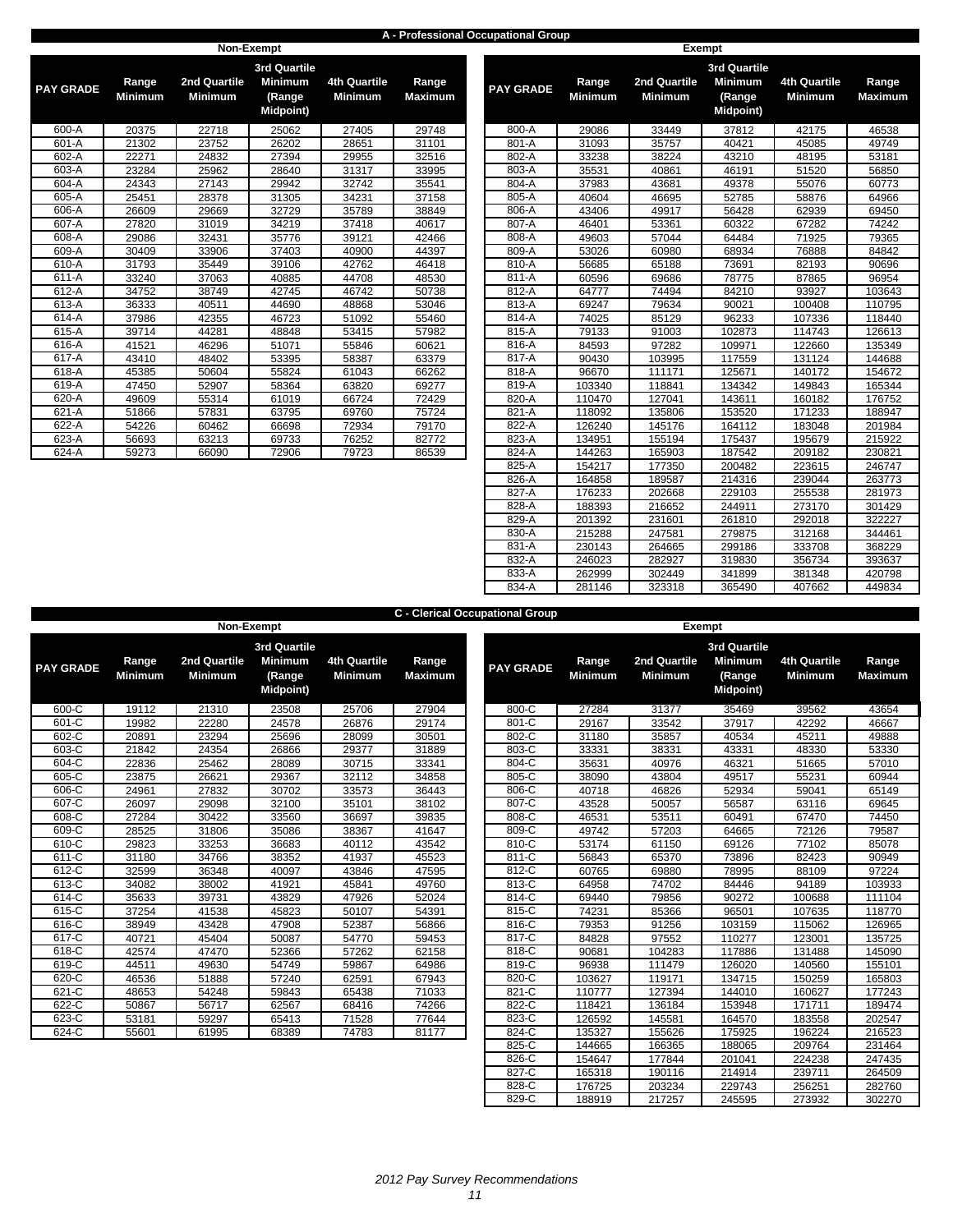|                  |                | <b>Exempt</b> |                     |                     |                |  |  |  |  |  |  |  |  |
|------------------|----------------|---------------|---------------------|---------------------|----------------|--|--|--|--|--|--|--|--|
|                  |                |               | <b>3rd Quartile</b> |                     |                |  |  |  |  |  |  |  |  |
|                  | Range          | 2nd Quartile  | <b>Minimum</b>      | <b>4th Quartile</b> | Range          |  |  |  |  |  |  |  |  |
| <b>PAY GRADE</b> | <b>Minimum</b> | Minimum       | (Range              | <b>Minimum</b>      | <b>Maximum</b> |  |  |  |  |  |  |  |  |
|                  |                |               | <b>Midpoint)</b>    |                     |                |  |  |  |  |  |  |  |  |
|                  |                |               |                     |                     |                |  |  |  |  |  |  |  |  |
| 800-D            | 24908          | 28644         | 32381               | 36117               | 39853          |  |  |  |  |  |  |  |  |
| 801-D            | 26627          | 30621         | 34615               | 38609               | 42603          |  |  |  |  |  |  |  |  |
| 802-D            | 28464          | 32734         | 37003               | 41273               | 45542          |  |  |  |  |  |  |  |  |
| 803-D            | 30428          | 34992         | 39557               | 44121               | 48685          |  |  |  |  |  |  |  |  |
| 804-D            | 32528          | 37407         | 42287               | 47166               | 52045          |  |  |  |  |  |  |  |  |
| 805-D            | 34772          | 39988         | 45204               | 50419               | 55635          |  |  |  |  |  |  |  |  |
| 806-D            | 37171          | 42747         | 48323               | 53898               | 59474          |  |  |  |  |  |  |  |  |
| 807-D            | 39736          | 45697         | 51657               | 57618               | 63578          |  |  |  |  |  |  |  |  |
| 808-D            | 42478          | 48850         | 55222               | 61593               | 67965          |  |  |  |  |  |  |  |  |
| 809-D            | 45409          | 52220         | 59032               | 65843               | 72654          |  |  |  |  |  |  |  |  |
| 810-D            | 48542          | 55823         | 63105               | 70386               | 77667          |  |  |  |  |  |  |  |  |
| 811-D            | 51891          | 59675         | 67459               | 75242               | 83026          |  |  |  |  |  |  |  |  |
| 812-D            | 55471          | 63792         | 72113               | 80433               | 88754          |  |  |  |  |  |  |  |  |
| 813-D            | 59298          | 68193         | 77088               | 85982               | 94877          |  |  |  |  |  |  |  |  |
| 814-D            | 63390          | 72899         | 82407               | 91916               | 101424         |  |  |  |  |  |  |  |  |
| 815-D            | 67764          | 77929         | 88093               | 98258               | 108422         |  |  |  |  |  |  |  |  |
| 816-D            | 72440          | 83306         | 94172               | 105038              | 115904         |  |  |  |  |  |  |  |  |
| 817-D            | 77438          | 89054         | 100670              | 112285              | 123901         |  |  |  |  |  |  |  |  |
| 818-D            | 82781          | 95198         | 107616              | 120033              | 132450         |  |  |  |  |  |  |  |  |
| 819-D            | 88493          | 101767        | 115041              | 128315              | 141589         |  |  |  |  |  |  |  |  |
| 820-D            | 94599          | 108789        | 122979              | 137168              | 151358         |  |  |  |  |  |  |  |  |
| 821-D            | 101126         | 116295        | 131464              | 146633              | 161802         |  |  |  |  |  |  |  |  |
| 822-D            | 108104         | 124320        | 140535              | 156751              | 172966         |  |  |  |  |  |  |  |  |
| 823-D            | 115563         | 132898        | 150232              | 167567              | 184901         |  |  |  |  |  |  |  |  |
| 824-D            | 123537         | 142068        | 160598              | 179129              | 197659         |  |  |  |  |  |  |  |  |
| 825-D            | 132061         | 151870        | 171680              | 191489              | 211298         |  |  |  |  |  |  |  |  |
| 826-D            | 141173         | 162349        | 183525              | 204701              | 225877         |  |  |  |  |  |  |  |  |
| 827-D            | 150914         | 173551        | 196188              | 218825              | 241462         |  |  |  |  |  |  |  |  |
| 828-D            | 161327         | 185526        | 209725              | 233924              | 258123         |  |  |  |  |  |  |  |  |
| 829-D            | 172459         | 198328        | 224197              | 250065              | 275934         |  |  |  |  |  |  |  |  |
| 830-D            | 184359         | 212013        | 239667              | 267320              | 294974         |  |  |  |  |  |  |  |  |
| 831-D            | 197080         | 226642        | 256204              | 285766              | 315328         |  |  |  |  |  |  |  |  |
| 832-D            | 210679         | 242281        | 273883              | 305484              | 337086         |  |  |  |  |  |  |  |  |
| 833-D            | 225216         | 258999        | 292781              | 326564              | 360346         |  |  |  |  |  |  |  |  |
| 834-D            | 240756         | 276870        | 312983              | 349097              | 385210         |  |  |  |  |  |  |  |  |

|                  |                         | Non-Exempt                     |                                              |                                       |                         | <b>Exempt</b>    |                         |                                |                                               |                                       |                         |  |
|------------------|-------------------------|--------------------------------|----------------------------------------------|---------------------------------------|-------------------------|------------------|-------------------------|--------------------------------|-----------------------------------------------|---------------------------------------|-------------------------|--|
|                  |                         |                                | 3rd Quartile                                 |                                       |                         |                  |                         |                                | <b>3rd Quartile</b>                           |                                       |                         |  |
| <b>PAY GRADE</b> | Range<br><b>Minimum</b> | 2nd Quartile<br><b>Minimum</b> | <b>Minimum</b><br>(Range<br><b>Midpoint)</b> | <b>4th Quartile</b><br><b>Minimum</b> | Range<br><b>Maximum</b> | <b>PAY GRADE</b> | Range<br><b>Minimum</b> | 2nd Quartile<br><b>Minimum</b> | <b>Minimum</b><br>(Range<br><b>Midpoint</b> ) | <b>4th Quartile</b><br><b>Minimum</b> | Range<br><b>Maximum</b> |  |
| 600-E            | 19084                   | 21279                          | 23474                                        | 25668                                 | 27863                   | 800-E            | 27243                   | 31330                          | 35416                                         | 39503                                 | 43589                   |  |
| 601-E            | 19952                   | 22247                          | 24541                                        | 26836                                 | 29130                   | 801-E            | 29123                   | 33492                          | 37860                                         | 42229                                 | 46597                   |  |
| $602-E$          | 20860                   | 23259                          | 25658                                        | 28057                                 | 30456                   | 802-E            | 31132                   | 35802                          | 40472                                         | 45141                                 | 49811                   |  |
| 603-E            | 21809                   | 24317                          | 26825                                        | 29333                                 | 31841                   | 803-E            | 33280                   | 38272                          | 43264                                         | 48256                                 | 53248                   |  |
| $604-E$          | 22801                   | 25423                          | 28045                                        | 30667                                 | 33289                   | 804-E            | 35576                   | 40913                          | 46249                                         | 51586                                 | 56922                   |  |
| $605-E$          | 23838                   | 26579                          | 29321                                        | 32062                                 | 34803                   | 805-E            | 38031                   | 43736                          | 49441                                         | 55145                                 | 60850                   |  |
| 606-E            | 24923                   | 27789                          | 30656                                        | 33522                                 | 36388                   | 806-E            | 40655                   | 46753                          | 52852                                         | 58950                                 | 65048                   |  |
| 607-E            | 26057                   | 29054                          | 32050                                        | 35047                                 | 38043                   | 807-E            | 43460                   | 49979                          | 56498                                         | 63017                                 | 69536                   |  |
| 608-E            | 27243                   | 30376                          | 33509                                        | 36642                                 | 39775                   | 808-E            | 46459                   | 53428                          | 60397                                         | 67365                                 | 74334                   |  |
| 609-E            | 28483                   | 31759                          | 35034                                        | 38310                                 | 41585                   | 809-E            | 49665                   | 57115                          | 64565                                         | 72014                                 | 79464                   |  |
| 610-E            | 29779                   | 33204                          | 36628                                        | 40053                                 | 43477                   | 810-E            | 53092                   | 61056                          | 69020                                         | 76983                                 | 84947                   |  |
| $611-E$          | 31134                   | 34715                          | 38295                                        | 41876                                 | 45456                   | 811-E            | 56755                   | 65268                          | 73782                                         | 82295                                 | 90808                   |  |
| $612-E$          | 32551                   | 36294                          | 40038                                        | 43781                                 | 47524                   | $812-E$          | 60671                   | 69772                          | 78873                                         | 87973                                 | 97074                   |  |
| $613-E$          | 34032                   | 37946                          | 41860                                        | 45773                                 | 49687                   | 813-E            | 64857                   | 74586                          | 84314                                         | 94043                                 | 103771                  |  |
| $614-E$          | 35580                   | 39672                          | 43764                                        | 47855                                 | 51947                   | $814-E$          | 69332                   | 79732                          | 90132                                         | 100531                                | 110931                  |  |
| $615-E$          | 37199                   | 41477                          | 45755                                        | 50033                                 | 54311                   | 815-E            | 74116                   | 85234                          | 96351                                         | 107469                                | 118586                  |  |
| $616-E$          | 38892                   | 43365                          | 47837                                        | 52310                                 | 56782                   | 816-E            | 79230                   | 91115                          | 102999                                        | 114884                                | 126768                  |  |
| $617-E$          | 40662                   | 45338                          | 50015                                        | 54691                                 | 59367                   | 817-E            | 84697                   | 97402                          | 110106                                        | 122811                                | 135515                  |  |
| 618-E            | 42512                   | 47401                          | 52290                                        | 57179                                 | 62068                   | 818-E            | 90541                   | 104122                         | 117704                                        | 131285                                | 144866                  |  |
| 619-E            | 44446                   | 49557                          | 54669                                        | 59780                                 | 64891                   | 819-E            | 96788                   | 111306                         | 125825                                        | 140343                                | 154861                  |  |
| 620-E            | 46468                   | 51812                          | 57156                                        | 62499                                 | 67843                   | 820-E            | 103466                  | 118986                         | 134506                                        | 150026                                | 165546                  |  |
| 621-E            | 48582                   | 54169                          | 59756                                        | 65343                                 | 70930                   | 821-E            | 110605                  | 127196                         | 143787                                        | 160377                                | 176968                  |  |
| $622-E$          | 50792                   | 56633                          | 62474                                        | 68315                                 | 74156                   | 822-E            | 118237                  | 135973                         | 153708                                        | 171444                                | 189179                  |  |
| 623-E            | 53103                   | 59210                          | 65317                                        | 71423                                 | 77530                   | 823-E            | 126395                  | 145354                         | 164314                                        | 183273                                | 202232                  |  |
| $624-E$          | 55519                   | 61904                          | 68289                                        | 74673                                 | 81058                   | 824-E            | 135116                  | 155384                         | 175651                                        | 195919                                | 216186                  |  |
| $625-E$          | 58045                   | 64720                          | 71396                                        | 78071                                 | 84746                   | 825-E            | 144439                  | 166105                         | 187771                                        | 209436                                | 231102                  |  |
| 626-E            | 60686                   | 67665                          | 74644                                        | 81623                                 | 88602                   | 826-E            | 154405                  | 177566                         | 200727                                        | 223887                                | 247048                  |  |
| $627-E$          | 63447                   | 70744                          | 78040                                        | 85337                                 | 92633                   | 827-E            | 165059                  | 189818                         | 214577                                        | 239335                                | 264094                  |  |
| 628-E            | 66334                   | 73963                          | 81591                                        | 89220                                 | 92633                   | 828-E            | 176448                  | 202915                         | 229383                                        | 255850                                | 282317                  |  |
|                  |                         |                                |                                              |                                       |                         | 829-E            | 188623                  | 216917                         | 245210                                        | 273504                                | 301797                  |  |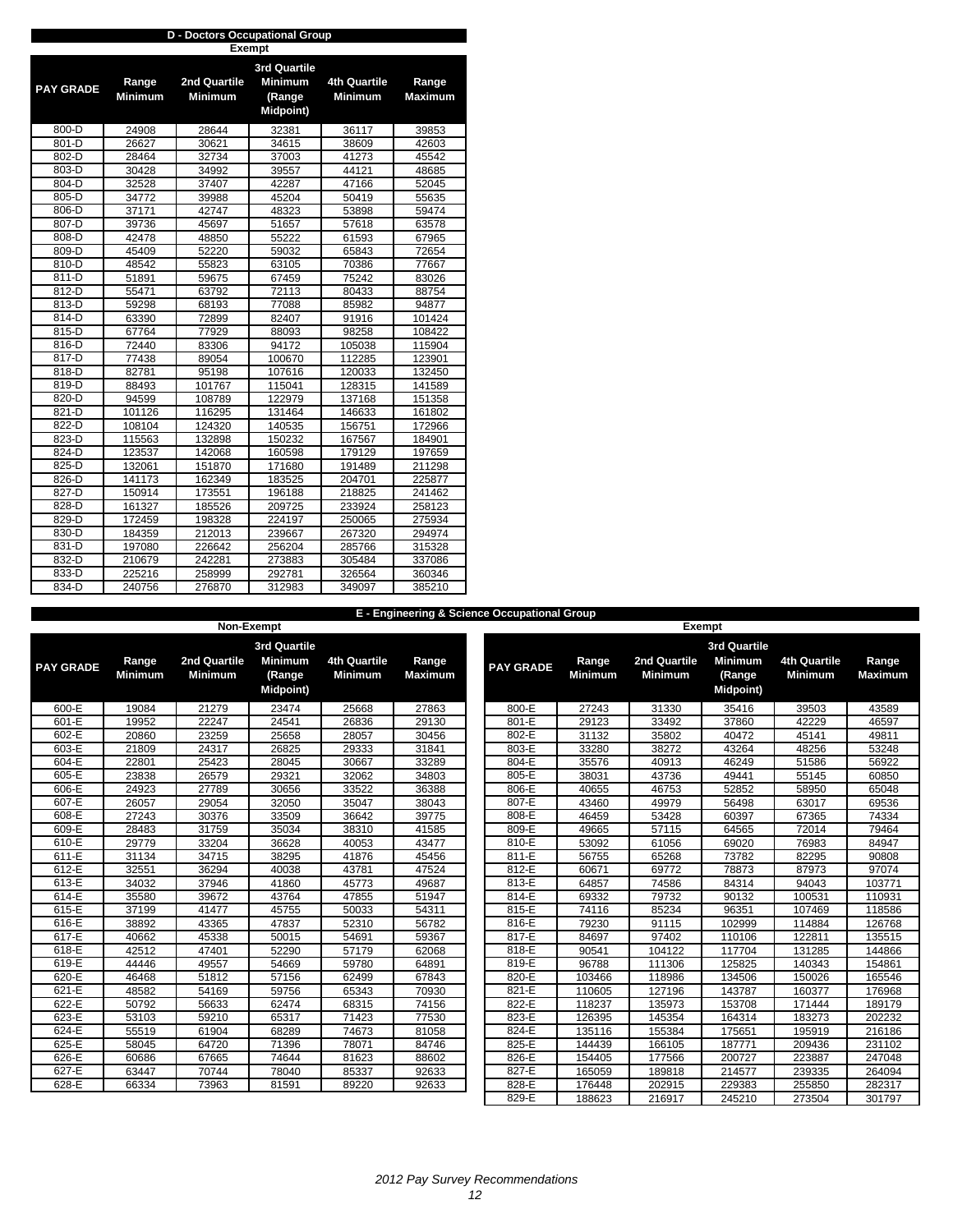### **H - Health Technical & Related Occupational Group**

|                  | Non-Exempt              |                                |                                              |                                       |                         |                  |                         |                                | Exempt                                        |                                       |                         |
|------------------|-------------------------|--------------------------------|----------------------------------------------|---------------------------------------|-------------------------|------------------|-------------------------|--------------------------------|-----------------------------------------------|---------------------------------------|-------------------------|
|                  |                         |                                | <b>3rd Quartile</b>                          |                                       |                         |                  |                         |                                | 3rd Quartile                                  |                                       |                         |
| <b>PAY GRADE</b> | Range<br><b>Minimum</b> | 2nd Quartile<br><b>Minimum</b> | <b>Minimum</b><br>(Range<br><b>Midpoint)</b> | <b>4th Quartile</b><br><b>Minimum</b> | Range<br><b>Maximum</b> | <b>PAY GRADE</b> | Range<br><b>Minimum</b> | 2nd Quartile<br><b>Minimum</b> | <b>Minimum</b><br>(Range<br><b>Midpoint</b> ) | <b>4th Quartile</b><br><b>Minimum</b> | Range<br><b>Maximum</b> |
| $600-H$          | 17007                   | 18963                          | 20919                                        | 22874                                 | 24830                   | $800-H$          | 24280                   | 27922                          | 31564                                         | 35206                                 | 38848                   |
| 601-H            | 17781                   | 19826                          | 21871                                        | 23915                                 | 25960                   | $801-H$          | 25955                   | 29848                          | 33742                                         | 37635                                 | 41528                   |
| $602-H$          | 18590                   | 20728                          | 22866                                        | 25003                                 | 27141                   | $802-H$          | 27746                   | 31908                          | 36070                                         | 40232                                 | 44394                   |
| $603-H$          | 19436                   | 21671                          | 23907                                        | 26142                                 | 28377                   | $803-H$          | 29660                   | 34109                          | 38558                                         | 43007                                 | 47456                   |
| 604-H            | 20320                   | 22657                          | 24994                                        | 27330                                 | 29667                   | 804-H            | 31707                   | 36463                          | 41219                                         | 45975                                 | 50731                   |
| $605-H$          | 21245                   | 23688                          | 26132                                        | 28575                                 | 31018                   | 805-H            | 33895                   | 38979                          | 44064                                         | 49148                                 | 54232                   |
| $606-H$          | 22212                   | 24767                          | 27321                                        | 29876                                 | 32430                   | 806-H            | 36234                   | 41669                          | 47104                                         | 52539                                 | 57974                   |
| 607-H            | 23223                   | 25894                          | 28565                                        | 31235                                 | 33906                   | 807-H            | 38734                   | 44544                          | 50354                                         | 56164                                 | 61974                   |
| 608-H            | 24280                   | 27072                          | 29865                                        | 32657                                 | 35449                   | 808-H            | 41407                   | 47618                          | 53829                                         | 60040                                 | 66251                   |
| 609-H            | 25385                   | 28304                          | 31224                                        | 34143                                 | 37062                   | 809-H            | 44264                   | 50904                          | 57543                                         | 64183                                 | 70822                   |
| 610-H            | 26540                   | 29592                          | 32644                                        | 35696                                 | 38748                   | 810-H            | 47318                   | 54416                          | 61514                                         | 68611                                 | 75709                   |
| 611-H            | 27748                   | 30939                          | 34130                                        | 37321                                 | 40512                   | 811-H            | 50583                   | 58171                          | 65758                                         | 73346                                 | 80933                   |
| 612-H            | 29011                   | 32347                          | 35684                                        | 39020                                 | 42356                   | 812-H            | 54073                   | 62184                          | 70295                                         | 78406                                 | 86517                   |
| $613-H$          | 30331                   | 33819                          | 37307                                        | 40795                                 | 44283                   | $813-H$          | 57804                   | 66475                          | 75145                                         | 83816                                 | 92486                   |
| $614-H$          | 31711                   | 35358                          | 39005                                        | 42651                                 | 46298                   | $814-H$          | 61792                   | 71061                          | 80330                                         | 89598                                 | 98867                   |
| $615-H$          | 33154                   | 36967                          | 40780                                        | 44592                                 | 48405                   | $815-H$          | 66056                   | 75965                          | 85873                                         | 95782                                 | 105690                  |
| $616-H$          | 34663                   | 38649                          | 42636                                        | 46622                                 | 50608                   | $816-H$          | 70614                   | 81206                          | 91798                                         | 102390                                | 112982                  |
| $617-H$          | 36240                   | 40408                          | 44575                                        | 48743                                 | 52910                   | $817-H$          | 75486                   | 86809                          | 98132                                         | 109455                                | 120778                  |
| $618-H$          | 37889                   | 42246                          | 46604                                        | 50961                                 | 55318                   | $818-H$          | 80695                   | 92799                          | 104904                                        | 117008                                | 129112                  |
| $619-H$          | 39613                   | 44169                          | 48724                                        | 53280                                 | 57835                   | $819-H$          | 86263                   | 99203                          | 112142                                        | 125082                                | 138021                  |
| $620-H$          | 41415                   | 46178                          | 50941                                        | 55703                                 | 60466                   | 820-H            | 92215                   | 106047                         | 119880                                        | 133712                                | 147544                  |
| $621-H$          | 43299                   | 48279                          | 53258                                        | 58238                                 | 63217                   | 821-H            | 98578                   | 113365                         | 128152                                        | 142938                                | 157725                  |
| $622-H$          | 45269                   | 50475                          | 55681                                        | 60887                                 | 66093                   | 822-H            | 105380                  | 121187                         | 136994                                        | 152801                                | 168608                  |
| $623-H$          | 47329                   | 52772                          | 58215                                        | 63657                                 | 69100                   | 823-H            | 112651                  | 129549                         | 146447                                        | 163344                                | 180242                  |
| $624-H$          | 49482                   | 55173                          | 60863                                        | 66554                                 | 72244                   | 824-H            | 120424                  | 138488                         | 156551                                        | 174615                                | 192678                  |
| $625-H$          | 51733                   | 57682                          | 63632                                        | 69581                                 | 75530                   | 825-H            | 128733                  | 148043                         | 167353                                        | 186663                                | 205973                  |
| 626-H            | 54087                   | 60307                          | 66527                                        | 72747                                 | 78967                   | 826-H            | 137616                  | 158259                         | 178901                                        | 199544                                | 220186                  |
| $627-H$          | 56548                   | 63051                          | 69554                                        | 76057                                 | 82560                   | 827-H            | 147112                  | 169179                         | 191246                                        | 213312                                | 235379                  |
| 628-H            | 59121                   | 65920                          | 72719                                        | 79518                                 | 86317                   | 828-H            | 157263                  | 180853                         | 204442                                        | 228032                                | 251621                  |
| 629-H            | 61811                   | 68919                          | 76028                                        | 83136                                 | 90244                   | 829-H            | 168114                  | 193331                         | 218548                                        | 243765                                | 268982                  |

|                  |                |                |                  |                     |                | <b>I - Information Technology Occupational Group</b> |                |                |                     |                |                    |
|------------------|----------------|----------------|------------------|---------------------|----------------|------------------------------------------------------|----------------|----------------|---------------------|----------------|--------------------|
|                  |                |                | Non-Exempt       |                     |                |                                                      |                |                | Exempt              |                |                    |
|                  |                |                | 3rd Quartile     |                     |                |                                                      |                |                | <b>3rd Quartile</b> |                |                    |
|                  | Range          | 2nd Quartile   | <b>Minimum</b>   | <b>4th Quartile</b> | Range          |                                                      | Range          | 2nd Quartile   | <b>Minimum</b>      | 4th Quartile   | Range              |
| <b>PAY GRADE</b> | <b>Minimum</b> | <b>Minimum</b> | (Range           | <b>Minimum</b>      | <b>Maximum</b> | <b>PAY GRADE</b>                                     | <b>Minimum</b> | <b>Minimum</b> | (Range              | <b>Minimum</b> | <b>Maximu</b>      |
|                  |                |                | <b>Midpoint)</b> |                     |                |                                                      |                |                | <b>Midpoint)</b>    |                |                    |
|                  |                |                |                  |                     |                |                                                      |                |                |                     |                |                    |
| $600 - 1$        | 20034          | 22337          | 24640            | 26943               | 29246          | $800 - 1$                                            | 28603          | 32857          | 37112               | 41366          | 45620              |
| $601 - 1$        | 20943          | 23352          | 25761            | 28170               | 30579          | $801 -$                                              | 30579          | 35130          | 39681               | 44232          | 48783              |
| $602 - 1$        | 21901          | 24419          | 26937            | 29455               | 31973          | $802 -$                                              | 32688          | 37557          | 42426               | 47295          | 52164              |
| 603-l            | 22907          | 25537          | 28167            | 30797               | 33427          | 803-l                                                | 34942          | 40148          | 45353               | 50559          | 55764              |
| $604 -$          | 23949          | 26697          | 29446            | 32194               | 34942          | $804 -$                                              | 37354          | 42920          | 48486               | 54052          | 59618              |
| $605 - 1$        | 25028          | 27904          | 30779            | 33655               | 36530          | 805-l                                                | 39923          | 45877          | 51831               | 57785          | 63739              |
| $606 -$          | 26155          | 29164          | 32173            | 35181               | 38190          | $806 -$                                              | 42675          | 49041          | 55407               | 61773          | 68139              |
| 607-l            | 27355          | 30497          | 33639            | 36781               | 39923          | 807-l                                                | 45620          | 52422          | 59225               | 66027          | 72829              |
| $608 - 1$        | 28603          | 31888          | 35172            | 38457               | 41741          | $808 -$                                              | 48783          | 56049          | 63315               | 70581          | 77847              |
| 609-l            | 29900          | 33333          | 36766            | 40199               | 43632          | 809-l                                                | 52164          | 59930          | 67696               | 75462          | 83228              |
| $610 - 1$        | 31270          | 34858          | 38445            | 42033               | 45620          | $810-I$                                              | 55764          | 64069          | 72375               | 80680          | 88985              |
| $611 -$          | 32688          | 36442          | 40196            | 43950               | 47704          | $811 -$                                              | 59618          | 68496          | 77374               | 86252          | 95130              |
| $612 -$          | 34178          | 38105          | 42032            | 45959               | 49886          | $812 -$                                              | 63739          | 73232          | 82725               | 92218          | 10171 <sup>-</sup> |
| $613 - 1$        | 35730          | 39839          | 43947            | 48056               | 52164          | 813-l                                                | 68139          | 78287          | 88434               | 98582          | 10872              |
| $614 -$          | 37354          | 41651          | 45947            | 50244               | 54540          | $814 -$                                              | 72829          | 83680          | 94530               | 105381         | 11623              |
| $615 -$          | 39051          | 43545          | 48038            | 52532               | 57025          | $815 -$                                              | 77847          | 89452          | 101057              | 112661         | 12426              |
| $616 -$          | 40820          | 45520          | 50219            | 54919               | 59618          | $816 - 1$                                            | 83228          | 95633          | 108038              | 120442         | 13284              |
| $617 -$          | 42675          | 47590          | 52504            | 57419               | 62333          | $817 -$                                              | 88985          | 102244         | 115504              | 128763         | 142022             |
| $618 -$          | 44614          | 49753          | 54892            | 60030               | 65169          | $818 -$                                              | 95130          | 109307         | 123485              | 137662         | 15183              |
| 619-l            | 46650          | 52022          | 57395            | 62767               | 68139          | 819-l                                                | 101711         | 116864         | 132017              | 147170         | 16232              |
| $620 - 1$        | 48783          | 54395          | 60006            | 65618               | 71229          | $820 -$                                              | 108729         | 124927         | 141126              | 157324         | 173522             |
| $621 -$          | 51013          | 56876          | 62739            | 68602               | 74465          | $821 -$                                              | 116231         | 133548         | 150864              | 168181         | 18549              |
| $622 - I$        | 53340          | 59467          | 65594            | 71720               | 77847          | 822-l                                                | 124266         | 142773         | 161281              | 179788         | 19829              |
| $623 - 1$        | 55764          | 62173          | 68581            | 74990               | 81398          | 823-l                                                | 132847         | 152630         | 172413              | 192196         | 21197              |
| $624 -$          | 58309          | 65007          | 71705            | 78403               | 85101          | 824-l                                                | 142022         | 163169         | 184315              | 205462         | 22660              |
| $625 -$          | 60962          | 67973          | 74984            | 81994               | 89005          | 825-l                                                | 151839         | 174443         | 197047              | 219651         | 24225              |
| 626-l            | 63736          | 71066          | 78396            | 85725               | 93055          | 826-l                                                | 162323         | 186487         | 210652              | 234816         | 25898              |
| $627 -$          | 66636          | 74299          | 81963            | 89626               | 97289          | $827 - 1$                                            | 173522         | 199359         | 225196              | 251032         | 27686              |

|              |                         | NON-Exempt                     |                                              |                                       |                         | Exempt           |                         |                                |                                               |                                       |                         |  |
|--------------|-------------------------|--------------------------------|----------------------------------------------|---------------------------------------|-------------------------|------------------|-------------------------|--------------------------------|-----------------------------------------------|---------------------------------------|-------------------------|--|
|              |                         |                                | 3rd Quartile                                 |                                       |                         |                  |                         |                                | <b>3rd Quartile</b>                           |                                       |                         |  |
| <b>GRADE</b> | Range<br><b>Minimum</b> | 2nd Quartile<br><b>Minimum</b> | <b>Minimum</b><br>(Range<br><b>Midpoint)</b> | <b>4th Quartile</b><br><b>Minimum</b> | Range<br><b>Maximum</b> | <b>PAY GRADE</b> | Range<br><b>Minimum</b> | 2nd Quartile<br><b>Minimum</b> | <b>Minimum</b><br>(Range<br><b>Midpoint</b> ) | <b>4th Quartile</b><br><b>Minimum</b> | Range<br><b>Maximum</b> |  |
| 600-l        | 20034                   | 22337                          | 24640                                        | 26943                                 | 29246                   | 800-l            | 28603                   | 32857                          | 37112                                         | 41366                                 | 45620                   |  |
| 601-l        | 20943                   | 23352                          | 25761                                        | 28170                                 | 30579                   | $801 -$          | 30579                   | 35130                          | 39681                                         | 44232                                 | 48783                   |  |
| 602-l        | 21901                   | 24419                          | 26937                                        | 29455                                 | 31973                   | $802 -$          | 32688                   | 37557                          | 42426                                         | 47295                                 | 52164                   |  |
| $603 - 1$    | 22907                   | 25537                          | 28167                                        | 30797                                 | 33427                   | 803-l            | 34942                   | 40148                          | 45353                                         | 50559                                 | 55764                   |  |
| $604 -$      | 23949                   | 26697                          | 29446                                        | 32194                                 | 34942                   | $804 -$          | 37354                   | 42920                          | 48486                                         | 54052                                 | 59618                   |  |
| $605 - 1$    | 25028                   | 27904                          | 30779                                        | 33655                                 | 36530                   | $805 -$          | 39923                   | 45877                          | 51831                                         | 57785                                 | 63739                   |  |
| 606-l        | 26155                   | 29164                          | 32173                                        | 35181                                 | 38190                   | 806-l            | 42675                   | 49041                          | 55407                                         | 61773                                 | 68139                   |  |
| $607 - 1$    | 27355                   | 30497                          | 33639                                        | 36781                                 | 39923                   | $807 -$          | 45620                   | 52422                          | 59225                                         | 66027                                 | 72829                   |  |
| 608-l        | 28603                   | 31888                          | 35172                                        | 38457                                 | 41741                   | $808 -$          | 48783                   | 56049                          | 63315                                         | 70581                                 | 77847                   |  |
| 609-l        | 29900                   | 33333                          | 36766                                        | 40199                                 | 43632                   | 809-l            | 52164                   | 59930                          | 67696                                         | 75462                                 | 83228                   |  |
| 610-l        | 31270                   | 34858                          | 38445                                        | 42033                                 | 45620                   | $810 -$          | 55764                   | 64069                          | 72375                                         | 80680                                 | 88985                   |  |
| 611-l        | 32688                   | 36442                          | 40196                                        | 43950                                 | 47704                   | $811 -$          | 59618                   | 68496                          | 77374                                         | 86252                                 | 95130                   |  |
| 612-l        | 34178                   | 38105                          | 42032                                        | 45959                                 | 49886                   | 812-l            | 63739                   | 73232                          | 82725                                         | 92218                                 | 101711                  |  |
| 613-l        | 35730                   | 39839                          | 43947                                        | 48056                                 | 52164                   | $813 -$          | 68139                   | 78287                          | 88434                                         | 98582                                 | 108729                  |  |
| 614-l        | 37354                   | 41651                          | 45947                                        | 50244                                 | 54540                   | $814 -$          | 72829                   | 83680                          | 94530                                         | 105381                                | 116231                  |  |
| $615 -$      | 39051                   | 43545                          | 48038                                        | 52532                                 | 57025                   | 815-l            | 77847                   | 89452                          | 101057                                        | 112661                                | 124266                  |  |
| $616 -$      | 40820                   | 45520                          | 50219                                        | 54919                                 | 59618                   | $816 -$          | 83228                   | 95633                          | 108038                                        | 120442                                | 132847                  |  |
| $617 -$      | 42675                   | 47590                          | 52504                                        | 57419                                 | 62333                   | $817 -$          | 88985                   | 102244                         | 115504                                        | 128763                                | 142022                  |  |
| 618-l        | 44614                   | 49753                          | 54892                                        | 60030                                 | 65169                   | $818 -$          | 95130                   | 109307                         | 123485                                        | 137662                                | 151839                  |  |
| 619-l        | 46650                   | 52022                          | 57395                                        | 62767                                 | 68139                   | 819-l            | 101711                  | 116864                         | 132017                                        | 147170                                | 162323                  |  |
| 620-l        | 48783                   | 54395                          | 60006                                        | 65618                                 | 71229                   | 820-l            | 108729                  | 124927                         | 141126                                        | 157324                                | 173522                  |  |
| 621-l        | 51013                   | 56876                          | 62739                                        | 68602                                 | 74465                   | $821 -$          | 116231                  | 133548                         | 150864                                        | 168181                                | 185497                  |  |
| $622 - 1$    | 53340                   | 59467                          | 65594                                        | 71720                                 | 77847                   | $822 -$          | 124266                  | 142773                         | 161281                                        | 179788                                | 198295                  |  |
| 623-l        | 55764                   | 62173                          | 68581                                        | 74990                                 | 81398                   | $823 -$          | 132847                  | 152630                         | 172413                                        | 192196                                | 211979                  |  |
| 624-l        | 58309                   | 65007                          | 71705                                        | 78403                                 | 85101                   | $824 -$          | 142022                  | 163169                         | 184315                                        | 205462                                | 226608                  |  |
| 625-l        | 60962                   | 67973                          | 74984                                        | 81994                                 | 89005                   | $825 -$          | 151839                  | 174443                         | 197047                                        | 219651                                | 242255                  |  |
| 626-l        | 63736                   | 71066                          | 78396                                        | 85725                                 | 93055                   | 826-l            | 162323                  | 186487                         | 210652                                        | 234816                                | 258980                  |  |
| $627 - 1$    | 66636                   | 74299                          | 81963                                        | 89626                                 | 97289                   | 827-l            | 173522                  | 199359                         | 225196                                        | 251032                                | 276869                  |  |
|              |                         |                                |                                              |                                       |                         | 828-l            | 185497                  | 213119                         | 240740                                        | 268362                                | 295983                  |  |
|              |                         |                                |                                              |                                       |                         | 829-             | 198295                  | 227824                         | 257353                                        | 286882                                | 316411                  |  |
|              |                         |                                |                                              |                                       |                         |                  |                         |                                |                                               |                                       |                         |  |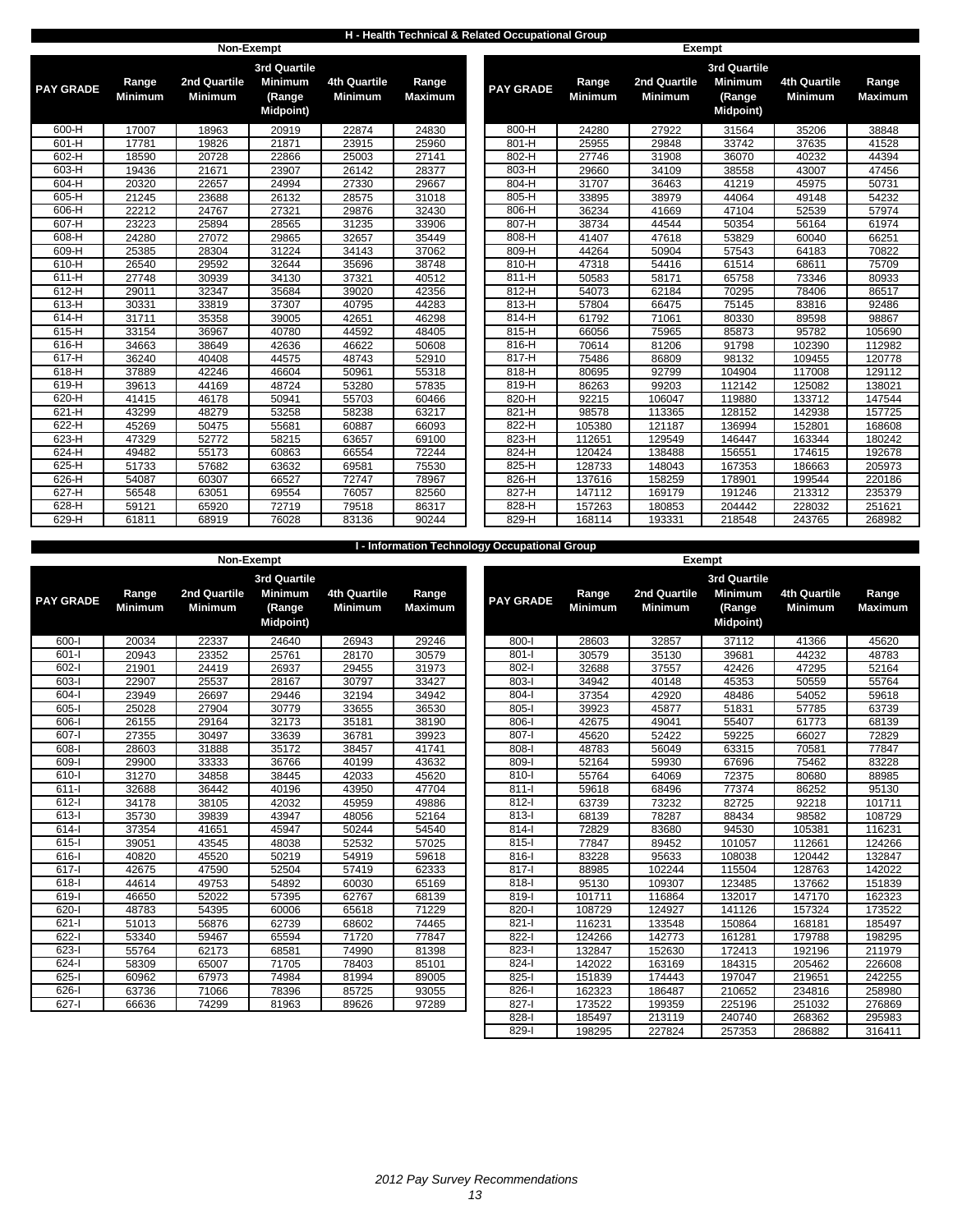#### **J - Maintenance & Operations Occupational Group**

**L - Legal Occupational Group**

|                  |                         | Non-Exempt                     |                                                                     |                                       |                         |                  |                         |                                | <b>Exempt</b>             |
|------------------|-------------------------|--------------------------------|---------------------------------------------------------------------|---------------------------------------|-------------------------|------------------|-------------------------|--------------------------------|---------------------------|
| <b>PAY GRADE</b> | Range<br><b>Minimum</b> | 2nd Quartile<br><b>Minimum</b> | <b>3rd Quartile</b><br><b>Minimum</b><br>(Range<br><b>Midpoint)</b> | <b>4th Quartile</b><br><b>Minimum</b> | Range<br><b>Maximum</b> | <b>PAY GRADE</b> | Range<br><b>Minimum</b> | 2nd Quartile<br><b>Minimum</b> | 3r <sub>c</sub><br>M<br>M |
| $600 - J$        | 18951                   | 21130                          | 23310                                                               | 25489                                 | 27668                   | $800-J$          | 27059                   | 31088                          |                           |
| $601 - J$        | 19809                   | 22088                          | 24367                                                               | 26645                                 | 28924                   | $801 - J$        | 28924                   | 33233                          |                           |
| $602-J$          | 20717                   | 23098                          | 25480                                                               | 27861                                 | 30242                   | $802-J$          | 30926                   | 35530                          |                           |
| $603 - J$        | 21650                   | 24143                          | 26637                                                               | 29130                                 | 31623                   | $803-J$          | 33065                   | 37983                          |                           |
| $604 - J$        | 22632                   | 25241                          | 27849                                                               | 30458                                 | 33066                   | $804-J$          | 35353                   | 40610                          |                           |
| $605 - J$        | 23664                   | 26391                          | 29118                                                               | 31844                                 | 34571                   | $805 - J$        | 37791                   | 43412                          |                           |
| $606 - J$        | 24746                   | 27597                          | 30448                                                               | 33298                                 | 36149                   | $806 - J$        | 40390                   | 46403                          |                           |
| $607 - J$        | 25878                   | 28856                          | 31835                                                               | 34813                                 | 37791                   | $807 - J$        | 43175                   | 49604                          |                           |
| $608 - J$        | 27059                   | 30171                          | 33283                                                               | 36395                                 | 39507                   | $808-J$          | 46159                   | 53030                          |                           |
| 609-J            | 28290                   | 31542                          | 34794                                                               | 38046                                 | 41298                   | $809-J$          | 49342                   | 56685                          |                           |
| $610 - J$        | 29570                   | 32971                          | 36373                                                               | 39774                                 | 43175                   | $810 - J$        | 52737                   | 60590                          |                           |
| $611 - J$        | 30926                   | 34480                          | 38033                                                               | 41587                                 | 45140                   | $811 - J$        | 56381                   | 64775                          |                           |
| $612-J$          | 32331                   | 36049                          | 39768                                                               | 43486                                 | 47204                   | $812-J$          | 60273                   | 69245                          |                           |
| $613-J$          | 33811                   | 37694                          | 41577                                                               | 45460                                 | 49343                   | $813-J$          | 64439                   | 74030                          |                           |
| $614 - J$        | 35353                   | 39410                          | 43467                                                               | 47524                                 | 51581                   | $814 - J$        | 68891                   | 79141                          |                           |
| $615 - J$        | 36958                   | 41198                          | 45439                                                               | 49679                                 | 53919                   | $815 - J$        | 73641                   | 84600                          |                           |
| $616 - J$        | 38636                   | 43072                          | 47509                                                               | 51945                                 | 56381                   | $816 - J$        | 78715                   | 90432                          |                           |
| $617 - J$        | 40390                   | 45028                          | 49667                                                               | 54305                                 | 58943                   | $817 - J$        | 84148                   | 96673                          |                           |
| $618-J$          | 42230                   | 47080                          | 51930                                                               | 56779                                 | 61629                   | $818-J$          | 89956                   | 103346                         |                           |
| $619-J$          | 44145                   | 49219                          | 54292                                                               | 59366                                 | 64439                   | $819-J$          | 96161                   | 110480                         |                           |
| $620 - J$        | 46159                   | 51463                          | 56767                                                               | 62070                                 | 67374                   | $820 - J$        | 102801                  | 118109                         |                           |
| $621 - J$        | 48261                   | 53807                          | 59353                                                               | 64899                                 | 70445                   | $821 - J$        | 109889                  | 126254                         |                           |
| $622 - J$        | 50449                   | 56247                          | 62045                                                               | 67842                                 | 73640                   | $822-J$          | 117475                  | 134968                         |                           |
| $623-J$          | 52737                   | 58799                          | 64861                                                               | 70923                                 | 76985                   | $823-J$          | 125582                  | 144285                         |                           |
| $624 - J$        | 55137                   | 61474                          | 67811                                                               | 74148                                 | 80485                   | $824-J$          | 134250                  | 154246                         |                           |
|                  |                         |                                |                                                                     |                                       |                         |                  |                         |                                |                           |

| <b>GRADE</b> | Range<br>Minimum | 2nd Quartile<br><b>Minimum</b> | <b>3rd Quartile</b><br><b>Minimum</b><br>(Range<br><b>Midpoint</b> ) | <b>4th Quartile</b><br><b>Minimum</b> | Range<br><b>Maximum</b> | <b>PAY GRADE</b> | Range<br><b>Minimum</b> | 2nd Quartile<br><b>Minimum</b> | 3rd Quartile<br><b>Minimum</b><br>(Range<br><b>Midpoint)</b> | <b>4th Quartile</b><br>Minimum | Range<br><b>Maximum</b> |
|--------------|------------------|--------------------------------|----------------------------------------------------------------------|---------------------------------------|-------------------------|------------------|-------------------------|--------------------------------|--------------------------------------------------------------|--------------------------------|-------------------------|
| 600-J        | 18951            | 21130                          | 23310                                                                | 25489                                 | 27668                   | $800 - J$        | 27059                   | 31088                          | 35118                                                        | 39147                          | 43176                   |
| $601 - J$    | 19809            | 22088                          | 24367                                                                | 26645                                 | 28924                   | $801 - J$        | 28924                   | 33233                          | 37542                                                        | 41850                          | 46159                   |
| 602-J        | 20717            | 23098                          | 25480                                                                | 27861                                 | 30242                   | $802-J$          | 30926                   | 35530                          | 40135                                                        | 44739                          | 49343                   |
| $603 - J$    | 21650            | 24143                          | 26637                                                                | 29130                                 | 31623                   | $803 - J$        | 33065                   | 37983                          | 42902                                                        | 47820                          | 52738                   |
| 604-J        | 22632            | 25241                          | 27849                                                                | 30458                                 | 33066                   | $804-J$          | 35353                   | 40610                          | 45867                                                        | 51124                          | 56381                   |
| 605-J        | 23664            | 26391                          | 29118                                                                | 31844                                 | 34571                   | $805 - J$        | 37791                   | 43412                          | 49033                                                        | 54653                          | 60274                   |
| 606-J        | 24746            | 27597                          | 30448                                                                | 33298                                 | 36149                   | $806 - J$        | 40390                   | 46403                          | 52415                                                        | 58428                          | 64440                   |
| 607-J        | 25878            | 28856                          | 31835                                                                | 34813                                 | 37791                   | $807 - J$        | 43175                   | 49604                          | 56033                                                        | 62462                          | 68891                   |
| $608 - J$    | 27059            | 30171                          | 33283                                                                | 36395                                 | 39507                   | $808-J$          | 46159                   | 53030                          | 59901                                                        | 66771                          | 73642                   |
| $609 - J$    | 28290            | 31542                          | 34794                                                                | 38046                                 | 41298                   | $809 - J$        | 49342                   | 56685                          | 64028                                                        | 71371                          | 78714                   |
| 610-J        | 29570            | 32971                          | 36373                                                                | 39774                                 | 43175                   | $810 - J$        | 52737                   | 60590                          | 68443                                                        | 76295                          | 84148                   |
| 611-J        | 30926            | 34480                          | 38033                                                                | 41587                                 | 45140                   | $811 - J$        | 56381                   | 64775                          | 73169                                                        | 81562                          | 89956                   |
| 612-J        | 32331            | 36049                          | 39768                                                                | 43486                                 | 47204                   | $812-J$          | 60273                   | 69245                          | 78217                                                        | 87188                          | 96160                   |
| $613 - J$    | 33811            | 37694                          | 41577                                                                | 45460                                 | 49343                   | $813-J$          | 64439                   | 74030                          | 83620                                                        | 93211                          | 102801                  |
| 614-J        | 35353            | 39410                          | 43467                                                                | 47524                                 | 51581                   | $814 - J$        | 68891                   | 79141                          | 89390                                                        | 99640                          | 109889                  |
| 615-J        | 36958            | 41198                          | 45439                                                                | 49679                                 | 53919                   | $815 - J$        | 73641                   | 84600                          | 95558                                                        | 106517                         | 117475                  |
| 616-J        | 38636            | 43072                          | 47509                                                                | 51945                                 | 56381                   | $816-J$          | 78715                   | 90432                          | 102149                                                       | 113866                         | 125583                  |
| $617 - J$    | 40390            | 45028                          | 49667                                                                | 54305                                 | 58943                   | $817 - J$        | 84148                   | 96673                          | 109199                                                       | 121724                         | 134249                  |
| $618 - J$    | 42230            | 47080                          | 51930                                                                | 56779                                 | 61629                   | $818-J$          | 89956                   | 103346                         | 116735                                                       | 130125                         | 143514                  |
| 619-J        | 44145            | 49219                          | 54292                                                                | 59366                                 | 64439                   | $819-J$          | 96161                   | 110480                         | 124800                                                       | 139119                         | 153438                  |
| 620-J        | 46159            | 51463                          | 56767                                                                | 62070                                 | 67374                   | $820 - J$        | 102801                  | 118109                         | 133417                                                       | 148724                         | 164032                  |
| 621-J        | 48261            | 53807                          | 59353                                                                | 64899                                 | 70445                   | $821 - J$        | 109889                  | 126254                         | 142619                                                       | 158983                         | 175348                  |
| 622-J        | 50449            | 56247                          | 62045                                                                | 67842                                 | 73640                   | $822 - J$        | 117475                  | 134968                         | 152461                                                       | 169954                         | 187447                  |
| 623-J        | 52737            | 58799                          | 64861                                                                | 70923                                 | 76985                   | 823-J            | 125582                  | 144285                         | 162987                                                       | 181690                         | 200392                  |
| 624-J        | 55137            | 61474                          | 67811                                                                | 74148                                 | 80485                   | $824-J$          | 134250                  | 154246                         | 174241                                                       | 194237                         | 214232                  |
|              |                  |                                |                                                                      |                                       |                         | $825 - J$        | 143514                  | 164890                         | 186266                                                       | 207642                         | 229018                  |
|              |                  |                                |                                                                      |                                       |                         | $826 - J$        | 153437                  | 176284                         | 199130                                                       | 221977                         | 244823                  |
|              |                  |                                |                                                                      |                                       |                         | $827 - J$        | 164032                  | 188455                         | 212878                                                       | 237300                         | 261723                  |
|              |                  |                                |                                                                      |                                       |                         | 828-J            | 175348                  | 201459                         | 227570                                                       | 253680                         | 279791                  |
|              |                  |                                |                                                                      |                                       |                         | 829-J            | 187447                  | 215362                         | 243276                                                       | 271191                         | 299105                  |

829-L 191968 220763 249559 278354 307149

**Range Maximum**

|                  |                         | Non-Exempt                     |                                                                     |                                       |                         |                  |                         | <b>Exempt</b>                  |                                                                     |                                |                         |
|------------------|-------------------------|--------------------------------|---------------------------------------------------------------------|---------------------------------------|-------------------------|------------------|-------------------------|--------------------------------|---------------------------------------------------------------------|--------------------------------|-------------------------|
| <b>PAY GRADE</b> | Range<br><b>Minimum</b> | 2nd Quartile<br><b>Minimum</b> | <b>3rd Quartile</b><br><b>Minimum</b><br>(Range<br><b>Midpoint)</b> | <b>4th Quartile</b><br><b>Minimum</b> | Range<br><b>Maximum</b> | <b>PAY GRADE</b> | Range<br><b>Minimum</b> | 2nd Quartile<br><b>Minimum</b> | <b>3rd Quartile</b><br><b>Minimum</b><br>(Range<br><b>Midpoint)</b> | 4th Quartile<br><b>Minimum</b> | Range<br><b>Maximur</b> |
| 600-L            | 19420                   | 21653                          | 23887                                                               | 26120                                 | 28353                   | 800-L            | 27725                   | 31884                          | 36043                                                               | 40201                          | 44360                   |
| 601-L            | 20304                   | 22639                          | 24974                                                               | 27309                                 | 29644                   | 801-L            | 29638                   | 34084                          | 38530                                                               | 42975                          | 47421                   |
| 602-L            | 21228                   | 23669                          | 26111                                                               | 28552                                 | 30993                   | 802-L            | 31683                   | 36436                          | 41188                                                               | 45941                          | 50693                   |
| 603-L            | 22194                   | 24746                          | 27299                                                               | 29851                                 | 32403                   | 803-L            | 33869                   | 38949                          | 44030                                                               | 49110                          | 54190                   |
| 604-L            | 23204                   | 25873                          | 28541                                                               | 31210                                 | 33878                   | 804-L            | 36206                   | 41637                          | 47068                                                               | 52499                          | 57930                   |
| 605-L            | 24260                   | 27050                          | 29840                                                               | 32630                                 | 35420                   | 805-L            | 38704                   | 44510                          | 50315                                                               | 56121                          | 61926                   |
| 606-L            | 25364                   | 28281                          | 31198                                                               | 34114                                 | 37031                   | 806-L            | 41375                   | 47581                          | 53788                                                               | 59994                          | 66200                   |
| 607-L            | 26518                   | 29568                          | 32617                                                               | 35667                                 | 38716                   | 807-L            | 44230                   | 50865                          | 57499                                                               | 64134                          | 70768                   |
| 608-L            | 27725                   | 30914                          | 34102                                                               | 37291                                 | 40479                   | 808-L            | 47282                   | 54374                          | 61467                                                               | 68559                          | 75651                   |
| 609-L            | 28986                   | 32320                          | 35653                                                               | 38987                                 | 42320                   | 809-L            | 50544                   | 58126                          | 65707                                                               | 73289                          | 80870                   |
| 610-L            | 30305                   | 33790                          | 37275                                                               | 40760                                 | 44245                   | 810-L            | 54032                   | 62137                          | 70242                                                               | 78346                          | 86451                   |
| $611-L$          | 31684                   | 35328                          | 38972                                                               | 42615                                 | 46259                   | $811-L$          | 57760                   | 66424                          | 75088                                                               | 83752                          | 92416                   |
| $612-L$          | 33126                   | 36936                          | 40745                                                               | 44555                                 | 48364                   | 812-L            | 61745                   | 71007                          | 80269                                                               | 89530                          | 98792                   |
| 613-L            | 34633                   | 38616                          | 42599                                                               | 46581                                 | 50564                   | 813-L            | 66005                   | 75906                          | 85807                                                               | 95707                          | 105608                  |
| 614-L            | 36209                   | 40373                          | 44537                                                               | 48701                                 | 52865                   | 814-L            | 70559                   | 81143                          | 91727                                                               | 102310                         | 112894                  |
| 615-L            | 37857                   | 42211                          | 46564                                                               | 50918                                 | 55271                   | 815-L            | 75428                   | 86742                          | 98057                                                               | 109371                         | 120685                  |
| 616-L            | 39579                   | 44131                          | 48682                                                               | 53234                                 | 57785                   | 816-L            | 80633                   | 92728                          | 104823                                                              | 116918                         | 129013                  |
| $617-L$          | 41380                   | 46139                          | 50898                                                               | 55656                                 | 60415                   | $817-L$          | 86197                   | 99127                          | 112056                                                              | 124986                         | 137915                  |
| 618-L            | 43263                   | 48238                          | 53214                                                               | 58189                                 | 63164                   | 818-L            | 92145                   | 105967                         | 119789                                                              | 133610                         | 147432                  |
| 619-L            | 45231                   | 50433                          | 55634                                                               | 60836                                 | 66037                   | 819-L            | 98503                   | 113279                         | 128054                                                              | 142830                         | 157605                  |
| 620-L            | 47289                   | 52727                          | 58166                                                               | 63604                                 | 69042                   | 820-L            | 105300                  | 121095                         | 136890                                                              | 152685                         | 168480                  |
| $621-L$          | 49441                   | 55127                          | 60813                                                               | 66498                                 | 72184                   | 821-L            | 112566                  | 129451                         | 146336                                                              | 163221                         | 180106                  |
| 622-L            | 51691                   | 57636                          | 63580                                                               | 69525                                 | 75469                   | 822-L            | 120333                  | 138383                         | 156433                                                              | 174483                         | 192533                  |
| 623-L            | 54043                   | 60258                          | 66473                                                               | 72688                                 | 78903                   | 823-L            | 128636                  | 147932                         | 167227                                                              | 186523                         | 205818                  |
| 624-L            | 56502                   | 63000                          | 69498                                                               | 75995                                 | 82493                   | 824-L            | 137512                  | 158139                         | 178766                                                              | 199392                         | 220019                  |
| 625-L            | 59073                   | 65867                          | 72660                                                               | 79454                                 | 86247                   | 825-L            | 147000                  | 169050                         | 191100                                                              | 213150                         | 235200                  |
| 626-L            | 61761                   | 68864                          | 75966                                                               | 83069                                 | 90171                   | 826-L            | 157143                  | 180715                         | 204286                                                              | 227858                         | 251429                  |
| $627-L$          | 64571                   | 71997                          | 79423                                                               | 86848                                 | 94274                   | 827-L            | 167986                  | 193184                         | 218382                                                              | 243580                         | 268778                  |
|                  |                         |                                |                                                                     |                                       |                         | 828-L            | 179577                  | 206514                         | 233450                                                              | 260387                         | 287323                  |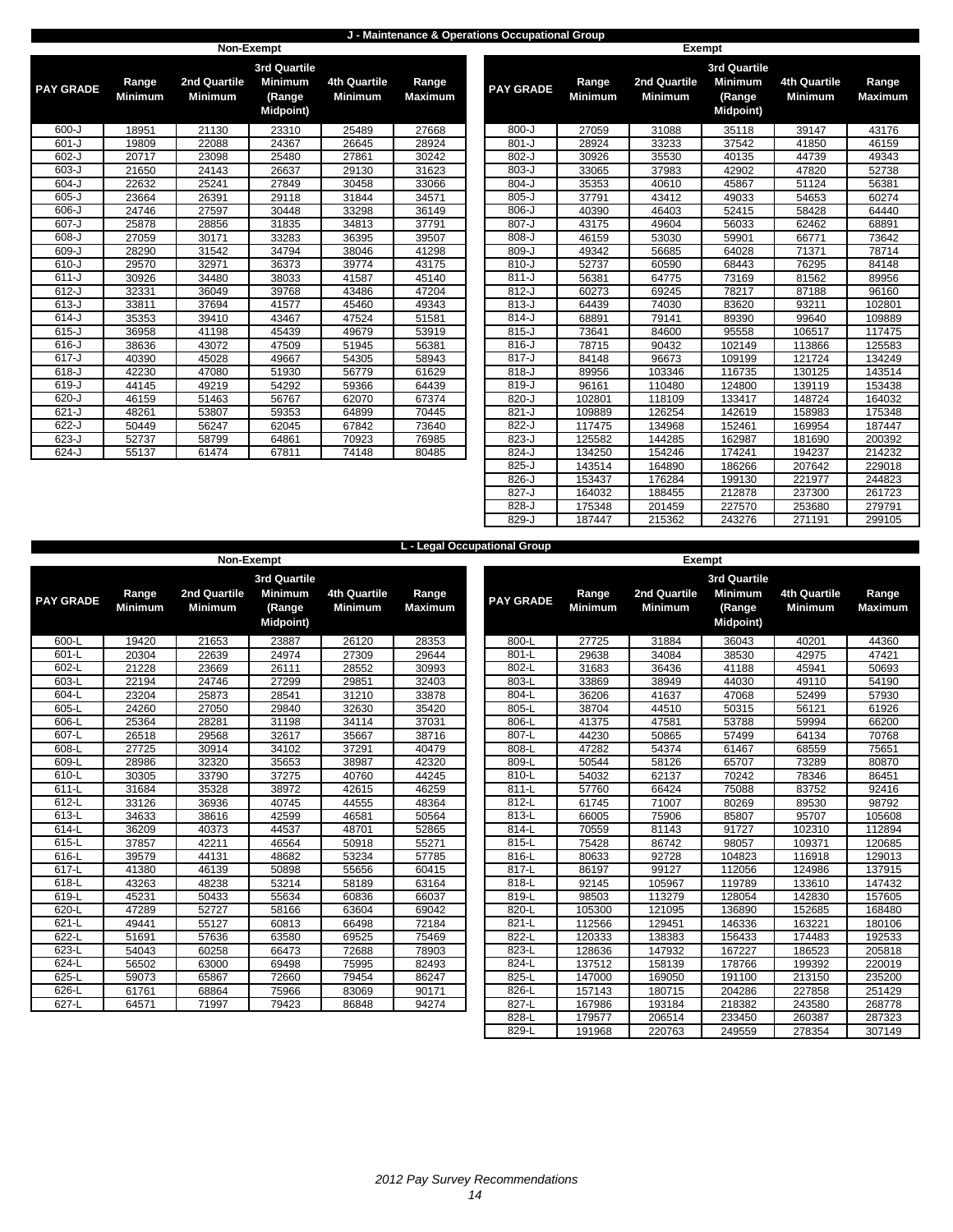### **N - Enforcement, Compliance, and Protective Services Occupational Group**

|                  |                         |                                | Non-Exempt                                                           |                                       |                         |                  |                         | <b>Exempt</b>                  |                           |
|------------------|-------------------------|--------------------------------|----------------------------------------------------------------------|---------------------------------------|-------------------------|------------------|-------------------------|--------------------------------|---------------------------|
| <b>PAY GRADE</b> | Range<br><b>Minimum</b> | 2nd Quartile<br><b>Minimum</b> | <b>3rd Quartile</b><br><b>Minimum</b><br>(Range<br><b>Midpoint</b> ) | <b>4th Quartile</b><br><b>Minimum</b> | Range<br><b>Maximum</b> | <b>PAY GRADE</b> | Range<br><b>Minimum</b> | 2nd Quartile<br><b>Minimum</b> | 3r <sub>c</sub><br>M<br>M |
| 600-N            | 19427                   | 21661                          | 23895                                                                | 26129                                 | 28363                   | 800-N            | 27732                   | 31892                          |                           |
| 601-N            | 20311                   | 22647                          | 24983                                                                | 27318                                 | 29654                   | 801-N            | 29646                   | 34093                          |                           |
| 602-N            | 21235                   | 23677                          | 26119                                                                | 28561                                 | 31003                   | 802-N            | 31692                   | 36446                          |                           |
| 603-N            | 22201                   | 24754                          | 27307                                                                | 29860                                 | 32413                   | 803-N            | 33879                   | 38961                          |                           |
| 604-N            | 23211                   | 25880                          | 28550                                                                | 31219                                 | 33888                   | 804-N            | 36217                   | 41650                          |                           |
| 605-N            | 24267                   | 27058                          | 29849                                                                | 32639                                 | 35430                   | 805-N            | 38716                   | 44524                          |                           |
| 606-N            | 25371                   | 28289                          | 31207                                                                | 34124                                 | 37042                   | 806-N            | 41387                   | 47595                          |                           |
| 607-N            | 26525                   | 29576                          | 32626                                                                | 35677                                 | 38727                   | 807-N            | 44243                   | 50880                          |                           |
| 608-N            | 27732                   | 30921                          | 34111                                                                | 37300                                 | 40489                   | 808-N            | 47296                   | 54391                          |                           |
| 609-N            | 28994                   | 32328                          | 35663                                                                | 38997                                 | 42331                   | 809-N            | 50559                   | 58143                          |                           |
| 610-N            | 30313                   | 33799                          | 37285                                                                | 40771                                 | 44257                   | 810-N            | 54048                   | 62155                          |                           |
| 611-N            | 31692                   | 35337                          | 38981                                                                | 42626                                 | 46270                   | $811 - N$        | 57777                   | 66444                          |                           |
| 612-N            | 33134                   | 36945                          | 40755                                                                | 44566                                 | 48376                   | 812-N            | 61764                   | 71029                          |                           |
| 613-N            | 34642                   | 38626                          | 42610                                                                | 46593                                 | 50577                   | 813-N            | 66026                   | 75930                          |                           |
| 614-N            | 36218                   | 40383                          | 44548                                                                | 48713                                 | 52878                   | 814-N            | 70582                   | 81169                          |                           |
| 615-N            | 37866                   | 42221                          | 46575                                                                | 50930                                 | 55284                   | 815-N            | 75452                   | 86770                          |                           |
| 616-N            | 39589                   | 44142                          | 48695                                                                | 53247                                 | 57800                   | 816-N            | 80658                   | 92757                          |                           |
| 617-N            | 41390                   | 46150                          | 50910                                                                | 55669                                 | 60429                   | 817-N            | 86223                   | 99157                          |                           |
| 618-N            | 43273                   | 48250                          | 53226                                                                | 58203                                 | 63179                   | 818-N            | 92172                   | 105998                         |                           |
| 619-N            | 45242                   | 50445                          | 55648                                                                | 60850                                 | 66053                   | 819-N            | 98532                   | 113312                         |                           |
| 620-N            | 47301                   | 52741                          | 58180                                                                | 63620                                 | 69059                   | 820-N            | 105331                  | 121131                         |                           |
| 621-N            | 49453                   | 55140                          | 60827                                                                | 66514                                 | 72201                   | 821-N            | 112599                  | 129489                         |                           |
| 622-N            | 51703                   | 57649                          | 63595                                                                | 69540                                 | 75486                   | 822-N            | 120368                  | 138423                         |                           |
| 623-N            | 54055                   | 60271                          | 66488                                                                | 72704                                 | 78920                   | 823-N            | 128673                  | 147974                         |                           |
| 624-N            | 56515                   | 63014                          | 69514                                                                | 76013                                 | 82512                   | 824-N            | 137551                  | 158184                         |                           |

| <b><i>CRADE</i></b> | Range<br><b>Minimum</b> | 2nd Quartile<br><b>Minimum</b> | 3rd Quartile<br><b>Minimum</b><br>(Range<br>Midpoint) | 4th Quartile<br><b>Minimum</b> | Range<br><b>Maximum</b> | <b>PAY GRADE</b> | Range<br><b>Minimum</b> | 2nd Quartile<br><b>Minimum</b> | <b>3rd Quartile</b><br><b>Minimum</b><br>(Range<br>Midpoint) | <b>4th Quartile</b><br><b>Minimum</b> | Range<br><b>Maximum</b> |
|---------------------|-------------------------|--------------------------------|-------------------------------------------------------|--------------------------------|-------------------------|------------------|-------------------------|--------------------------------|--------------------------------------------------------------|---------------------------------------|-------------------------|
| $600 - N$           | 19427                   | 21661                          | 23895                                                 | 26129                          | 28363                   | 800-N            | 27732                   | 31892                          | 36052                                                        | 40211                                 | 44371                   |
| 601-N               | 20311                   | 22647                          | 24983                                                 | 27318                          | 29654                   | 801-N            | 29646                   | 34093                          | 38540                                                        | 42987                                 | 47434                   |
| $602 - N$           | 21235                   | 23677                          | 26119                                                 | 28561                          | 31003                   | 802-N            | 31692                   | 36446                          | 41200                                                        | 45953                                 | 50707                   |
| $603-N$             | 22201                   | 24754                          | 27307                                                 | 29860                          | 32413                   | 803-N            | 33879                   | 38961                          | 44043                                                        | 49124                                 | 54206                   |
| 604-N               | 23211                   | 25880                          | 28550                                                 | 31219                          | 33888                   | 804-N            | 36217                   | 41650                          | 47082                                                        | 52515                                 | 57947                   |
| 605-N               | 24267                   | 27058                          | 29849                                                 | 32639                          | 35430                   | 805-N            | 38716                   | 44524                          | 50331                                                        | 56139                                 | 61946                   |
| 606-N               | 25371                   | 28289                          | 31207                                                 | 34124                          | 37042                   | 806-N            | 41387                   | 47595                          | 53803                                                        | 60011                                 | 66219                   |
| 607-N               | 26525                   | 29576                          | 32626                                                 | 35677                          | 38727                   | $807-N$          | 44243                   | 50880                          | 57516                                                        | 64153                                 | 70789                   |
| 608-N               | 27732                   | 30921                          | 34111                                                 | 37300                          | 40489                   | 808-N            | 47296                   | 54391                          | 61485                                                        | 68580                                 | 75674                   |
| 609-N               | 28994                   | 32328                          | 35663                                                 | 38997                          | 42331                   | 809-N            | 50559                   | 58143                          | 65727                                                        | 73310                                 | 80894                   |
| 610-N               | 30313                   | 33799                          | 37285                                                 | 40771                          | 44257                   | 810-N            | 54048                   | 62155                          | 70263                                                        | 78370                                 | 86477                   |
| 611-N               | 31692                   | 35337                          | 38981                                                 | 42626                          | 46270                   | 811-N            | 57777                   | 66444                          | 75110                                                        | 83777                                 | 92443                   |
| 612-N               | 33134                   | 36945                          | 40755                                                 | 44566                          | 48376                   | 812-N            | 61764                   | 71029                          | 80293                                                        | 89558                                 | 98822                   |
| 613-N               | 34642                   | 38626                          | 42610                                                 | 46593                          | 50577                   | 813-N            | 66026                   | 75930                          | 85834                                                        | 95738                                 | 105642                  |
| 614-N               | 36218                   | 40383                          | 44548                                                 | 48713                          | 52878                   | 814-N            | 70582                   | 81169                          | 91757                                                        | 102344                                | 112931                  |
| $615 - N$           | 37866                   | 42221                          | 46575                                                 | 50930                          | 55284                   | 815-N            | 75452                   | 86770                          | 98088                                                        | 109405                                | 120723                  |
| $616 - N$           | 39589                   | 44142                          | 48695                                                 | 53247                          | 57800                   | 816-N            | 80658                   | 92757                          | 104856                                                       | 116954                                | 129053                  |
| 617-N               | 41390                   | 46150                          | 50910                                                 | 55669                          | 60429                   | 817-N            | 86223                   | 99157                          | 112090                                                       | 125024                                | 137957                  |
| 618-N               | 43273                   | 48250                          | 53226                                                 | 58203                          | 63179                   | 818-N            | 92172                   | 105998                         | 119824                                                       | 133649                                | 147475                  |
| 619-N               | 45242                   | 50445                          | 55648                                                 | 60850                          | 66053                   | 819-N            | 98532                   | 113312                         | 128092                                                       | 142871                                | 157651                  |
| 620-N               | 47301                   | 52741                          | 58180                                                 | 63620                          | 69059                   | 820-N            | 105331                  | 121131                         | 136931                                                       | 152730                                | 168530                  |
| $621 - N$           | 49453                   | 55140                          | 60827                                                 | 66514                          | 72201                   | 821-N            | 112599                  | 129489                         | 146379                                                       | 163268                                | 180158                  |
| 622-N               | 51703                   | 57649                          | 63595                                                 | 69540                          | 75486                   | 822-N            | 120368                  | 138423                         | 156479                                                       | 174534                                | 192589                  |
| $623-N$             | 54055                   | 60271                          | 66488                                                 | 72704                          | 78920                   | 823-N            | 128673                  | 147974                         | 167275                                                       | 186576                                | 205877                  |
| 624-N               | 56515                   | 63014                          | 69514                                                 | 76013                          | 82512                   | 824-N            | 137551                  | 158184                         | 178817                                                       | 199449                                | 220082                  |
|                     |                         |                                |                                                       |                                |                         | 825-N            | 147042                  | 169098                         | 191155                                                       | 213211                                | 235267                  |
|                     |                         |                                |                                                       |                                |                         | 826-N            | 157188                  | 180766                         | 204345                                                       | 227923                                | 251501                  |
|                     |                         |                                |                                                       |                                |                         | 827-N            | 168034                  | 193239                         | 218444                                                       | 243649                                | 268854                  |
|                     |                         |                                |                                                       |                                |                         | 828-N            | 179628                  | 206572                         | 233517                                                       | 260461                                | 287405                  |
|                     |                         |                                |                                                       |                                |                         | 829-N            | 192022                  | 220825                         | 249629                                                       | 278432                                | 307235                  |
|                     |                         |                                |                                                       |                                |                         | 830-N            | 205272                  | 236063                         | 266854                                                       | 297644                                | 328435                  |
|                     |                         |                                |                                                       |                                |                         | 831-N            | 219436                  | 252352                         | 285267                                                       | 318183                                | 351098                  |
|                     |                         |                                |                                                       |                                |                         | 832-N            | 234577                  | 269764                         | 304950                                                       | 340137                                | 375323                  |
|                     |                         |                                |                                                       |                                |                         | 833-N            | 250763                  | 288378                         | 325992                                                       | 363607                                | 401221                  |
|                     |                         |                                |                                                       |                                |                         | 834-N            | 268066                  | 308276                         | 348486                                                       | 388696                                | 428906                  |

**O - Health Professional Occupational Group**

|                  |                         |                                | Non-Exempt                                                   |                                       |                         | ncann i roiceanonaí occupationaí eiteap |                         |                                | Exempt                     |
|------------------|-------------------------|--------------------------------|--------------------------------------------------------------|---------------------------------------|-------------------------|-----------------------------------------|-------------------------|--------------------------------|----------------------------|
| <b>PAY GRADE</b> | Range<br><b>Minimum</b> | 2nd Quartile<br><b>Minimum</b> | 3rd Quartile<br><b>Minimum</b><br>(Range<br><b>Midpoint)</b> | <b>4th Quartile</b><br><b>Minimum</b> | Range<br><b>Maximum</b> | <b>PAY GRADE</b>                        | Range<br><b>Minimum</b> | 2nd Quartile<br><b>Minimum</b> | 3rd (<br>Mir<br>(R)<br>Mic |
| 600-O            | 17731                   | 19770                          | 21809                                                        | 23848                                 | 25887                   | 800-O                                   | 25313                   | 29110                          | 3                          |
| 601-O            | 18538                   | 20670                          | 22802                                                        | 24933                                 | 27065                   | 801-O                                   | 27060                   | 31119                          | 3                          |
| 602-O            | 19381                   | 21610                          | 23839                                                        | 26067                                 | 28296                   | 802-O                                   | 28927                   | 33266                          | 3                          |
| 603-O            | 20263                   | 22593                          | 24924                                                        | 27254                                 | 29584                   | 803-O                                   | 30923                   | 35562                          | 4                          |
| 604-O            | 21185                   | 23621                          | 26058                                                        | 28494                                 | 30930                   | 804-O                                   | 33057                   | 38016                          | 4                          |
| 605-O            | 22149                   | 24696                          | 27244                                                        | 29791                                 | 32338                   | 805-O                                   | 35338                   | 40639                          | 4                          |
| 606-O            | 23157                   | 25820                          | 28483                                                        | 31146                                 | 33809                   | 806-O                                   | 37776                   | 43443                          | 4                          |
| $607 - 0$        | 24211                   | 26995                          | 29780                                                        | 32564                                 | 35348                   | 807-O                                   | 40383                   | 46441                          | 5                          |
| 608-O            | 25313                   | 28224                          | 31135                                                        | 34046                                 | 36957                   | 808-O                                   | 43169                   | 49644                          | 5                          |
| 609-O            | 26465                   | 29509                          | 32552                                                        | 35596                                 | 38639                   | 809-O                                   | 46148                   | 53070                          | 5                          |
| 610-O            | 27669                   | 30851                          | 34033                                                        | 37215                                 | 40397                   | 810-O                                   | 49332                   | 56732                          | 6                          |
| 611-O            | 28928                   | 32255                          | 35582                                                        | 38908                                 | 42235                   | 811-O                                   | 52736                   | 60647                          | 6                          |
| 612-O            | 30244                   | 33722                          | 37200                                                        | 40678                                 | 44156                   | 812-O                                   | 56375                   | 64831                          | $\overline{7}$             |
| 613-O            | 31620                   | 35256                          | 38893                                                        | 42529                                 | 46165                   | 813-O                                   | 60265                   | 69305                          | 7                          |
| 614-O            | 33059                   | 36861                          | 40663                                                        | 44464                                 | 48266                   | 814-O                                   | 64423                   | 74087                          | 8                          |
| 615-O            | 34563                   | 38538                          | 42513                                                        | 46487                                 | 50462                   | 815-O                                   | 68868                   | 79198                          | 8                          |
| 616-O            | 36136                   | 40292                          | 44448                                                        | 48603                                 | 52759                   | 816-O                                   | 73620                   | 84663                          | 9                          |
| 617-O            | 37780                   | 42125                          | 46470                                                        | 50814                                 | 55159                   | 817-O                                   | 78700                   | 90505                          | 10                         |
| 618-O            | 39499                   | 44042                          | 48584                                                        | 53127                                 | 57669                   | 818-O                                   | 84130                   | 96750                          | 10                         |
| 619-O            | 41296                   | 46045                          | 50794                                                        | 55543                                 | 60292                   | 819-O                                   | 89935                   | 103425                         | 11                         |
| 620-O            | 43175                   | 48140                          | 53106                                                        | 58071                                 | 63036                   | 820-O                                   | 96141                   | 110562                         | 12                         |
| 621-O            | 45139                   | 50330                          | 55521                                                        | 60712                                 | 65903                   | 821-O                                   | 102775                  | 118191                         | 13                         |
| 622-O            | 47193                   | 52620                          | 58048                                                        | 63475                                 | 68902                   | 822-O                                   | 109866                  | 126346                         | 14                         |
| 623-O            | 49340                   | 55014                          | 60688                                                        | 66362                                 | 72036                   | 823-O                                   | 117447                  | 135064                         | 15                         |
| 624-O            | 51585                   | 57517                          | 63450                                                        | 69382                                 | 75314                   | 824-O                                   | 125551                  | 144384                         | 16                         |

|              |                         |                                | 3rd Quartile                                 |                                       |                         |                  |                         |                                | 3rd Quartile                                 |                                       |                         |
|--------------|-------------------------|--------------------------------|----------------------------------------------|---------------------------------------|-------------------------|------------------|-------------------------|--------------------------------|----------------------------------------------|---------------------------------------|-------------------------|
| <b>GRADE</b> | Range<br><b>Minimum</b> | 2nd Quartile<br><b>Minimum</b> | <b>Minimum</b><br>(Range<br><b>Midpoint)</b> | <b>4th Quartile</b><br><b>Minimum</b> | Range<br><b>Maximum</b> | <b>PAY GRADE</b> | Range<br><b>Minimum</b> | 2nd Quartile<br><b>Minimum</b> | <b>Minimum</b><br>(Range<br><b>Midpoint)</b> | <b>4th Quartile</b><br><b>Minimum</b> | Range<br><b>Maximum</b> |
| 600-O        | 17731                   | 19770                          | 21809                                        | 23848                                 | 25887                   | 800-O            | 25313                   | 29110                          | 32907                                        | 36704                                 | 40501                   |
| 601-O        | 18538                   | 20670                          | 22802                                        | 24933                                 | 27065                   | 801-O            | 27060                   | 31119                          | 35178                                        | 39237                                 | 43296                   |
| 602-O        | 19381                   | 21610                          | 23839                                        | 26067                                 | 28296                   | 802-O            | 28927                   | 33266                          | 37605                                        | 41944                                 | 46283                   |
| $603 - 0$    | 20263                   | 22593                          | 24924                                        | 27254                                 | 29584                   | 803-O            | 30923                   | 35562                          | 40200                                        | 44839                                 | 49477                   |
| 604-O        | 21185                   | 23621                          | 26058                                        | 28494                                 | 30930                   | 804-O            | 33057                   | 38016                          | 42974                                        | 47933                                 | 52891                   |
| 605-O        | 22149                   | 24696                          | 27244                                        | 29791                                 | 32338                   | 805-O            | 35338                   | 40639                          | 45940                                        | 51240                                 | 56541                   |
| 606-O        | 23157                   | 25820                          | 28483                                        | 31146                                 | 33809                   | 806-O            | 37776                   | 43443                          | 49109                                        | 54776                                 | 60442                   |
| 607-O        | 24211                   | 26995                          | 29780                                        | 32564                                 | 35348                   | 807-O            | 40383                   | 46441                          | 52498                                        | 58556                                 | 64613                   |
| 608-O        | 25313                   | 28224                          | 31135                                        | 34046                                 | 36957                   | 808-O            | 43169                   | 49644                          | 56120                                        | 62595                                 | 69070                   |
| 609-O        | 26465                   | 29509                          | 32552                                        | 35596                                 | 38639                   | 809-O            | 46148                   | 53070                          | 59993                                        | 66915                                 | 73837                   |
| $610 - 0$    | 27669                   | 30851                          | 34033                                        | 37215                                 | 40397                   | 810-O            | 49332                   | 56732                          | 64132                                        | 71531                                 | 78931                   |
| $611 - 0$    | 28928                   | 32255                          | 35582                                        | 38908                                 | 42235                   | 811-O            | 52736                   | 60647                          | 68557                                        | 76468                                 | 84378                   |
| $612 - 0$    | 30244                   | 33722                          | 37200                                        | 40678                                 | 44156                   | 812-O            | 56375                   | 64831                          | 73288                                        | 81744                                 | 90200                   |
| $613 - 0$    | 31620                   | 35256                          | 38893                                        | 42529                                 | 46165                   | $813 - 0$        | 60265                   | 69305                          | 78345                                        | 87384                                 | 96424                   |
| 614-O        | 33059                   | 36861                          | 40663                                        | 44464                                 | 48266                   | 814-O            | 64423                   | 74087                          | 83750                                        | 93414                                 | 103077                  |
| $615 - 0$    | 34563                   | 38538                          | 42513                                        | 46487                                 | 50462                   | 815-O            | 68868                   | 79198                          | 89529                                        | 99859                                 | 110189                  |
| 616-O        | 36136                   | 40292                          | 44448                                        | 48603                                 | 52759                   | 816-O            | 73620                   | 84663                          | 95706                                        | 106749                                | 117792                  |
| $617 - 0$    | 37780                   | 42125                          | 46470                                        | 50814                                 | 55159                   | 817-O            | 78700                   | 90505                          | 102310                                       | 114115                                | 125920                  |
| 618-O        | 39499                   | 44042                          | 48584                                        | 53127                                 | 57669                   | 818-O            | 84130                   | 96750                          | 109369                                       | 121989                                | 134608                  |
| 619-O        | 41296                   | 46045                          | 50794                                        | 55543                                 | 60292                   | 819-O            | 89935                   | 103425                         | 116916                                       | 130406                                | 143896                  |
| 620-O        | 43175                   | 48140                          | 53106                                        | 58071                                 | 63036                   | 820-O            | 96141                   | 110562                         | 124984                                       | 139405                                | 153826                  |
| $621 - 0$    | 45139                   | 50330                          | 55521                                        | 60712                                 | 65903                   | 821-O            | 102775                  | 118191                         | 133608                                       | 149024                                | 164440                  |
| $622 - 0$    | 47193                   | 52620                          | 58048                                        | 63475                                 | 68902                   | 822-O            | 109866                  | 126346                         | 142826                                       | 159306                                | 175786                  |
| 623-O        | 49340                   | 55014                          | 60688                                        | 66362                                 | 72036                   | 823-O            | 117447                  | 135064                         | 152681                                       | 170298                                | 187915                  |
| 624-O        | 51585                   | 57517                          | 63450                                        | 69382                                 | 75314                   | 824-O            | 125551                  | 144384                         | 163217                                       | 182049                                | 200882                  |
|              |                         |                                |                                              |                                       |                         | 825-O            | 134214                  | 154346                         | 174478                                       | 194610                                | 214742                  |
|              |                         |                                |                                              |                                       |                         | 826-O            | 143475                  | 164996                         | 186518                                       | 208039                                | 229560                  |
|              |                         |                                |                                              |                                       |                         | 827-O            | 153375                  | 176381                         | 199388                                       | 222394                                | 245400                  |
|              |                         |                                |                                              |                                       |                         | 828-O            | 163958                  | 188552                         | 213146                                       | 237739                                | 262333                  |
|              |                         |                                |                                              |                                       |                         | 829-O            | 175271                  | 201562                         | 227853                                       | 254143                                | 280434                  |
|              |                         |                                |                                              |                                       |                         | 830-O            | 187365                  | 215470                         | 243575                                       | 271679                                | 299784                  |
|              |                         |                                |                                              |                                       |                         | 831-O            | 200293                  | 230337                         | 260381                                       | 290425                                | 320469                  |
|              |                         |                                |                                              |                                       |                         | 832-O            | 214113                  | 246230                         | 278347                                       | 310464                                | 342581                  |
|              |                         |                                |                                              |                                       |                         | 833-O            | 228887                  | 263220                         | 297553                                       | 331886                                | 366219                  |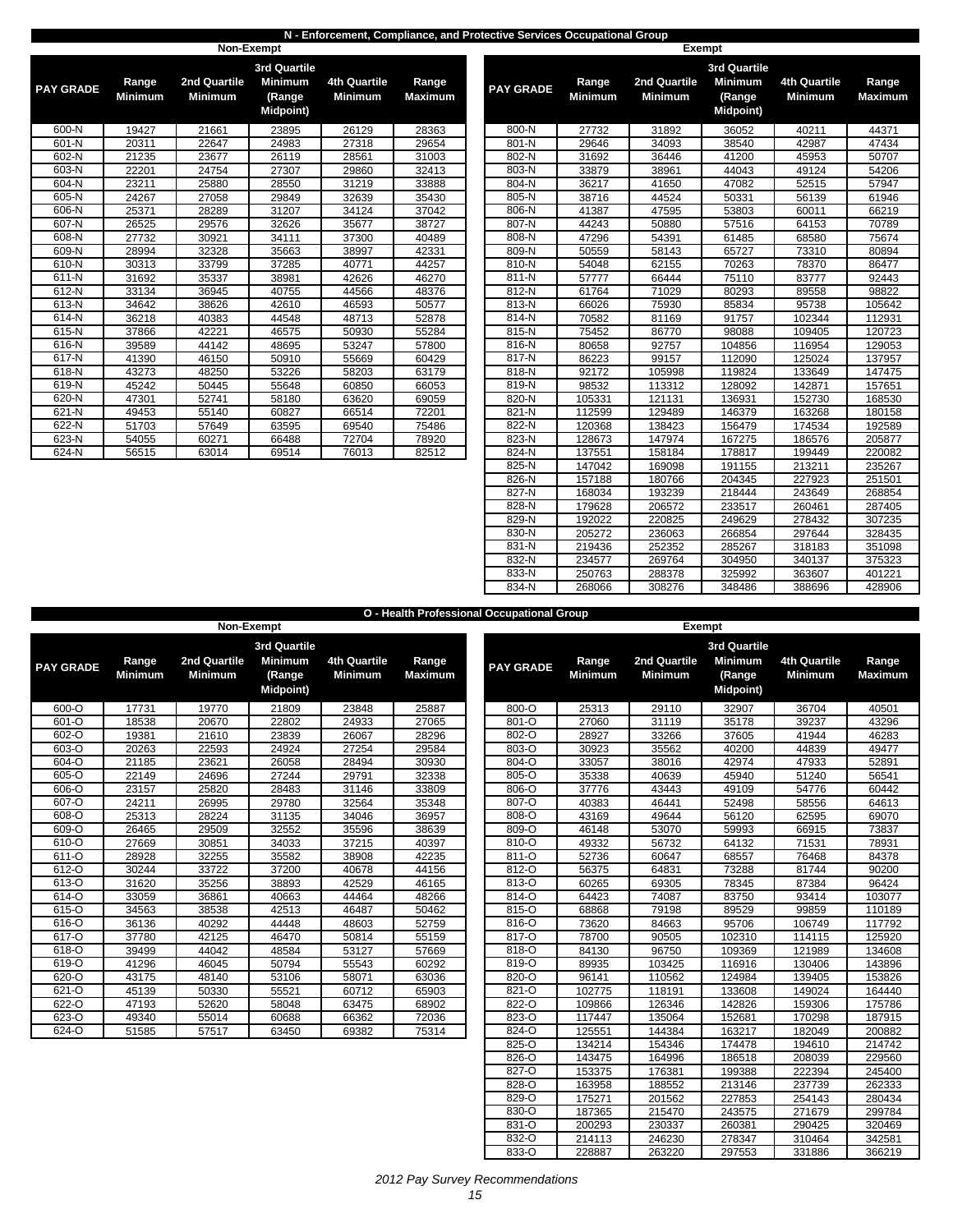#### **T - Trades Occupational Group**

|                  |                         | Non-Exempt                     |                                                                      |                                       |                         |                  |                         |                                | <b>Exempt</b>             |
|------------------|-------------------------|--------------------------------|----------------------------------------------------------------------|---------------------------------------|-------------------------|------------------|-------------------------|--------------------------------|---------------------------|
| <b>PAY GRADE</b> | Range<br><b>Minimum</b> | 2nd Quartile<br><b>Minimum</b> | <b>3rd Quartile</b><br><b>Minimum</b><br>(Range<br><b>Midpoint</b> ) | <b>4th Quartile</b><br><b>Minimum</b> | Range<br><b>Maximum</b> | <b>PAY GRADE</b> | Range<br><b>Minimum</b> | 2nd Quartile<br><b>Minimum</b> | 3r <sub>c</sub><br>M<br>M |
| 600-T            | 17696                   | 19731                          | 21766                                                                | 23801                                 | 25836                   | 800-T            | 25262                   | 29051                          |                           |
| $601 - T$        | 18501                   | 20629                          | 22756                                                                | 24884                                 | 27011                   | $801 - T$        | 27005                   | 31056                          |                           |
| 602-T            | 19343                   | 21568                          | 23792                                                                | 26017                                 | 28241                   | 802-T            | 28868                   | 33198                          |                           |
| 603-T            | 20223                   | 22549                          | 24875                                                                | 27200                                 | 29526                   | 803-T            | 30860                   | 35489                          |                           |
| 604-T            | 21143                   | 23575                          | 26006                                                                | 28438                                 | 30869                   | 804-T            | 32989                   | 37937                          |                           |
| 605-T            | 22105                   | 24647                          | 27189                                                                | 29731                                 | 32273                   | 805-T            | 35265                   | 40555                          |                           |
| 606-T            | 23111                   | 25769                          | 28427                                                                | 31084                                 | 33742                   | 806-T            | 37698                   | 43353                          |                           |
| 607-T            | 24163                   | 26942                          | 29721                                                                | 32499                                 | 35278                   | 807-T            | 40299                   | 46344                          |                           |
| 608-T            | 25262                   | 28167                          | 31073                                                                | 33978                                 | 36883                   | 808-T            | 43080                   | 49542                          |                           |
| 609-T            | 26411                   | 29448                          | 32486                                                                | 35523                                 | 38560                   | 809-T            | 46053                   | 52961                          |                           |
| 610-T            | 27613                   | 30789                          | 33964                                                                | 37140                                 | 40315                   | 810-T            | 49231                   | 56616                          |                           |
| $611 - T$        | 28869                   | 32189                          | 35509                                                                | 38829                                 | 42149                   | $811 - T$        | 52628                   | 60522                          |                           |
| 612-T            | 30183                   | 33654                          | 37125                                                                | 40596                                 | 44067                   | 812-T            | 56259                   | 64698                          |                           |
| 613-T            | 31556                   | 35185                          | 38814                                                                | 42443                                 | 46072                   | 813-T            | 60141                   | 69162                          |                           |
| 614-T            | 32992                   | 36786                          | 40580                                                                | 44374                                 | 48168                   | 814-T            | 64291                   | 73935                          |                           |
| 615-T            | 34493                   | 38460                          | 42427                                                                | 46393                                 | 50360                   | 815-T            | 68727                   | 79036                          |                           |
| 616-T            | 36062                   | 40209                          | 44357                                                                | 48504                                 | 52651                   | 816-T            | 73469                   | 84489                          |                           |
| 617-T            | 37703                   | 42039                          | 46375                                                                | 50710                                 | 55046                   | 817-T            | 78538                   | 90319                          |                           |
| 618-T            | 39418                   | 43951                          | 48484                                                                | 53017                                 | 57550                   | 818-T            | 83957                   | 96551                          |                           |
| 619-T            | 41212                   | 45952                          | 50691                                                                | 55431                                 | 60170                   | 819-T            | 89750                   | 103213                         |                           |
| 620-T            | 43087                   | 48042                          | 52997                                                                | 57952                                 | 62907                   | 820-T            | 95943                   | 110335                         |                           |
| 621-T            | 45047                   | 50228                          | 55408                                                                | 60589                                 | 65769                   | $821 - T$        | 102563                  | 117948                         |                           |
| 622-T            | 47097                   | 52513                          | 57930                                                                | 63346                                 | 68762                   | 822-T            | 109640                  | 126086                         |                           |
| 623-T            | 49240                   | 54903                          | 60565                                                                | 66228                                 | 71890                   | 823-T            | 117205                  | 134786                         |                           |
| 624-T            | 51480                   | 57400                          | 63321                                                                | 69241                                 | 75161                   | 824-T            | 125292                  | 144086                         |                           |
|                  |                         |                                |                                                                      |                                       |                         |                  |                         |                                |                           |

| <b>GRADE</b> | Range<br>Minimum | 2nd Quartile<br><b>Minimum</b> | 3rd Quartile<br><b>Minimum</b><br>(Range<br><b>Midpoint)</b> | 4th Quartile<br><b>Minimum</b> | Range<br><b>Maximum</b> | <b>PAY GRADE</b> | Range<br><b>Minimum</b> | 2nd Quartile<br><b>Minimum</b> | 3rd Quartile<br><b>Minimum</b><br>(Range<br><b>Midpoint)</b> | <b>4th Quartile</b><br>Minimum | Range<br><b>Maximum</b> |
|--------------|------------------|--------------------------------|--------------------------------------------------------------|--------------------------------|-------------------------|------------------|-------------------------|--------------------------------|--------------------------------------------------------------|--------------------------------|-------------------------|
| 600-T        | 17696            | 19731                          | 21766                                                        | 23801                          | 25836                   | 800-T            | 25262                   | 29051                          | 32841                                                        | 36630                          | 40419                   |
| 601-T        | 18501            | 20629                          | 22756                                                        | 24884                          | 27011                   | 801-T            | 27005                   | 31056                          | 35107                                                        | 39157                          | 43208                   |
| 602-T        | 19343            | 21568                          | 23792                                                        | 26017                          | 28241                   | 802-T            | 28868                   | 33198                          | 37529                                                        | 41859                          | 46189                   |
| 603-T        | 20223            | 22549                          | 24875                                                        | 27200                          | 29526                   | 803-T            | 30860                   | 35489                          | 40118                                                        | 44747                          | 49376                   |
| 604-T        | 21143            | 23575                          | 26006                                                        | 28438                          | 30869                   | 804-T            | 32989                   | 37937                          | 42886                                                        | 47834                          | 52782                   |
| 605-T        | 22105            | 24647                          | 27189                                                        | 29731                          | 32273                   | 805-T            | 35265                   | 40555                          | 45845                                                        | 51134                          | 56424                   |
| 606-T        | 23111            | 25769                          | 28427                                                        | 31084                          | 33742                   | 806-T            | 37698                   | 43353                          | 49008                                                        | 54662                          | 60317                   |
| 607-T        | 24163            | 26942                          | 29721                                                        | 32499                          | 35278                   | 807-T            | 40299                   | 46344                          | 52389                                                        | 58433                          | 64478                   |
| 608-T        | 25262            | 28167                          | 31073                                                        | 33978                          | 36883                   | 808-T            | 43080                   | 49542                          | 56004                                                        | 62466                          | 68928                   |
| $609 - T$    | 26411            | 29448                          | 32486                                                        | 35523                          | 38560                   | 809-T            | 46053                   | 52961                          | 59869                                                        | 66777                          | 73685                   |
| 610-T        | 27613            | 30789                          | 33964                                                        | 37140                          | 40315                   | 810-T            | 49231                   | 56616                          | 64001                                                        | 71385                          | 78770                   |
| 611-T        | 28869            | 32189                          | 35509                                                        | 38829                          | 42149                   | $811 - T$        | 52628                   | 60522                          | 68417                                                        | 76311                          | 84205                   |
| 612-T        | 30183            | 33654                          | 37125                                                        | 40596                          | 44067                   | 812-T            | 56259                   | 64698                          | 73137                                                        | 81575                          | 90014                   |
| 613-T        | 31556            | 35185                          | 38814                                                        | 42443                          | 46072                   | 813-T            | 60141                   | 69162                          | 78184                                                        | 87205                          | 96226                   |
| 614-T        | 32992            | 36786                          | 40580                                                        | 44374                          | 48168                   | 814-T            | 64291                   | 73935                          | 83579                                                        | 93222                          | 102866                  |
| 615-T        | 34493            | 38460                          | 42427                                                        | 46393                          | 50360                   | 815-T            | 68727                   | 79036                          | 89345                                                        | 99654                          | 109963                  |
| $616 - T$    | 36062            | 40209                          | 44357                                                        | 48504                          | 52651                   | 816-T            | 73469                   | 84489                          | 95510                                                        | 106530                         | 117550                  |
| 617-T        | 37703            | 42039                          | 46375                                                        | 50710                          | 55046                   | 817-T            | 78538                   | 90319                          | 102100                                                       | 113880                         | 125661                  |
| 618-T        | 39418            | 43951                          | 48484                                                        | 53017                          | 57550                   | 818-T            | 83957                   | 96551                          | 109144                                                       | 121738                         | 134331                  |
| $619 - T$    | 41212            | 45952                          | 50691                                                        | 55431                          | 60170                   | 819-T            | 89750                   | 103213                         | 116675                                                       | 130138                         | 143600                  |
| 620-T        | 43087            | 48042                          | 52997                                                        | 57952                          | 62907                   | 820-T            | 95943                   | 110335                         | 124726                                                       | 139118                         | 153509                  |
| $621 - T$    | 45047            | 50228                          | 55408                                                        | 60589                          | 65769                   | $821 - T$        | 102563                  | 117948                         | 133332                                                       | 148717                         | 164101                  |
| 622-T        | 47097            | 52513                          | 57930                                                        | 63346                          | 68762                   | 822-T            | 109640                  | 126086                         | 142532                                                       | 158978                         | 175424                  |
| $623 - T$    | 49240            | 54903                          | 60565                                                        | 66228                          | 71890                   | 823-T            | 117205                  | 134786                         | 152367                                                       | 169947                         | 187528                  |
| 624-T        | 51480            | 57400                          | 63321                                                        | 69241                          | 75161                   | 824-T            | 125292                  | 144086                         | 162880                                                       | 181673                         | 200467                  |
|              |                  |                                |                                                              |                                |                         | 825-T            | 133937                  | 154028                         | 174118                                                       | 194209                         | 214299                  |
|              |                  |                                |                                                              |                                |                         | 826-T            | 143179                  | 164656                         | 186133                                                       | 207609                         | 229086                  |
|              |                  |                                |                                                              |                                |                         | 827-T            | 153058                  | 176017                         | 198976                                                       | 221934                         | 244893                  |
|              |                  |                                |                                                              |                                |                         | 828-T            | 163619                  | 188162                         | 212705                                                       | 237247                         | 261790                  |
|              |                  |                                |                                                              |                                |                         | 829-T            | 174909                  | 201145                         | 227382                                                       | 253618                         | 279854                  |

|                  |                         |                                |                                                                     |                                       |                         | <b>V - Fiscal Occupational Group</b> |                         |                                |                 |
|------------------|-------------------------|--------------------------------|---------------------------------------------------------------------|---------------------------------------|-------------------------|--------------------------------------|-------------------------|--------------------------------|-----------------|
|                  |                         | Non-Exempt                     |                                                                     |                                       |                         |                                      |                         | <b>Exempt</b>                  |                 |
| <b>PAY GRADE</b> | Range<br><b>Minimum</b> | 2nd Quartile<br><b>Minimum</b> | <b>3rd Quartile</b><br><b>Minimum</b><br>(Range<br><b>Midpoint)</b> | <b>4th Quartile</b><br><b>Minimum</b> | Range<br><b>Maximum</b> | <b>PAY GRADE</b>                     | Range<br><b>Minimum</b> | 2nd Quartile<br><b>Minimum</b> | 3r <sub>c</sub> |
| 600-V            | 20226                   | 22552                          | 24878                                                               | 27204                                 | 29530                   | 800-V                                | 28875                   | 33206                          |                 |
| $601 - V$        | 21146                   | 23578                          | 26010                                                               | 28441                                 | 30873                   | $801-V$                              | 30867                   | 35497                          |                 |
| $602-V$          | 22108                   | 24651                          | 27193                                                               | 29736                                 | 32278                   | $802-V$                              | 32997                   | 37947                          |                 |
| 603-V            | 23114                   | 25772                          | 28430                                                               | 31088                                 | 33746                   | 803-V                                | 35274                   | 40565                          |                 |
| 604-V            | 24166                   | 26945                          | 29724                                                               | 32503                                 | 35282                   | 804-V                                | 37708                   | 43364                          |                 |
| $605-V$          | 25266                   | 28172                          | 31077                                                               | 33983                                 | 36888                   | 805-V                                | 40310                   | 46357                          |                 |
| 606-V            | 26416                   | 29454                          | 32492                                                               | 35529                                 | 38567                   | 806-V                                | 43091                   | 49555                          |                 |
| 607-V            | 27618                   | 30794                          | 33970                                                               | 37146                                 | 40322                   | 807-V                                | 46064                   | 52974                          |                 |
| $608-V$          | 28875                   | 32196                          | 35517                                                               | 38837                                 | 42158                   | $808-V$                              | 49242                   | 56628                          |                 |
| 609-V            | 30189                   | 33661                          | 37133                                                               | 40604                                 | 44076                   | 809-V                                | 52640                   | 60536                          |                 |
| 610-V            | 31563                   | 35193                          | 38823                                                               | 42452                                 | 46082                   | 810-V                                | 56272                   | 64713                          |                 |
| $611-V$          | 32999                   | 36794                          | 40589                                                               | 44384                                 | 48179                   | $811-V$                              | 60155                   | 69178                          |                 |
| $612-V$          | 34500                   | 38468                          | 42435                                                               | 46403                                 | 50370                   | 812-V                                | 64306                   | 73952                          |                 |
| $613-V$          | 36070                   | 40218                          | 44366                                                               | 48514                                 | 52662                   | 813-V                                | 68743                   | 79055                          |                 |
| $614-V$          | 37711                   | 42048                          | 46385                                                               | 50721                                 | 55058                   | 814-V                                | 73486                   | 84509                          |                 |
| $615-V$          | 39427                   | 43961                          | 48495                                                               | 53029                                 | 57563                   | 815-V                                | 78557                   | 90341                          |                 |
| 616-V            | 41221                   | 45962                          | 50702                                                               | 55443                                 | 60183                   | 816-V                                | 83977                   | 96574                          |                 |
| $617-V$          | 43097                   | 48053                          | 53010                                                               | 57966                                 | 62922                   | $817 - V$                            | 89771                   | 103237                         |                 |
| $618-V$          | 45058                   | 50240                          | 55422                                                               | 60603                                 | 65785                   | 818-V                                | 95965                   | 110360                         |                 |
| 619-V            | 47108                   | 52526                          | 57943                                                               | 63361                                 | 68778                   | 819-V                                | 102587                  | 117975                         |                 |
| 620-V            | 49251                   | 54915                          | 60579                                                               | 66242                                 | 71906                   | 820-V                                | 109666                  | 126116                         |                 |
| $621-V$          | 51492                   | 57414                          | 63335                                                               | 69257                                 | 75178                   | 821-V                                | 117233                  | 134818                         |                 |
| 622-V            | 53835                   | 60026                          | 66217                                                               | 72408                                 | 78599                   | 822-V                                | 125322                  | 144120                         |                 |
| 623-V            | 56284                   | 62757                          | 69230                                                               | 75702                                 | 82175                   | 823-V                                | 133969                  | 154064                         |                 |
| 624-V            | 58845                   | 65612                          | 72380                                                               | 79147                                 | 85914                   | 824-V                                | 143213                  | 164695                         |                 |

|              |                         | <b>Non-Exempt</b>              |                                              |                                       |                         |                  |                         | Exempt                         |                                              |                                |                         |
|--------------|-------------------------|--------------------------------|----------------------------------------------|---------------------------------------|-------------------------|------------------|-------------------------|--------------------------------|----------------------------------------------|--------------------------------|-------------------------|
| 3rd Quartile |                         |                                |                                              |                                       |                         |                  |                         |                                | 3rd Quartile                                 |                                |                         |
| <b>GRADE</b> | Range<br><b>Minimum</b> | 2nd Quartile<br><b>Minimum</b> | <b>Minimum</b><br>(Range<br><b>Midpoint)</b> | <b>4th Quartile</b><br><b>Minimum</b> | Range<br><b>Maximum</b> | <b>PAY GRADE</b> | Range<br><b>Minimum</b> | 2nd Quartile<br><b>Minimum</b> | <b>Minimum</b><br>(Range<br><b>Midpoint)</b> | 4th Quartile<br><b>Minimum</b> | Range<br><b>Maximum</b> |
| 600-V        | 20226                   | 22552                          | 24878                                        | 27204                                 | 29530                   | 800-V            | 28875                   | 33206                          | 37538                                        | 41869                          | 46200                   |
| 601-V        | 21146                   | 23578                          | 26010                                        | 28441                                 | 30873                   | 801-V            | 30867                   | 35497                          | 40127                                        | 44757                          | 49387                   |
| $602 - V$    | 22108                   | 24651                          | 27193                                        | 29736                                 | 32278                   | 802-V            | 32997                   | 37947                          | 42896                                        | 47846                          | 52795                   |
| 603-V        | 23114                   | 25772                          | 28430                                        | 31088                                 | 33746                   | 803-V            | 35274                   | 40565                          | 45856                                        | 51147                          | 56438                   |
| $604 - V$    | 24166                   | 26945                          | 29724                                        | 32503                                 | 35282                   | 804-V            | 37708                   | 43364                          | 49021                                        | 54677                          | 60333                   |
| 605-V        | 25266                   | 28172                          | 31077                                        | 33983                                 | 36888                   | 805-V            | 40310                   | 46357                          | 52403                                        | 58450                          | 64496                   |
| 606-V        | 26416                   | 29454                          | 32492                                        | 35529                                 | 38567                   | 806-V            | 43091                   | 49555                          | 56019                                        | 62482                          | 68946                   |
| $607 - V$    | 27618                   | 30794                          | 33970                                        | 37146                                 | 40322                   | 807-V            | 46064                   | 52974                          | 59883                                        | 66793                          | 73702                   |
| $608 - V$    | 28875                   | 32196                          | 35517                                        | 38837                                 | 42158                   | 808-V            | 49242                   | 56628                          | 64015                                        | 71401                          | 78787                   |
| 609-V        | 30189                   | 33661                          | 37133                                        | 40604                                 | 44076                   | $809-V$          | 52640                   | 60536                          | 68432                                        | 76328                          | 84224                   |
| $610 - V$    | 31563                   | 35193                          | 38823                                        | 42452                                 | 46082                   | 810-V            | 56272                   | 64713                          | 73154                                        | 81594                          | 90035                   |
| 611-V        | 32999                   | 36794                          | 40589                                        | 44384                                 | 48179                   | $811 - V$        | 60155                   | 69178                          | 78202                                        | 87225                          | 96248                   |
| 612-V        | 34500                   | 38468                          | 42435                                        | 46403                                 | 50370                   | 812-V            | 64306                   | 73952                          | 83598                                        | 93244                          | 102890                  |
| $613-V$      | 36070                   | 40218                          | 44366                                        | 48514                                 | 52662                   | 813-V            | 68743                   | 79055                          | 89366                                        | 99678                          | 109989                  |
| 614-V        | 37711                   | 42048                          | 46385                                        | 50721                                 | 55058                   | 814-V            | 73486                   | 84509                          | 95532                                        | 106555                         | 117578                  |
| $615-V$      | 39427                   | 43961                          | 48495                                        | 53029                                 | 57563                   | 815-V            | 78557                   | 90341                          | 102124                                       | 113908                         | 125691                  |
| $616 - V$    | 41221                   | 45962                          | 50702                                        | 55443                                 | 60183                   | 816-V            | 83977                   | 96574                          | 109170                                       | 121767                         | 134363                  |
| 617-V        | 43097                   | 48053                          | 53010                                        | 57966                                 | 62922                   | 817-V            | 89771                   | 103237                         | 116703                                       | 130168                         | 143634                  |
| $618 - V$    | 45058                   | 50240                          | 55422                                        | 60603                                 | 65785                   | 818-V            | 95965                   | 110360                         | 124755                                       | 139149                         | 153544                  |
| 619-V        | 47108                   | 52526                          | 57943                                        | 63361                                 | 68778                   | 819-V            | 102587                  | 117975                         | 133363                                       | 148751                         | 164139                  |
| $620 - V$    | 49251                   | 54915                          | 60579                                        | 66242                                 | 71906                   | 820-V            | 109666                  | 126116                         | 142566                                       | 159016                         | 175466                  |
| 621-V        | 51492                   | 57414                          | 63335                                        | 69257                                 | 75178                   | 821-V            | 117233                  | 134818                         | 152403                                       | 169988                         | 187573                  |
| 622-V        | 53835                   | 60026                          | 66217                                        | 72408                                 | 78599                   | 822-V            | 125322                  | 144120                         | 162919                                       | 181717                         | 200515                  |
| 623-V        | 56284                   | 62757                          | 69230                                        | 75702                                 | 82175                   | 823-V            | 133969                  | 154064                         | 174160                                       | 194255                         | 214350                  |
| 624-V        | 58845                   | 65612                          | 72380                                        | 79147                                 | 85914                   | 824-V            | 143213                  | 164695                         | 186177                                       | 207659                         | 229141                  |
|              |                         |                                |                                              |                                       |                         | 825-V            | 153095                  | 176059                         | 199024                                       | 221988                         | 244952                  |
|              |                         |                                |                                              |                                       |                         | 826-V            | 163659                  | 188208                         | 212757                                       | 237305                         | 261854                  |
|              |                         |                                |                                              |                                       |                         | 827-V            | 174951                  | 201194                         | 227437                                       | 253679                         | 279922                  |
|              |                         |                                |                                              |                                       |                         | $828 - V$        | 187023                  | 215077                         | 243130                                       | 271184                         | 299237                  |
|              |                         |                                |                                              |                                       |                         | 829-V            | 199928                  | 229917                         | 259907                                       | 289896                         | 319885                  |
|              |                         |                                |                                              |                                       |                         | 830-V            | 213723                  | 245782                         | 277840                                       | 309899                         | 341957                  |
|              |                         |                                |                                              |                                       |                         | 831-V            | 228470                  | 262741                         | 297011                                       | 331282                         | 365552                  |
|              |                         |                                |                                              |                                       |                         | 832-V            | 244234                  | 280869                         | 317504                                       | 354139                         | 390774                  |
|              |                         |                                |                                              |                                       |                         | 833-V            | 261086                  | 300249                         | 339412                                       | 378575                         | 417738                  |
|              |                         |                                |                                              |                                       |                         | 834-V            | 279101                  | 320966                         | 362832                                       | 404697                         | 446562                  |